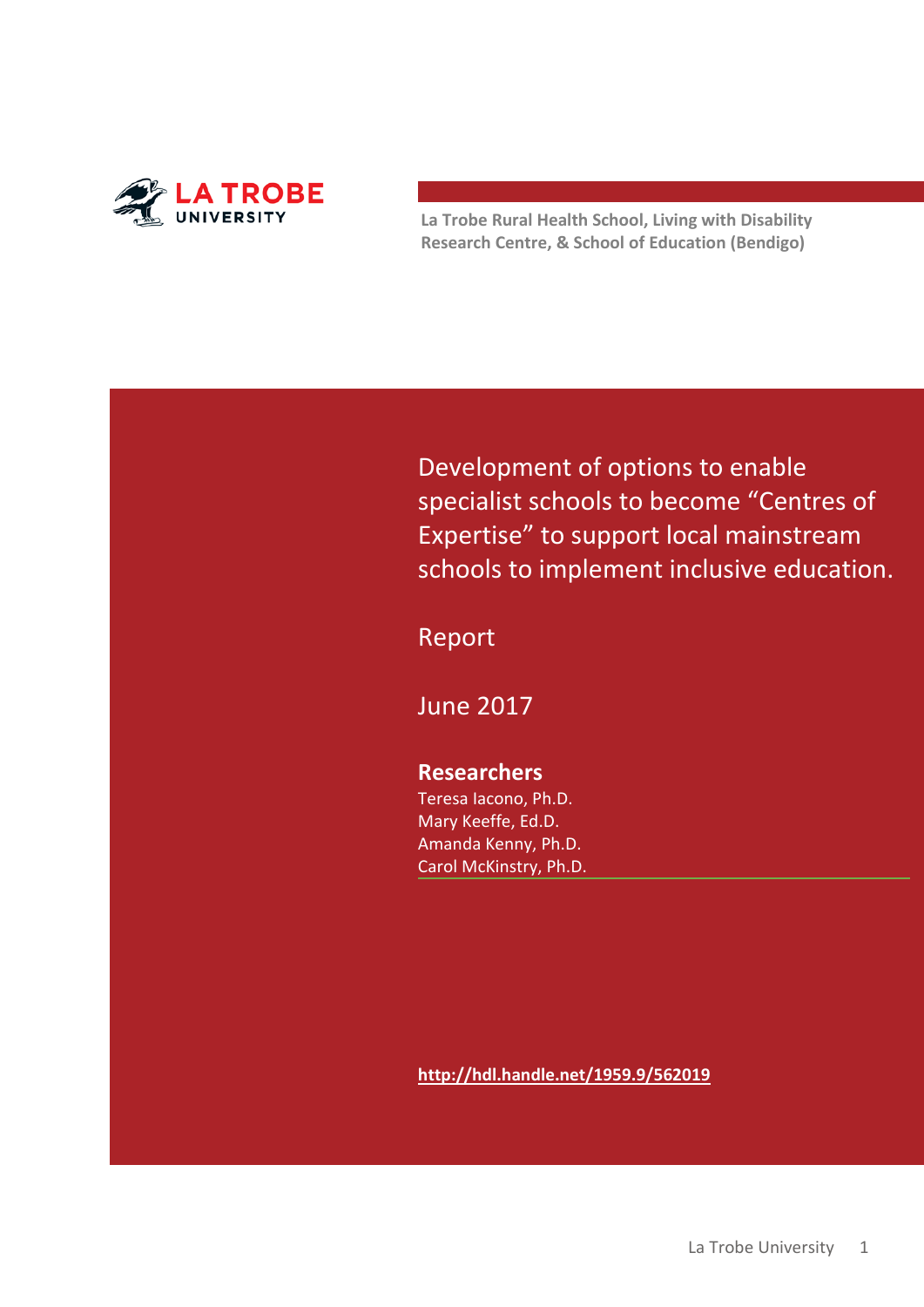# **Table of contents**

| <b>ACKNOWLEDGEMENTS</b>                                                           | 3  |
|-----------------------------------------------------------------------------------|----|
| <b>EXECUTIVE SUMMARY</b>                                                          | 4  |
| <b>INTRODUCTION</b>                                                               | 7  |
| <b>METHODS</b>                                                                    | 7  |
| <b>DESKTOP REVIEW: GREY AND PUBLISHED LITERATURE</b>                              | 8  |
| <b>CURRENT PRACTICES OF VICTORIAN SPECIALIST SCHOOLS</b>                          | 16 |
| <b>STAKEHOLDER PERSPECTIVES</b>                                                   | 19 |
| <b>CO-DESIGN OF OPTIONS</b>                                                       | 25 |
| <b>ACCEPTABILITY AND FEASIBILITY SURVEY</b>                                       | 26 |
| <b>KEY FINDINGS: SUPPORT FOR IDENTIFIED OPTIONS</b>                               | 29 |
| <b>EXISTING COLLABORATIVE RELATIONSHIPS AND ALIGNMENT WITH IDENTIFIED OPTIONS</b> | 32 |
| <b>SUMMARY AND FINAL CONSIDERATIONS</b>                                           | 33 |
| <b>REFERENCES</b>                                                                 | 34 |
| <b>APPENDICES</b>                                                                 | 38 |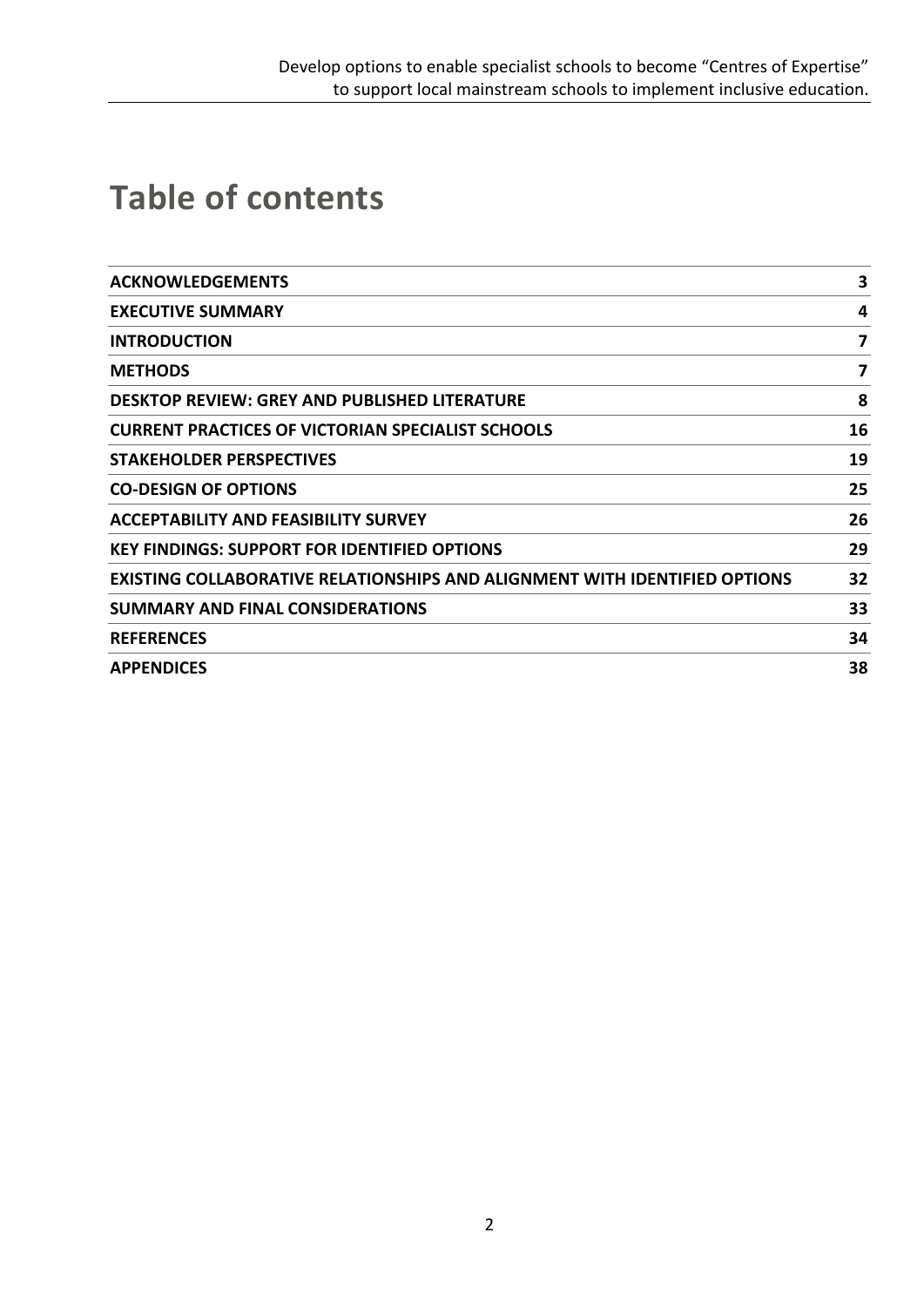# **Acknowledgements**

The project to "Develop Options to Enable Specialist Schools to become 'Centres of Expertise' to Support Mainstream Schools to Implement Inclusive Education" was supported and funded by the Principals' Association of Specialist Schools.

We extend our thanks to members of the Project Advisory Group.

We also thank members of the project team - Dr. Oriane Landry, Ms. Elena Wilson, and Ms. Chantelle Connell – and Dr. Kerryn Bagley from Federation University Australia for their valuable contributions, and to Ms. Kerryann Meredith for administrative assistance. We thank Professor Pamela Snow for her early contributions and review of the report.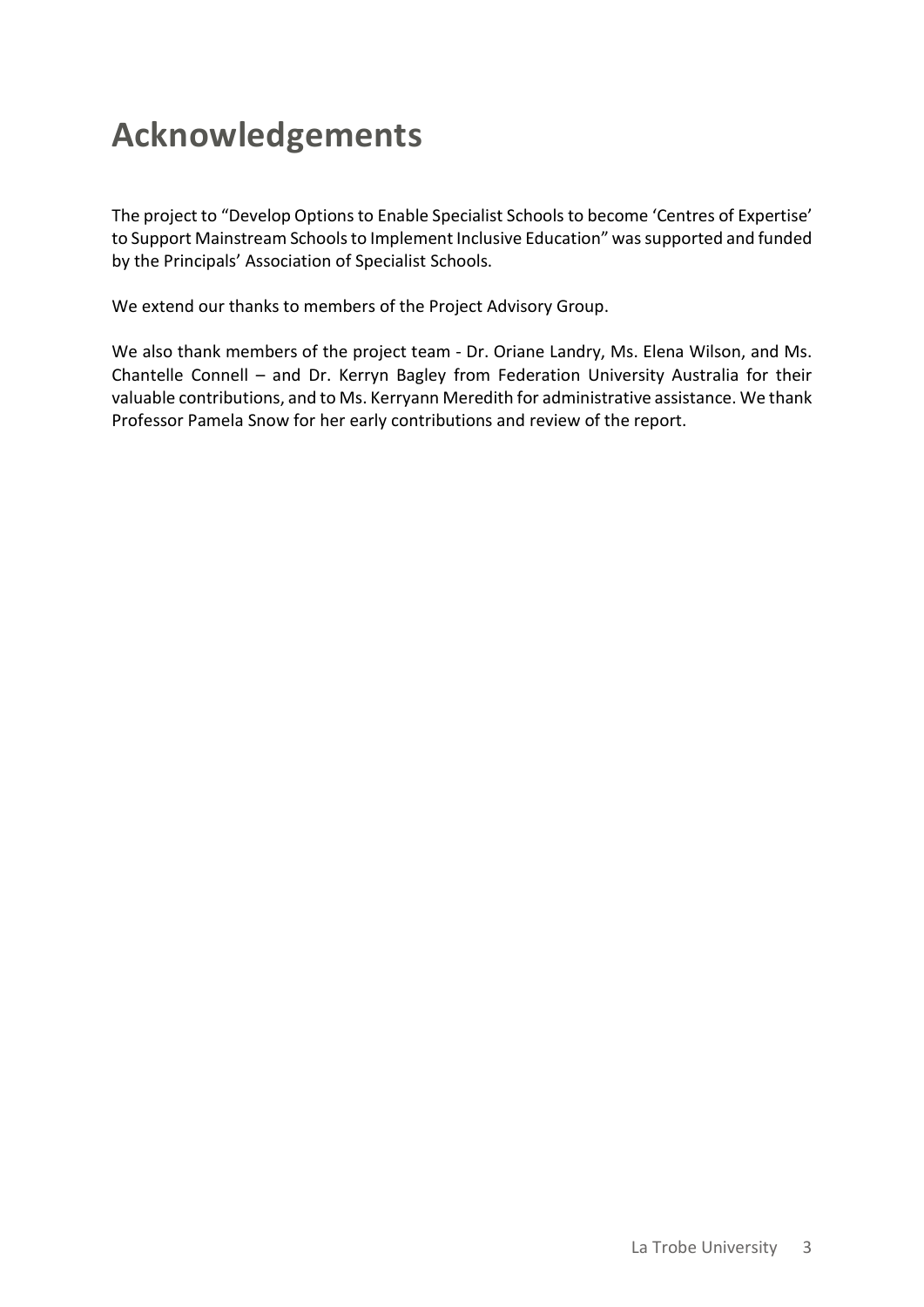# **Executive Summary**

### **AIM**

The project described in this report addresses the aim to "Develop options to enable specialist schools to become 'Centres of Expertise' to support local mainstream schools to implement inclusive education".

### **METHODS**

Multiple strategies combining quantitative and qualitative methods were implemented to ensure that the Options developed reflected (a) contemporary evidence, relevant national and international initiatives, and current models and approaches used in some Victorian schools, and (b) stakeholder input and co-design. Five activities were completed within a 5 month period (November 2016-April 2017). These are summarized in the following sections.

### **DESKTOP REVIEW: GREY AND PUBLISHED LITERATURE**

Systematic searches of grey literature and published academic articles (mostly published since 2010) addressing inclusion, special schools, and education of students with disability were conducted. Searches yielded 79 documents comprising legislation, government inquiries, submissions, and commissioned reports; and 92 academic articles, including 70 empirical studies. Document summaries were used to develop a timeline of legislation and policy reform (Appendix A), and evidence reviews. Results indicated that legislation and policy reform has been informed by human rights conventions. Still, there is evidence of problems in implementing inclusive practices in Mainstream Schools. The role of Specialist Schools has evolved since deinstitutionalization, with a recent focus on developing them as centres of expertise. Evidence reviews indicate promising practices that can be implemented by harnessing Specialist School expertise (e.g., collaborative consultation, co-teaching, effective use of Education Support staff, leadership, and enhanced parent and student peer involvement).

### **CURRENT PRACTICES OF VICTORIAN SPECIALIST SCHOOLS**

An on-line survey was completed by 84 Victorian Specialist School principals. Most (75%) reported currently providing support to other schools. These supports were varied in nature, but mostly included professional development, as well as peer support and opportunities to access resources or observe teaching. There was a general willingness to provide such supports, but efforts were mostly ad-hoc, rather than systematic.

#### **STAKEHOLDER PERSPECTIVES**

The experiences of Specialist and Mainstream School personnel, and parents in supporting students with disabilities were explored through interviews of 32 stakeholders (18 from Specialist Schools and 10 from Mainstream Schools). They were parents (*n*=3), principals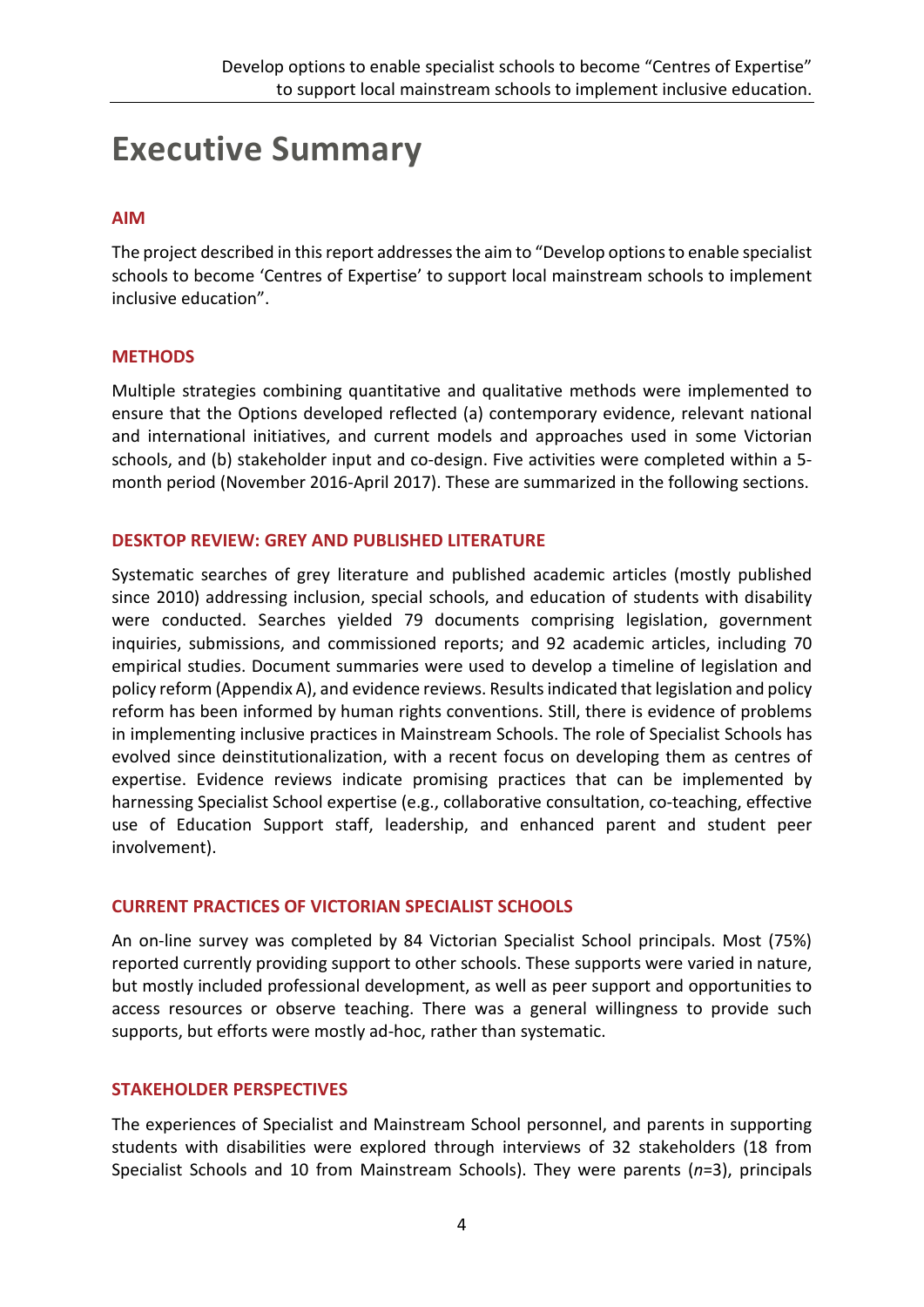(*n*=3), assistant principals (*n*=4), lead or specialist teachers (*n*=11), consultants or outreach teachers (*n*=6), Education Support (ES) staff (*n*=3), and allied health/ psychology professionals (*n*=2).

Overall, the data analysis provided a needs assessment, whereby difficulties faced by schools and parents appeared related to funding gaps, difficulties meeting varied student needs, lack of teacher expertise and/or confidence, and a reliance on ES staff, who themselves were seeking opportunities to develop the skills required to support students with disabilities. Many practices that result in sharing expertise and resources were evident, which appeared to be a two-way process. Specialist Schools could and were playing a key role in building the capacity of mainstream staff. Systematising, extending and resourcing current practices, strengthening relationships between schools and with parents, and strong leadership, were indicated as key to supporting inclusive education.

### **CO-DESIGN OF OPTIONS**

Stakeholders came together in a 1-day forum to co-design the options. There were 33 attendees: 14 principals/ assistant principals (9 from Specialist, 5 from Mainstream Schools), 9 teachers (Specialist Schools), 5 specialist support consultants/ teachers (4 from Specialist, 1 from Mainstream), 2 allied health professionals (Specialist Schools) and 3 parents (two with children in Mainstream, and one with a child in a Mainstream and another in a Specialist School). Attendees were provided with the Legislation and Policy Timeline (Appendix A), and summaries of the evidence review and interview analyses. Attendees worked in groups to develop draft options. The researchers refined and organized options according to five categories.

### **ACCEPTABILITY AND FEASIBILITY SURVEY**

The extent to which each of the co-designed options were considered acceptable and feasible by a wider sample of stakeholders from both Specialist and Mainstream Schools was determined using an online survey (Qualtrics) in which respondents rated each option. A total of 142 surveys were completed by parents (4 mothers, 1 father), principals/ assistant principals (*n*=51), teachers (*n*=44), allied health professionals and staff in specialist roles (*n*=26). Most school personnel were from Specialist Schools (71%) and in metropolitan Melbourne (71%), with 18% in regional and 10% in rural Victoria.

Overall, the options were rated as moderately to highly acceptable and feasible, but with moderate to high resource intensity (i.e., resources needed to implement the option). There were options for each category that received high rankings- see Appendix B.

### **KEY FINDINGS: IDENTIFIED OPTIONS**

The activities of this project resulted in the identification of eight options, within five categories. There was varying support for these options from the grey and academic literature and the stakeholder interview analysis (see Appendix C).

#### **A. Options for configuring the relationship between mainstream and specialist schools.**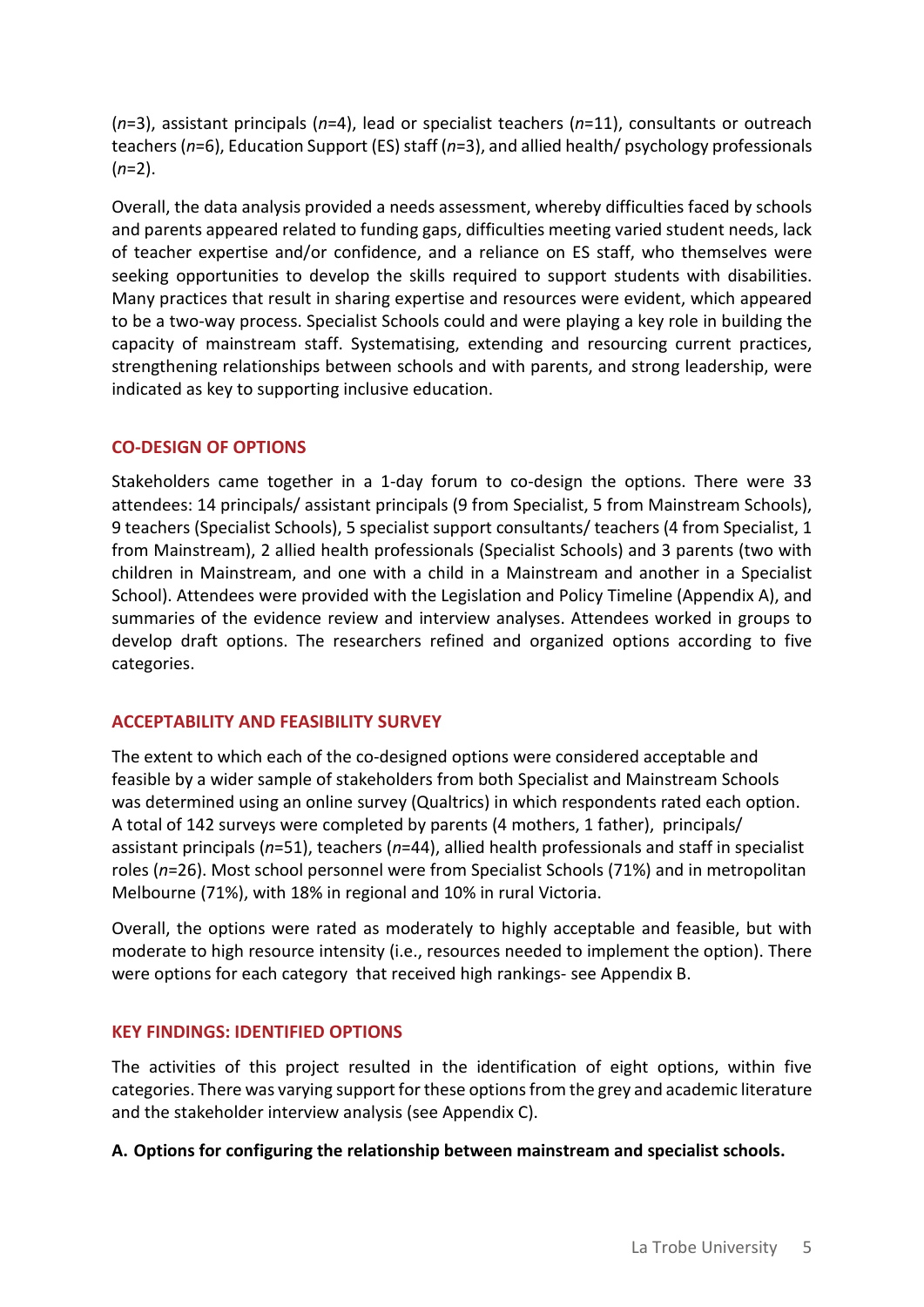- Collaborative networks are formed based on location, comprising one or more Specialist Schools that share and exchange expertise and resources with a number of Mainstream Schools.
- **B. Options for co-ordinating demands and matching needs to expertise.**
- Each participating Specialist School has a dedicated co-ordinator position, the role of which is to liaise with Mainstream Schools; each participating Mainstream School has a dedicated "connector" position, the role of which is to link the school with the Specialist School.
- **C. Options for ensuring necessary skills and leadership abilities.**
- Specialist School Teachers providing expert support to Mainstream Schools have completed professional development in particular areas of expertise, and have experience and been supported (e.g., mentoring) to develop leadership and other skills needed to provide the following supports: face-to-face coaching, support for experiential learning, the provision of in-class intensive supports to assist teachers of students with complex issues; and communicating with senior school staff.
- **D. Options for building mainstream capacity.**
- Education Support Staff are given full access to capacity building opportunities, including professional development, observing practice in Specialist Schools and in-classroom consultations with Specialist School staff.
- All teachers in Mainstream Schools meet minimum professional development requirements that relate to the needs of any student with disability in the school.
- Professional development is developed and delivered in flexible and varied modes that incorporate both on-line and face-face components.
- All Mainstream School teachers within a network or partnership meet a condition of employment of having completed a placement within a specialist setting as a pre-service teacher.
- **E. Options for achieving the transparency of and recognition for achieving inclusive practices that address the needs of all students with disability.**
- Specialist Schools work collaboratively with Mainstream Schools to develop flexible learning outcomes for students.

The options reflect previous models and practices implemented in Australia and internationally, with varying support from research evidence. Stakeholders perceived the options to be resource-intensive, especially in terms of budget allocation and staffing required to ensure the implementation of any option did not result in additional work for individual staff members, which could overburden them or detract from their core work. These were perceptions only in that the project did not include any attempt to cost options.

Although the options emerged from strong stakeholder involvement, certain groups were not well-represented: parents, ES staff and allied health professionals; and more Specialist than Mainstream School personnel participated. Effective communication and consultation with these groups are warranted to reduce possible implementation risks. Dissemination of this report, either in its entirety or in part, may mitigate against these risks.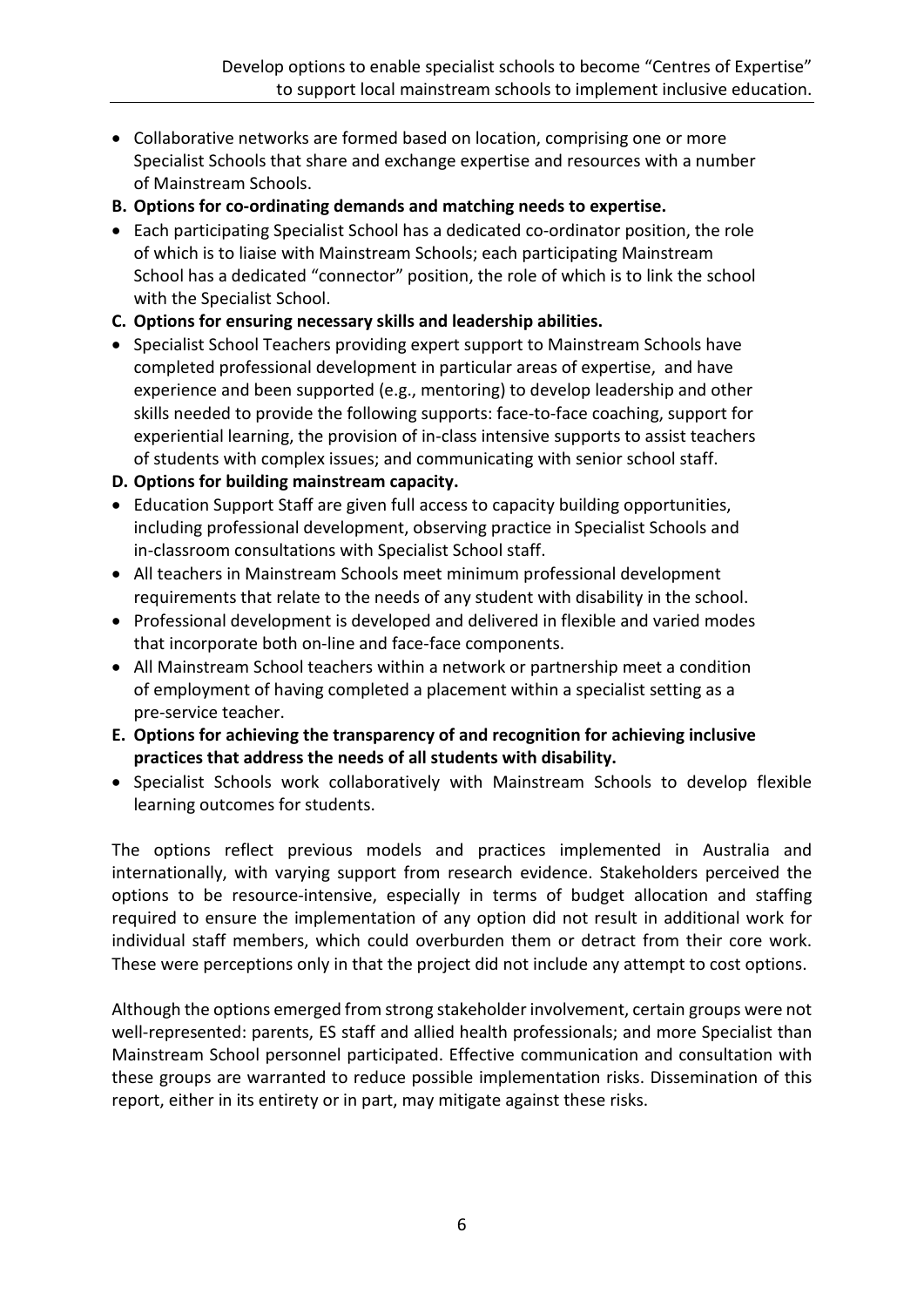# **Introduction**

The Victorian Government has committed to deliver recommendations from a review of the Program for Students with Disabilities (PSD) (1) as part of its agenda for *Inclusive education for all students with disabilities and additional needs* (2). The project described in this report addresses Recommendation 7: "Develop options to enable specialist schools to become 'Centres of Expertise' to support local mainstream schools to implement inclusive education"  $(1).$ 

The review of the PSD was guided by a definition of inclusion encompassing the following principles: (a) regardless of the nature or severity of their disability, children are enabled to learn alongside other children in their local community through reasonable adjustments; (b) general education settings welcome all students, regardless of ability or disability; and (c) children with disabilities share educational experiences with their peers, although they may pursue different, but appropriate learning outcomes (1). These principles reflect the human rights of children with disability to have the same opportunities as their peers without disability to obtain a quality education in a mainstream setting, articulated in the United Nations Convention on the Rights of the Child (1989) and the United Nations Convention on the Rights of Persons with Disability (2006). These definitional features of inclusion and human rights principles were adopted in this project.

# **Methods**

Multiple strategies combining quantitative and qualitative methods were implemented to ensure that the Options developed reflected (a) contemporary evidence, relevant national and international initiatives, and current models and approaches used in some Victorian schools, and (b) stakeholder input and co-design. Five activities were completed within a 5 month period (November 2016-April 2017):

- 1. Desktop review of recent grey and published literature addressing inclusive education and the role of Specialist Schools.
- 2. A survey of members of the Principals' Association of Specialist Schools to determine current practices in Victorian Specialist Schools in supporting Mainstream Schools in the education of students with disability.
- 3. Interviews of stakeholders from Specialist and Mainstream Schools to explore experiences of supporting students with disabilities in their own and other schools, current needs, and possibilities.
- 4. A forum of stakeholders from Specialist and Mainstream Schools with the aim of codesiging initial drafts of Options.
- 5. A survey of Specialist and Mainstream Schools regarding the acceptability, feasibility and resource needs of the Options that emerged from the previous activiites.

In order to ensure that the project was rigorous in the methods used and met ethical and privacy standards, an application was submitted to and approved by the La Trobe University Human Research Ethics Committee for all project activities involving participants. Approval was also obtained from the Department of Education and Training (DET).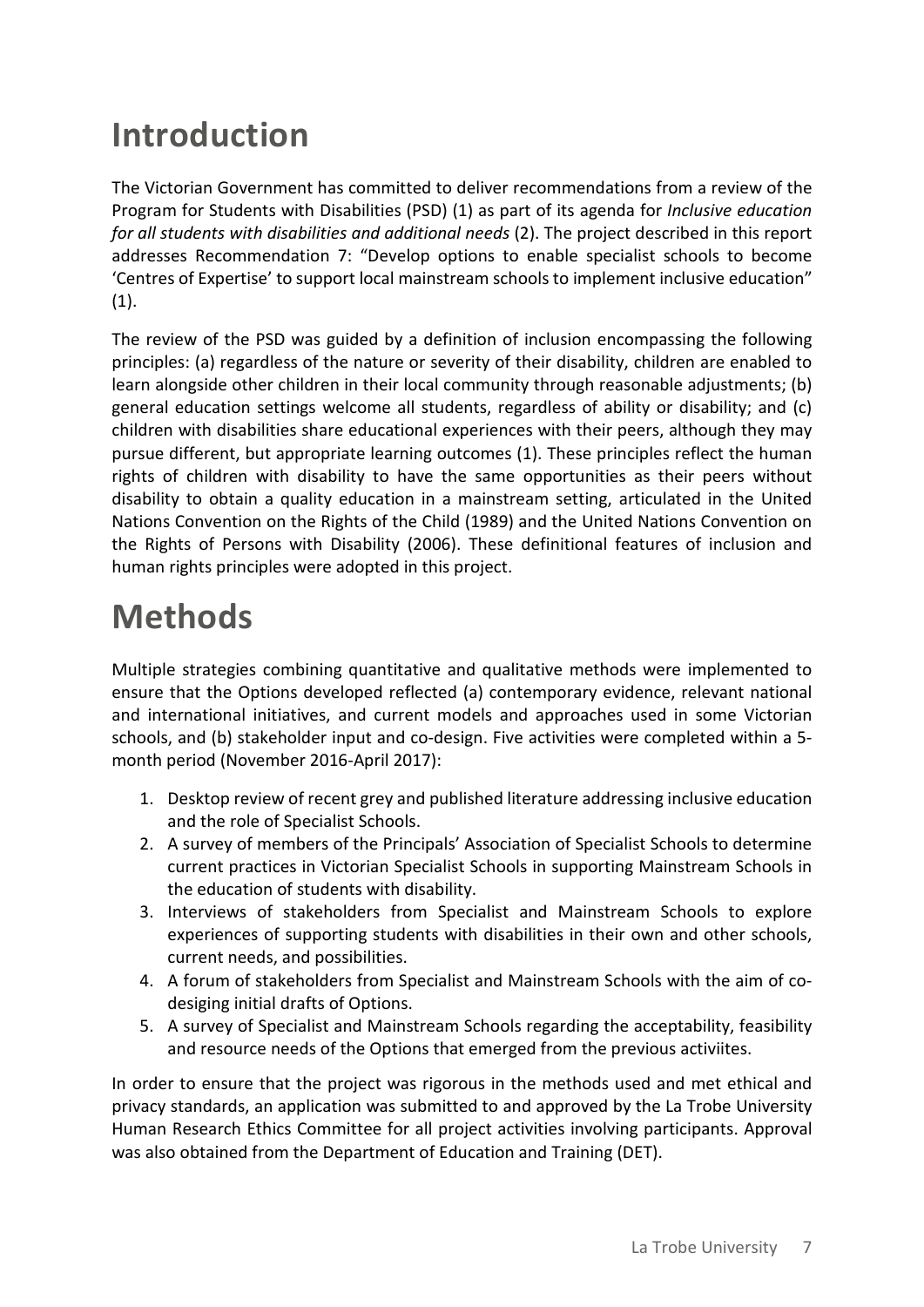# **Desktop Review: Grey and Published Literature**

Systematic on-line searches were conducted of the grey literature - i.e., various document types produced by government, academics and industry published in forms not controlled commercially (3) - and the academic published literature. The systematic search of the grey literature began with key word searches of Pandora, Google and the database A+ Education for sources addressing the topics of inclusion, special schools, and education of students with disability (using the search terms special\* schools, inclusion and education), which were available in the public domain. Reference lists of included reports were checked for further documents that addressed the topic and were available on-line. In addition, requests for relevant reports were made of Australian experts in the field. We focused on documents published since 2010, with the addition of previous relevant legislative, policy and inquiry documents. This search yielded 79 documents comprising legislation, government inquiries, submissions, and commissioned reports.

Systematic on-line searches of academic papers published in journals or available on-line from January 2010 – December 2016 were conducted in the databases ERIC and A+ Education to address the following questions:

- 1. What are the components of successful models of inclusive education?
- 2. What are the key factors that impede or facilitate theories or models of inclusive education?
- 3. What is known about the outcomes in schools in which these models or theories have been implemented?

These questions enabled a search for literature that documented Specialist School models and potential ways in which these schools could support inclusion in mainstream education. Search terms used were inclusive education AND behavior support AND disability AND (models OR barriers OR positive), which yielded 746 citations in the ERIC database and 85 additional citations in the A+ Education database. These citations were each reviewed and screened, following which 92 were judged to meet inclusion criteria. The search of the academic literature yielded 92 documents, comprising 9 issues papers, 13 descriptions of models, and 70 empirical studies.

All documents from both grey and academic literature searches were summarized according to the following themes: legislation and policy reform, the evolving role of Specialist Schools, models and practices to support educational inclusion (with subthemes collaborative consultation, co-teaching, the role of ES Staff, promising practices, parent involvement and the role of student peers). The 70 empirical studies were further classified according to the designs used: most were qualitative (*n*=39, relying largely on focus groups and interviews, as well as some observations), with quantitative methods employed in 18 studies (largely surveys, but some studies included observational data), and mixed methods in 13 studies (often combining survey, observational and/or interview data as part of case studies). There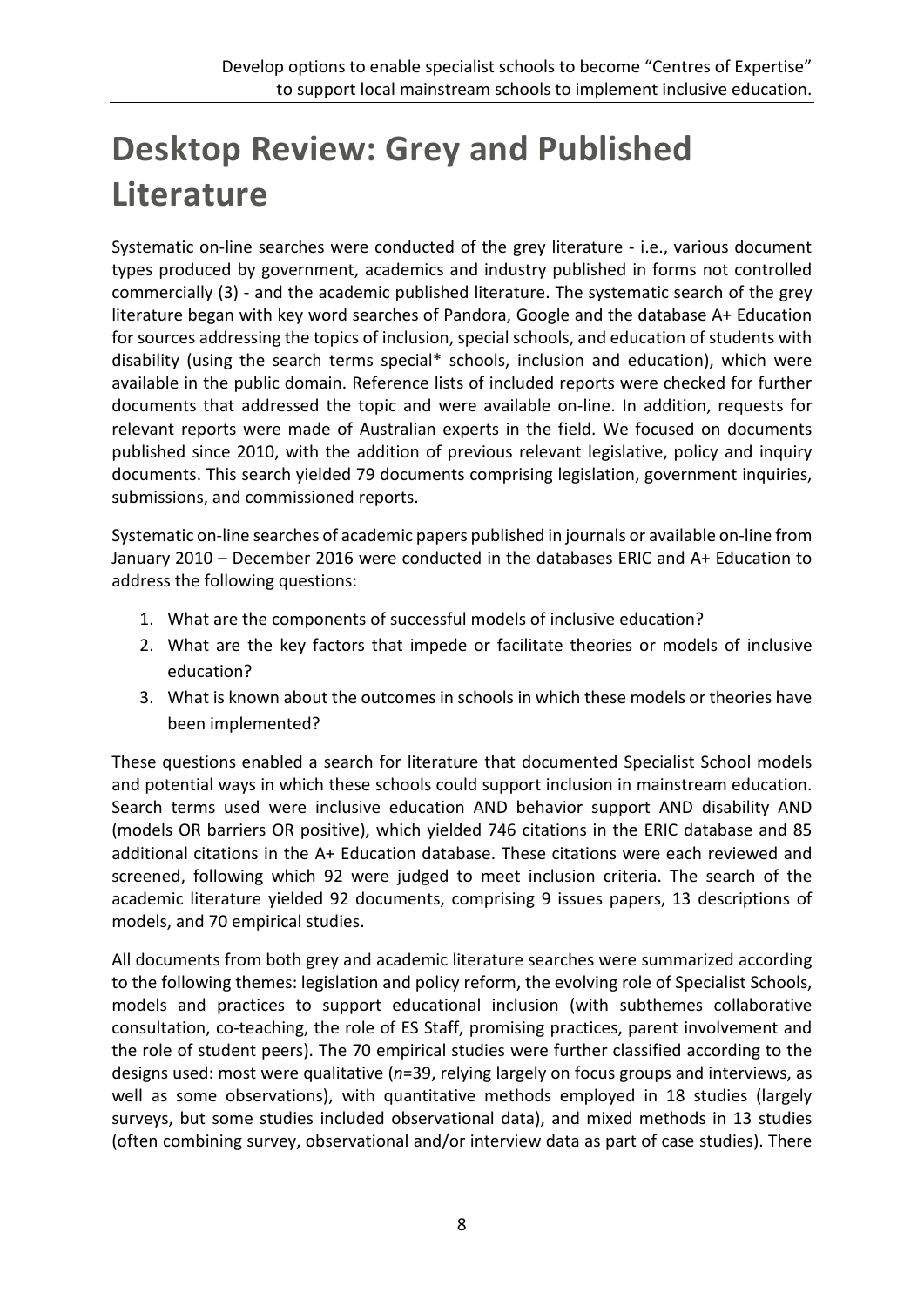were no studies in which specific practices or approaches were evaluated using experimental research methods (i.e., enabling the attribution of cause-effect).

#### **LEGISLATION AND POLICY REFORM**

The Disability Standards for Education 2005 (4) sets out the requirements for education providers to ensure that students with disability have access and opportunities to participate in education on the same basis as other students. It is underpinned by the Disability Discrimination Act of 1992 (Commonwealth), thereby legally obligating education providers to meet the needs of all students in schools, including those with disabilities, through practices and supports, such as the implementation of reasonable accommodations. These legal obligations have been further strengthened through the Victorian Education and Training Reform Act (2006), the Victorian Equal Opportunity Act (2010), the Victorian Disability Act (2006) and the Melbourne Declaration on Educational Goals for Young Australians (5), which reflect commitment to the human rights of people with disability, as detailed in the United Nations Convention for the Rights of Persons with Disability (UNCRPD, 2006), ratified by Australia in 2008. Since then, a number of policy reforms have followed reports that children with disability continue to experience educational exclusion, often with long term and serious consequences. These reports have included the Victorian Auditor-General's Report (VAGR) (6), and the Victorian Equal Opportunity and Human Rights Commission (7) and the Children with Disability Australia (8) submissions to a Senate inquiry (9) into access to real learning for students with disabilities. These documents demonstrate continued concerns about children with disabilities missing out on equal and inclusive education, despite legislation and policy initiatives. The review of the PSD, in drawing on stakeholder consultations and an on-line survey, resulted in further evidence of continued obstacles to schools building an inclusive culture (1).

### **THE EVOLVING ROLE OF SPECIALIST SCHOOLS**

Specialist Schools have played a significant role in the education of students with disabilities since deinstitutionalisation (10). As greater attention has been paid to inclusive education in Mainstream Schools, the role of Specialist Schools as part of a continuum of education options for children with disabilities has come under scrutiny (11). The Salamanca Declaration Framework for Action, adopted at the World Conference on Special Needs Education of 1994, to which 92 international governments were signatories, suggested a primary role for Specialist Schools as being the provision of resources and support to Mainstream Schools(12). It was noted in the Salamanca Declaration that these schools, as a result of their high cost and resource needs, were not viable for low income countries, which needed to rely on strengthening Mainstream Schools to make reasonable adjustments to support the varied needs of students with disabilities. Specialist Schools were acknowledged to have expertise in educating students with particular needs, such as the Deaf who use sign language and children with severe and/or multiple disabilities.

Concerns have been raised in response to suggestions for fewer or a re-configured role for Specialist Schools. These have included the potential loss of expertise found in these schools (13), while the adoption of strategies developed through decades of research in special education settings, including Universal Design for Learning, Response to Intervention, and Positive Behaviour Supports, in inclusive settings has been acknowledged (14, 15). There has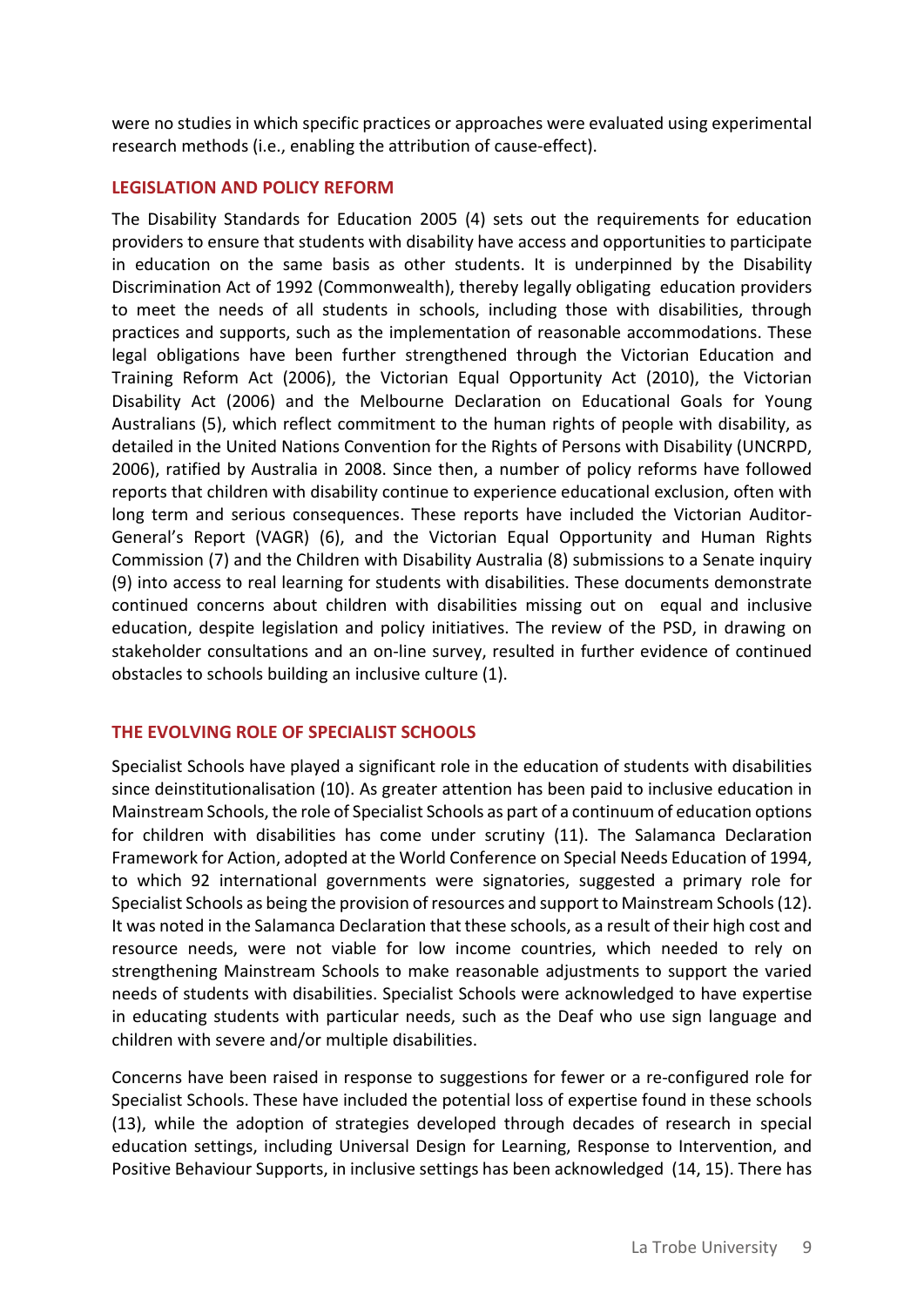also been some argument that students experience poorer outcomes if educated in inclusive settings, but there is disagreement about whether evidence relating to student outcomes is sufficient to support either segregated or inclusive education (15-17). Of course differences in how and the extent to which inclusion is implemented, both within and across countries, poor attitudes and preparation of teachers, limited or ad-hoc classroom supports, varying involvement and collaboration with families, and lack of an agreed measure of inclusion have hampered attempts to compare inclusive to segregated education (15, 17).

Within the United States (US), multi-tiered supports based on student need, rather than disability category, have been argued to guide *how* to enable students to access the curriculum, rather than focusing on the *place* of support (i.e., in segregated vs mainstream settings) (14). Tier 1 supports include universal design of curriculum to address individualised needs within the classroom (contrasting to a one-size fits all approach), Tier 2 supports may be specific adaptations, such as providing more time for tasks or incorporating assistive technology, and Tier 3 supports may be intensive and specific or individualised instruction (14, 19). Although Specialist Schools have been considered best placed to provide Tier 3 supports, Sailor (14) argued that, along with Tiers 1 and 2, they can be provided in any setting.

Recommendation 7 of the PSD review addresses the potential to harness the expertise of Specialist Schools in building the capacity of Mainstream Schools to meet the needs of students with disability. In particular, teachers with special education qualifications and experience in teaching students with varying types and levels of disability appear well placed to provide professional development, consultation and peer supports to Mainstream School teachers (1).

The ways in which special and mainstream education providers come together to facilitate inclusion have varied (Ferguson, 2008), although some form of supportive relationship between the two usually has been present. In the United Kingdom (UK) for example, a pilot study of School Federations included cases of mainstream and one or more Special or Specialist Schools entering into Federations (with varying levels of legal formality) (20). These Federations had inclusion as a key goal, but evaluation was largely anecdotal rather than empirical. Other international examples include a long term project in Armenia that began in 1990s, in which three Specialist Schools provided supports to five Mainstream Schools (21). Key features of this project were regular communication between schools and parents, and community involvement; ensuring both planned and ad-hoc supports were available; setting up professional development learning communities; employing paid rather than voluntary classroom support personnel; the conduct of student assessments by specialists; forming strong collaborative and multidisciplinary teaching teams across schools; and strong commitment by leaders and teachers. Evaluation using multi-methods (e.g., surveys, interviews, and observations) indicated positive outcomes, with the Specialist School evolving into a resource centre (21).

In Australia, the Commonwealth funded initiative, More Supports for Students with Disabilities (MSSD), from 2012 to 2014 (22), resulted in demonstration projects featuring Specialist School supports to Mainstream Schools. These are summarised in the following: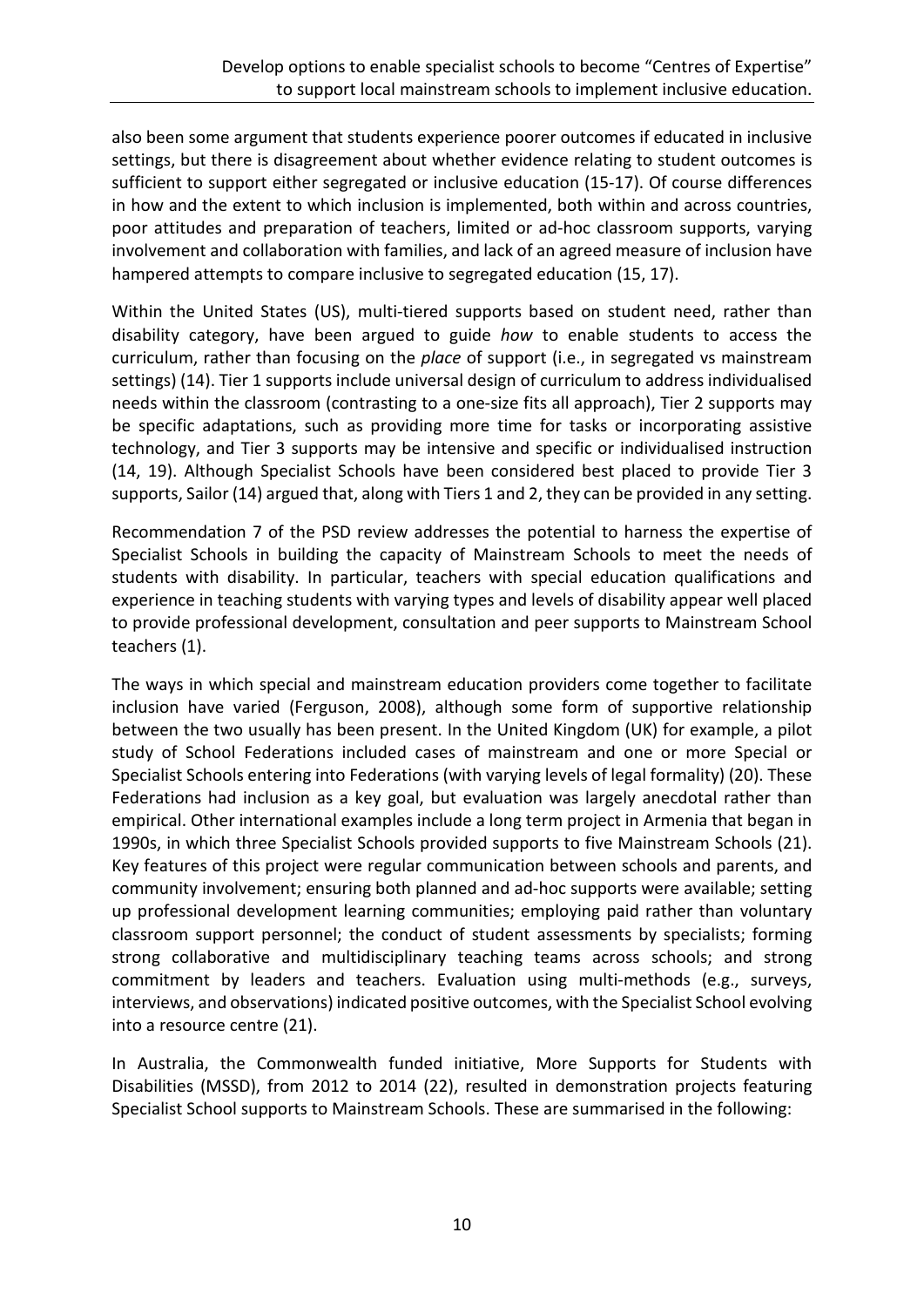- Developing a regional Special Education Network Centre (SA): a skilled Special Education teacher was employed as a co-ordinator, with follow-up positions to provide direct support to teachers and students planned as a future stage(23).
- Kimberley Region Support Centre (WA): an expert provided a learning support role to teachers, another supported students (24).
- Leadership development in Special Schools (Vic): principals of Specialist Schools were supported to assist colleagues in neighbourhood schools (i.e., the Bastow program) (25).
- Special Schools as Centres of Expertise (NSW): local networks of Mainstream Schools were formed with Specialist Schools for sharing knowledge, and providing peer support and collaboration (26). This project expanded to over 100 Specialist Schools, with a plan to allocate one learning and support teacher to each mainstream school (27-29).
- Distinctive Schools Model (WA) special schools provided expertise and project leadership through webinars, group consultation, Individual Partner Schools consultation, group inperson consultation, and on-line resources (30).
- Supporting Students with Autism (Vic): partnerships were formed between Specialist Schools and key agencies to provide Autism Inclusion Support Co-ordinators and Autism Coaches (school based), allowing for collegial support, collaboration and resource sharing. Essential were a culture of coaching and leadership support (31). This model evolved into Autism Connect (32).
- •Katandra (Vic): This Specialist School enrols children with intellectual disability, engagement difficulties and behaviour problems; the School provides staff coaching and support resources to Mainstream Schools (1).

The MSSD reports indicated positive developments, but were largely anecdotal. Some programs have continued (29) or evolved into ongoing programs (31, 32). Positive outcomes have included sharing expertise across Specialist and Mainstream Schools, extending benefits to whole school practices (31), and improving student achievement levels (30). The Katandra (Victoria) evaluation demonstrated that students were supported to stay in mainstream settings (1), while an evaluation of Autism Connect indicated improved capacity of mainstream teachers to develop and implement strategies to support students with autism, as well as building connections with autism specialists (32). Potential problems noted in reports included high set up costs for resource centres (23), the potential for specialist consultants to be diverted to classroom teaching (24).

### **MODELS AND PRACTICES TO SUPPORT EDUCATIONAL INCLUSION**

#### **Collaborative Consultation**

Collaborative consultation has been described as a model of inclusive education wherein the classroom teacher works with a consultant both inside and outside the classroom (33). It involves "co-equal parties voluntarily engaged in shared decision-making as they work toward a common goal" (34). Two key types of collaborators have been described in the literature: (a) learning support coaches, also referred to by a range of other names, are special education-trained professionals who may meet with students, teachers, or both (35-38); and (b) allied-health professionals (e.g., psychologists, speech pathologists, occupational therapists) (10).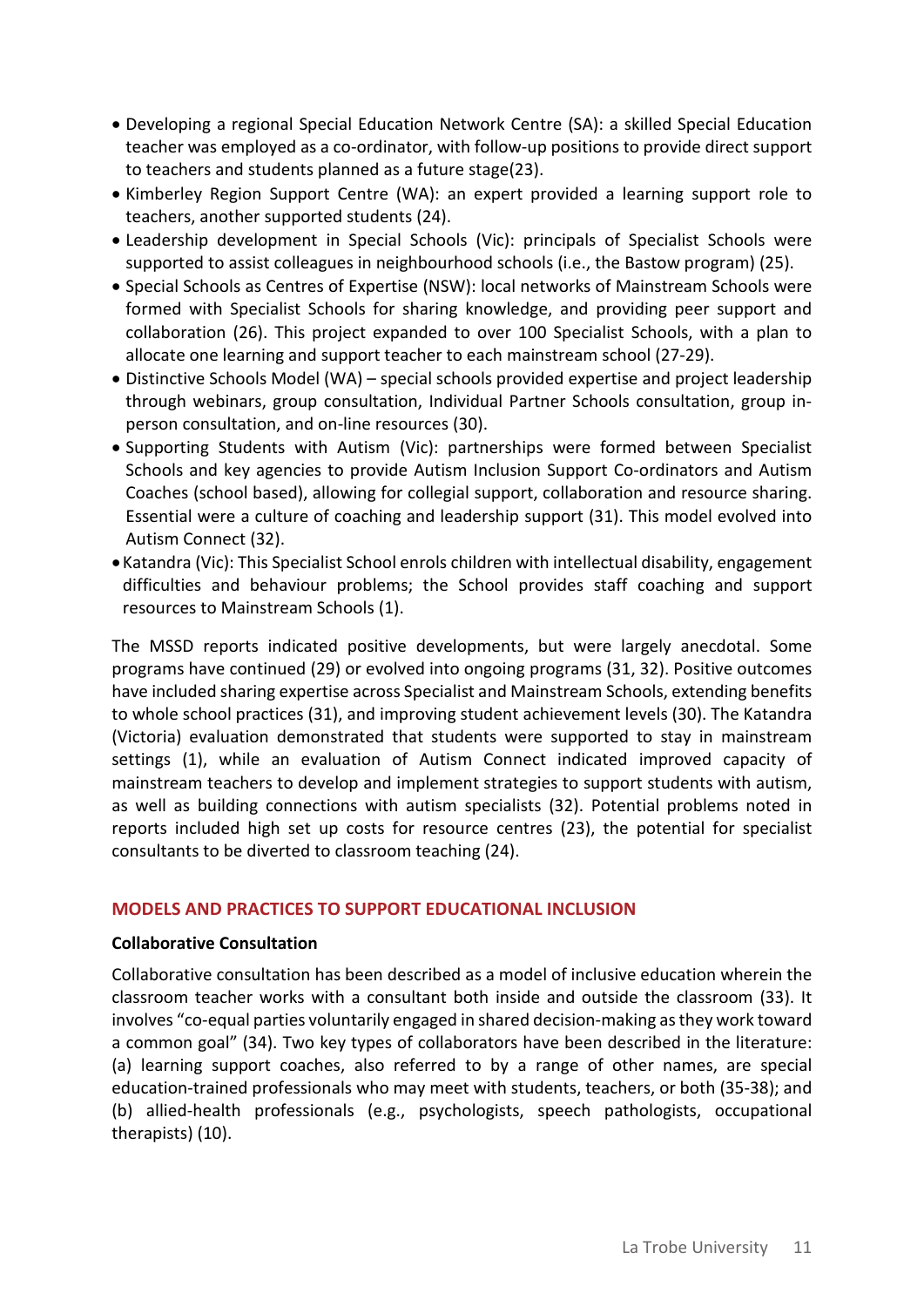This model has been used in both primary and secondary schools, and found to be a key element in effective inclusive education (39, 40). Positive outcomes have been obtained through effective communication between the two parties (36) and when learning support coaches meet briefly on a daily basis with secondary school students (37, 38). In relation to allied health professionals as consultants, Strogilos, Lacey (10) found that collaboration is fostered when they are internal to the school, with external allied health supports found less effective. Poor experiences with collaborative-consultation have arisen when communication is poor and expectations are mismatched (36). Low implementation and poor training have been identified frequently as barriers to successful collaborative consultation (41, 42), as have lack of planning time (40, 43), and poor attitudes or support from school administrators (44).

## **Co-teaching**

Co-teaching involves a general education and a special education teacher working together in the classroom: the general education teacher provides content expertise and the special education teacher provides expertise in adapting lessons to suit students with various needs. Unlike an ES staff member, who may be assigned to assist an individual student with a disability, using a co-teaching model, the special education teacher helps all students access the curriculum. Co-teaching has been used in mainstream schools, at primary and secondary levels (45) and found to lead to better gains for students than pull-out instruction by an allied health professional (46). Research has shown that effective collaboration through co-teaching requires collaborative preparation, provision, and evaluation (47), supports in the form of monitoring, feedback, and continual professional development (48-50), and requires planning time (49). Techniques used in co-teaching found to be effective include activation of prior knowledge, processing activities, strategy instruction, scaffolding, providing a structured environment with clear routines, and asking students to draw connections between topics to emphasize big picture learning (51).

Poor outcomes of co-teaching have arisen when the special education teacher has been used similarly to an ES staff member (49), assuming responsibility for the students with disabilities, which the generalist teacher relinquishes (51). Ashton (52) reported that the specialist may also be at risk of exploitation by being expected to put in extra hours teaching content to the students with disabilities, when s/he is not a content expert. Co-teaching has been found to have different effects on student participation at primary and secondary levels (45), which may need to be taken into consideration.

Teacher attitudes towards co-teaching (48) and how co-teachers work together have been found to be critical to success(53, 54), as has the adequate provision of collaborative planning time (43, 55). Pearl, Dieker (56) recommended that for co-teaching to be effective, no more than 30% of students in a classroom should have a disability.

## **The Role of Education Support Staff**

Various terms have been used for staff who provide supports in the classroom, including Paraprofessional, Support Teachers, Teaching Assistant, Education/ Teacher Assistants, and Teacher's Aide (57, 58). Education Support (ES) staff is the term used in this report to align with DET. In most countries or jurisdictions, no formal qualifications are required for this role (58, 59). An exception is Italy, where ES staff have teaching qualifications and post-graduate training (57).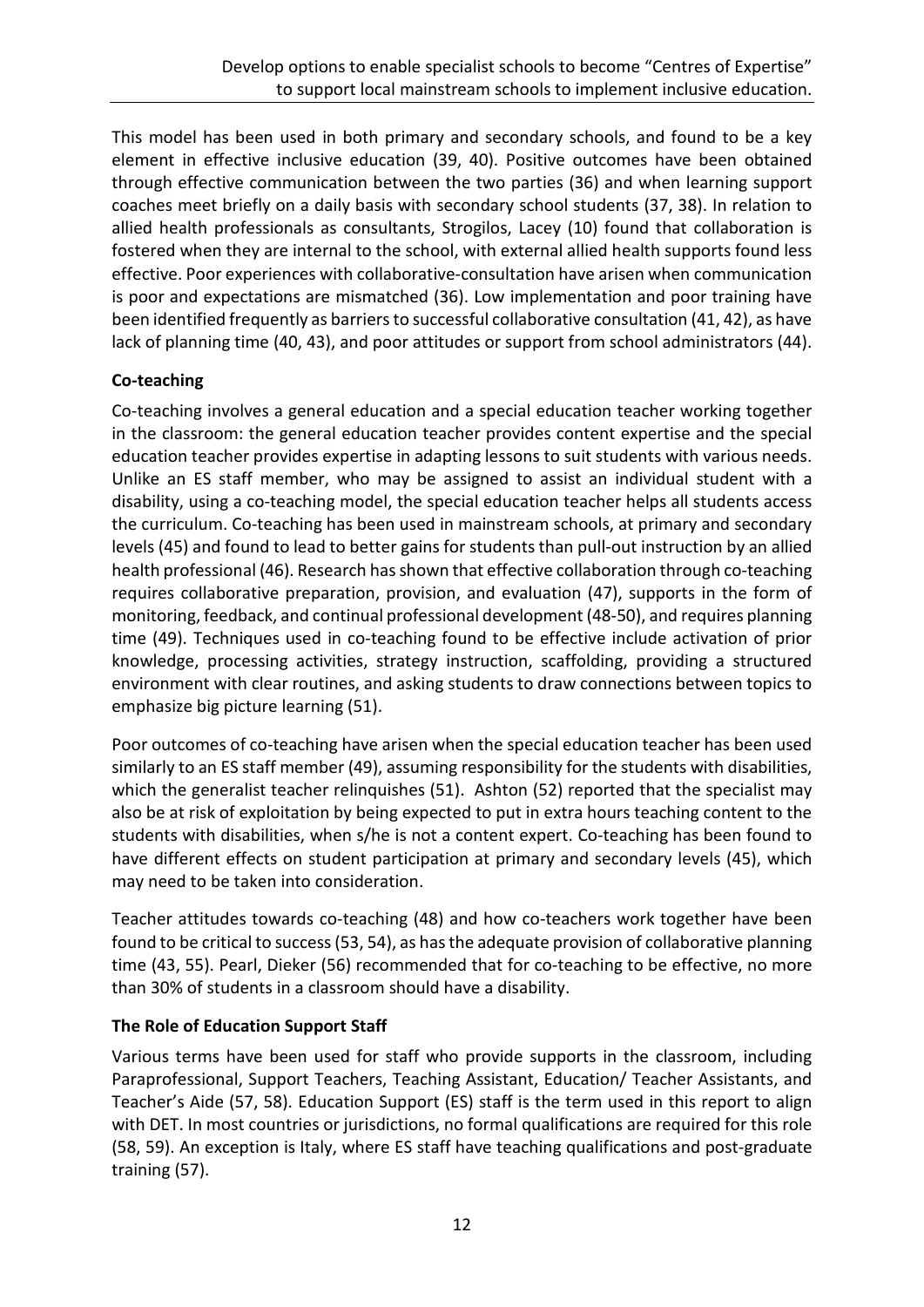The international research, including in Australia (57, 59, 60), indicates that ES staff are taking on increasing responsibilities for the direct teaching of students with disability. They may have total responsibility for the students such that the student is excluded if the ES staff member is not present (16, 61) and the ES staff member may be required to remove a student who is disruptive (61). A number of models were evident in the research, but most appeared to require that the ES staff have responsibility for direct instruction of the student (10, 61). Further, they have been required to make curriculum adaptations without teacher oversight (59, 60) and to implement behaviour support programs (59). An alternative model argued to be best practice is the use of ES staff as a general resource in the classroom, freeing up the teacher to provide adjustments and supports to students with disability (58, 59).

There has been evidence of an increase in on-task behaviour and interaction with adults when a student has an ES staff member (i.e., with the ES staff but not the teacher), and if trained in evidence-based literacy support, ES staff can facilitate student outcomes (59). Students have been found to feel supported when ES staff provide discrete support and resources when needed (62), and the presence of ES staff can reduce instances of bullying (59). On the other hand, students can become stigmatised and isolated in the constant presence of an ES staff member (16, 59, 61, 63, 64), making them vulnerable to bullying when that person is not present (11, 63). The hours of direct ES staff support has been found to be associated with reduced classroom participation and social participation (64). ES staff can feel devalued, exploited and without support (59). Students can feel frustrated when ES staff lack content knowledge (61).

Barriers to effective use of ES staff include lack of training and professional development for both them and teachers (65), teachers feeling they lack skills in supporting students with disability (66), ES staff feeling they lack remuneration in line with their responsibilities or a career pathway, lack of role delineation (57), and lack of supervision and monitoring by teachers (59). Of particular concern is that ES staff, the least qualified personnel in the classroom, are being asked to work with students with the greatest need of educational expertise (58).

## **Practices that Enhance Educational Inclusion**

The Disability Standards Education 2005 compels schools to make *reasonable adjustments* so that students with disability are treated on the same basis as other students. Walsh found in a survey of Queensland schools the following were being used: allocation of additional staff supports, alterations to lessons, physical alterations of school grounds or assigning children to physical classrooms that meet their mobility needs, low-level nursing and personal care assistance (67). MSSD projects reports have also identified the benefits of curriculum differentiation, often through the assistance of specialist teachers or allied health professionals (68, 69), and use of assistive technologies (68, 70).

A recurring theme in the literature has been that effective inclusive education requires *planning time* set aside for teachers to work collaboratively with specialists and ES staff (38, 40, 42, 43, 51, 55, 69, 71, 72). Another recurring theme was that *positive collaborative relationships* need to be fostered among staff and with families (36, 73). Peer relationships for children have also been found to be critical to successful inclusion (36, 73).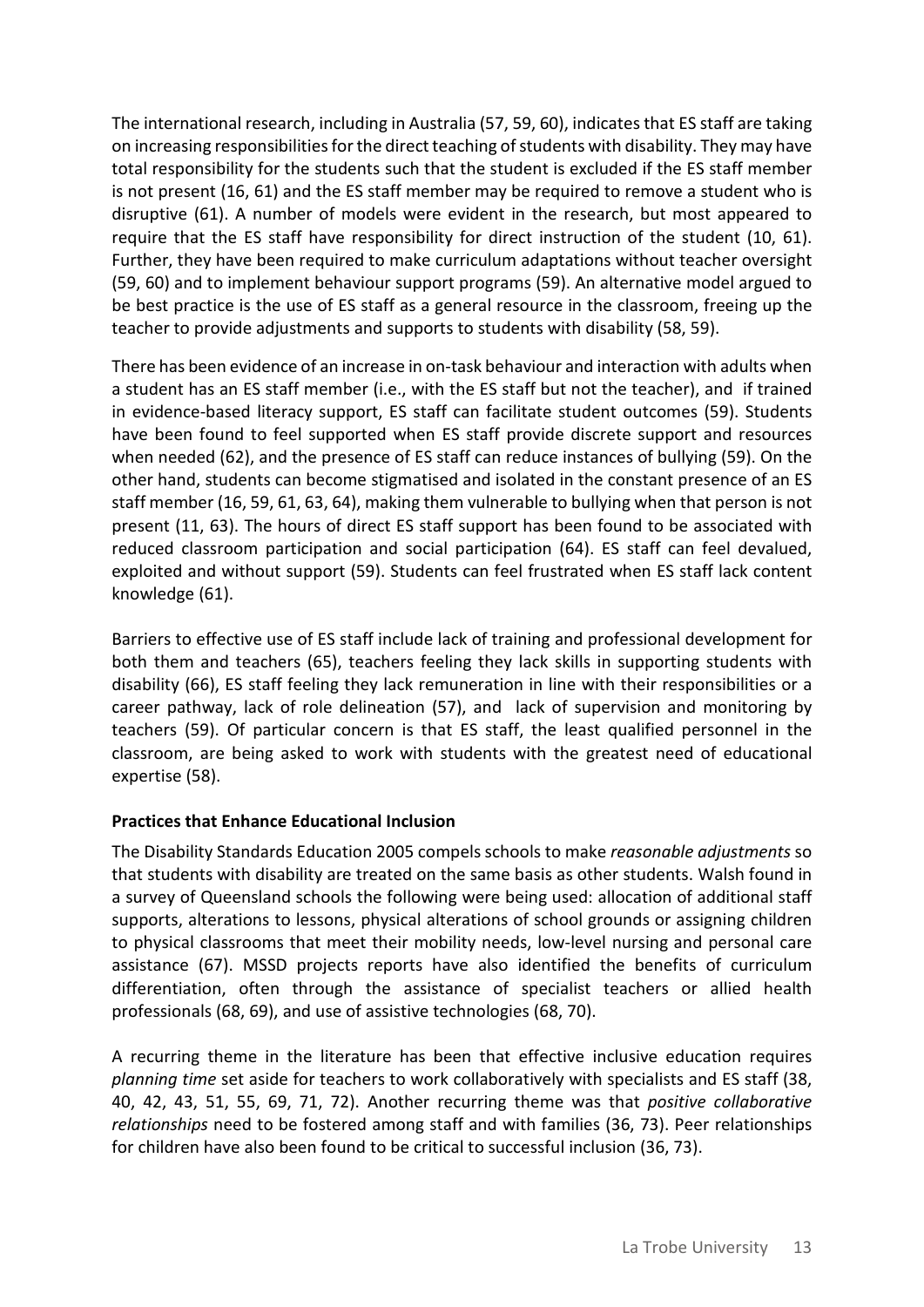*Pre-service training and continuing professional development* have been found to be associated with enhanced inclusive education (41, 49, 51, 72, 74-79). There appears to be a continuing belief amongst varied stakeholders that successful inclusion is conditional upon adequate resources (80).

*Leadership* that embraces inclusion has been found to provide an environment or school culture that fosters inclusive practices (33, 81). Principals of Specialist Schools have been involved in projects in which they provide peer support to develop leadership across network schools (e.g., Bastow) (25)

When the *whole school fosters a culture of inclusion*, students have been found to benefit not only from the practices of good teaching, but also collaborative positive peer interactions, which benefit all students (37, 38, 40).

### **Parent Involvement**

Strong partnerships between schools and parents have been framed in policies (4, 5) and parent involvement was a key feature of one MSSD project in South Australia (82). In this project, mainstream schools entered into lead and buddy arrangements to support inclusion. Governance structures provided formal agreements with parents, while opportunities for parents to interact with each other were created through an internet café (82). Unfortunately, reports by advocacy groups suggest that parents are likely to experience frustration and marginalization in response to their efforts to have schools address their children's educational needs (7, 83). These reports indicate that parents often fund shortfalls in classroom supports, including ES staff and private allied health therapies, a practice also reported in a study by Wong, Ng (84).

Home-school partnerships have been promoted in the research literature (84, 85). Positive outcomes have included knowledge sharing with students without disabilities, closer relationships developing between teachers and parents, parents being provided with positive networking opportunities, and establishing a communication channel that enables parents to ask questions and voice concerns about policies and practices (84). Research into homeschool or other forms of collaborative parent-teacher partnerships for students with disabilities has been limited and indicate they are characterized by mismatched expectations and poor communication (84-86). Wong, Ng (84), in a study in Singapore where parent support groups have been set up in most Mainstream Schools, found that parents of children with disabilities had limited involvement in school-based activities and communication with teachers was sporadic. In fact, they suggested that home-school partnerships were an "arduous task" (p. 128) for these students. Ludicke and Kortman (87) found that teachers had a fairly narrow view of the extent to which parents should be involved in their child's education, being restricted largely to monitoring homework and attending events. Parents, instead, felt they should be more involved in planning of their child's classroom activities and that communication with teachers was poor. Positive and collaborative relationships with parents appear to be further challenged when the child has complex educational needs or challenging behaviours (88).

Despite the limited research, parent involvement has been considered an essential factor in achieving sound educational outcomes for children with disability (22, 87), and can be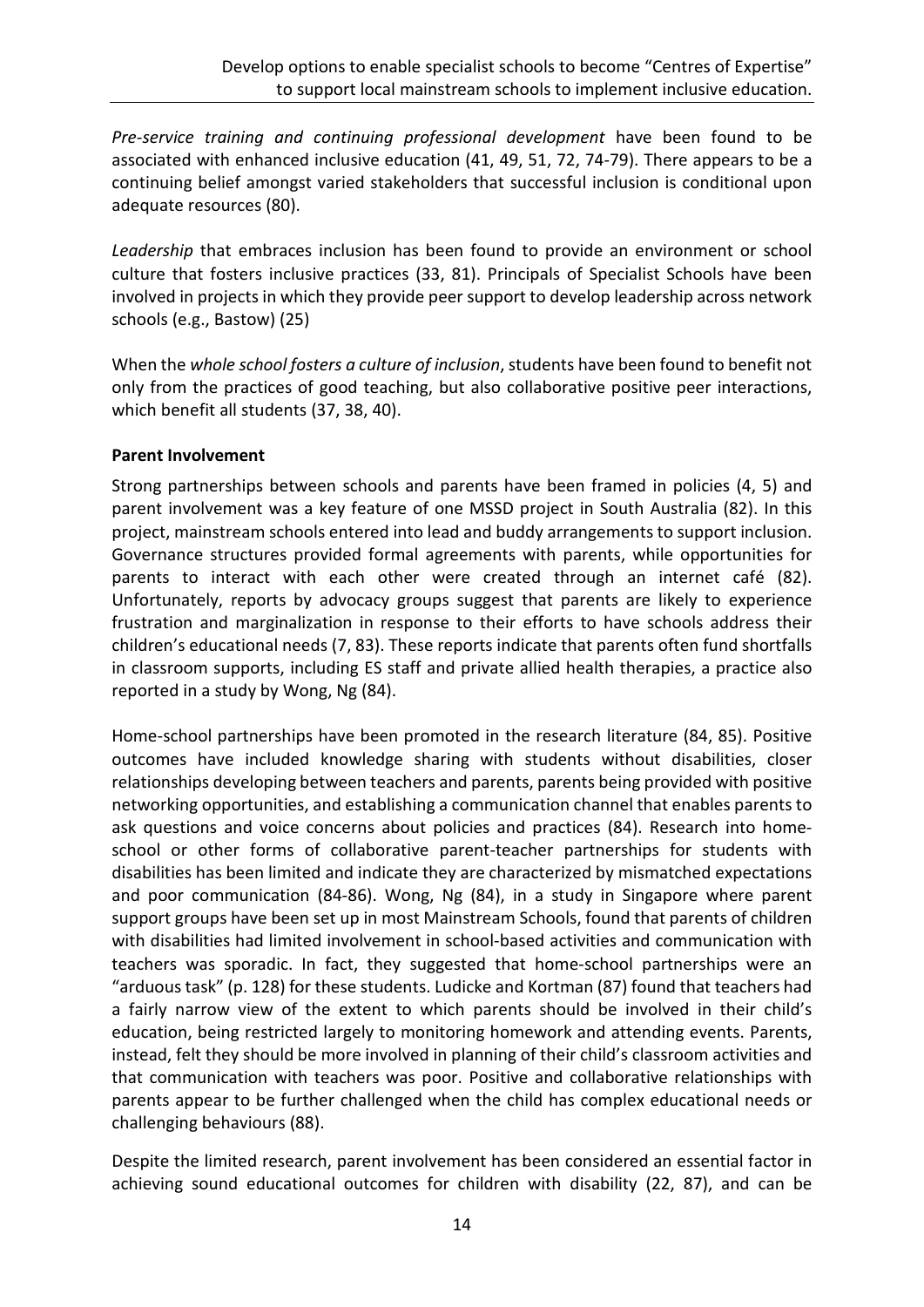enhanced through better communication and increased opportunities for engagement with their child's school (85). Such involvement could go some way to ameliorate parent concerns and enlisting their assistance in addressing high rates of bullying, exclusion, restraint and seclusion experienced by their children (22, 88). Parents have also expressed concerns about their children's transitions, social wellbeing, belonging and reduced expectations by teachers (85). Solutions suggested by parents include additional resources, greater curriculum flexibility, safe or base rooms for children with autism, individual or targeted support, safe social and emotional learning, and parent involvement in educational decision making (88, 89). In some studies, parents have been found to be very supportive and appreciative of the efforts of teachers and to be realistic about their children's difficulties (85, 86, 90). They have also valued one point of contact in the school, such as a special educator or integration coordinator who understands the complex issues they face and can facilitate collaboration (90).

It appears, therefore, that parents and schools bring different perspectives to the inclusion collaboration (87, 88). Strong parent involvement and collaboration in any initiatives would appear vital to supporting change, such as how ES staff are utilized (59) or in the role of Specialist Schools (11).

### **Involvement of Student Peers**

Younger children (primary school) have been found to be positive about students with disability in their classes (74, 80, 91), and to be ready to assist them (80). There is evidence that having students with a disability included in their class does not result in negative academic or social impacts on children without disability (91, 92), but children with disability are vulnerable to being bullied or socially isolated in mainstream classes (63, 73). Peers may react negatively to students with autism spectrum disorder (ASD) and challenging behaviours, in particular (71). Students with disabilities require positive interactions and relationships with peers (and adults) in order to feel connected to their school community and valued at school, which mitigate against their vulnerability to bullying, abuse and being stigmatised (63).

Research has shown that placing children with disabilities amongst their peers does not guarantee social inclusion or development of positive relationships (73, 85, 91, 93). Barriers identified in research include physically isolating students from their peers through use of physical space (63) or the constant presence of ES staff (63, 64, 73), which impede opportunities for interactions. Enhancing peer relationships has been found to require the development of a positive school culture through teachers demonstrating high expectations of students with disabilities, acknowledging their achievements, providing models of prosocial behaviour (63, 73, 91), actively creating opportunities for contact (73, 93), educating peers about disability, and advocating for students with disability if bullying occurs (73, 91).

The effects of teaching peers to provide direct assistance and tutoring to students with disabilities have been studied mostly in physical education (92, 93), but Brock, Biggs (94) provide an example within academic work. Research outcomes indicate that these opportunities can build friendships (92), support students with disability to complete tasks (94), increase interactions with peers and help to build a positive class climate (93).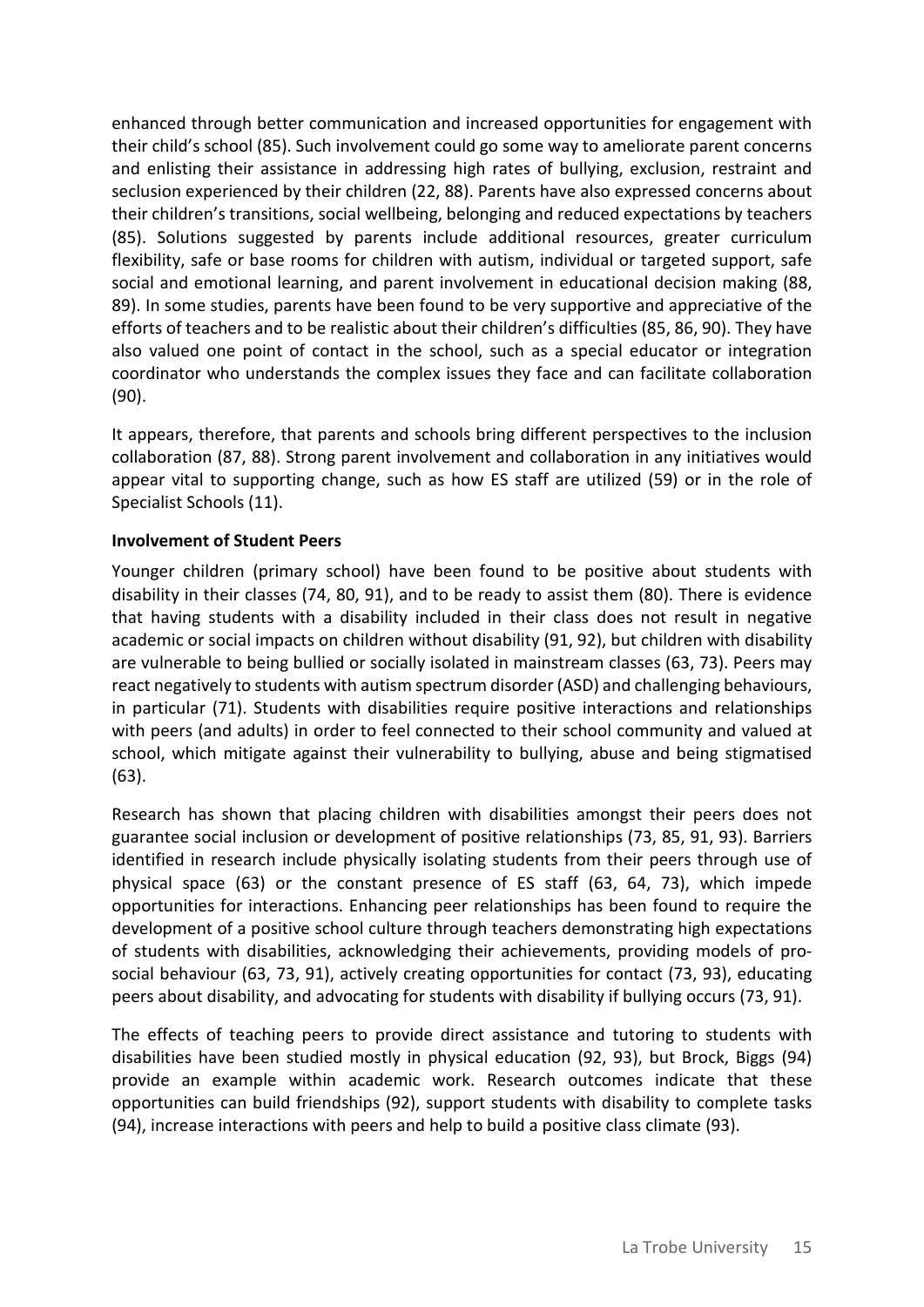# **Current Practices of Victorian Specialist Schools**

The aim of this activity was to scan Specialist Schools for current practices that support Mainstream Schools in the education of children with disabilities. A 17-item survey was developed in Qualtrics™; a link was distributed by email to all members of the Principals' Association of Specialist Schools (PASS) (*n*=85). The return rate was 98.8% (*n*=84; one school did not receive the link because of a change in principal).

## **Specialist School Characteristics**

Student numbers ranged from 33 to 950 (*Mean* = 184; *SD* = 152). Most schools had students on the autism spectrum (94%), intellectual disability (93%), behaviour problems (83%), or physical disability (74%). About two-thirds had students with hearing impairment (67%), vision impairment (66%) or language-learning difficulties (66%); three schools (4%) reported that the largest proportion of their students had mental health problems and two schools reported that most of their students had complex health needs.

The number of teaching staff employed by schools ranged from 5 to 200 (mean = 35.6, SD = 32.9); the number of education support staff who worked directly with students ranged from 1 to 150 (mean=30.7; SD = 26). Many schools employed allied health staff, in particular speech pathologists (87%), occupational therapists (79%), physiotherapists (55%), social workers (31%) and educational psychologists (27%). Fractions (based on Effective Full Time) ranged considerably, from .05 to 5.6 across these professionals.

## **Providing Support to Mainstream Schools**

Of the 84 schools, 63 (75%) indicated they provided support to mainstream schools. The number of schools supported ranged from 1 to 40+, but some responses were descriptive rather than numeric, including "for any school that asks for assistance," "PL [professional learning] for all in our transport zone who wish to attend, and we respond to all schools who ask for help – about 15 this year," "several on a needs basis," "all schools within the network on request – 26 average of 8 per year," "we provide support an a needs basis, support to our feeder schools/ kinders and to schools who ask, currently 1 secondary school," "Willingness to provide support wherever necessary to all schools in our network," and "Wyndham network of schools." The types of supports provided by Specialist Schools to Mainstream Schools were most frequently "Peer support through phone discussions with teachers or other mainstream school personnel" (*n* = 15), followed by "Provision of written information or resources for school personnel" (*n* = 13), "Education of peers (e.g., professional development workshops, information sessions" (*n* = 13), "In-classroom peer support" (*n*=10) and other peer professional development for peers" (*n* = 4). Also reported, but only by one or two schools, were providing opportunities for mainstream staff to visit Specialist Schools and observe classroom practices and consult with teachers, information and resource sharing, and school visits that included classroom observation.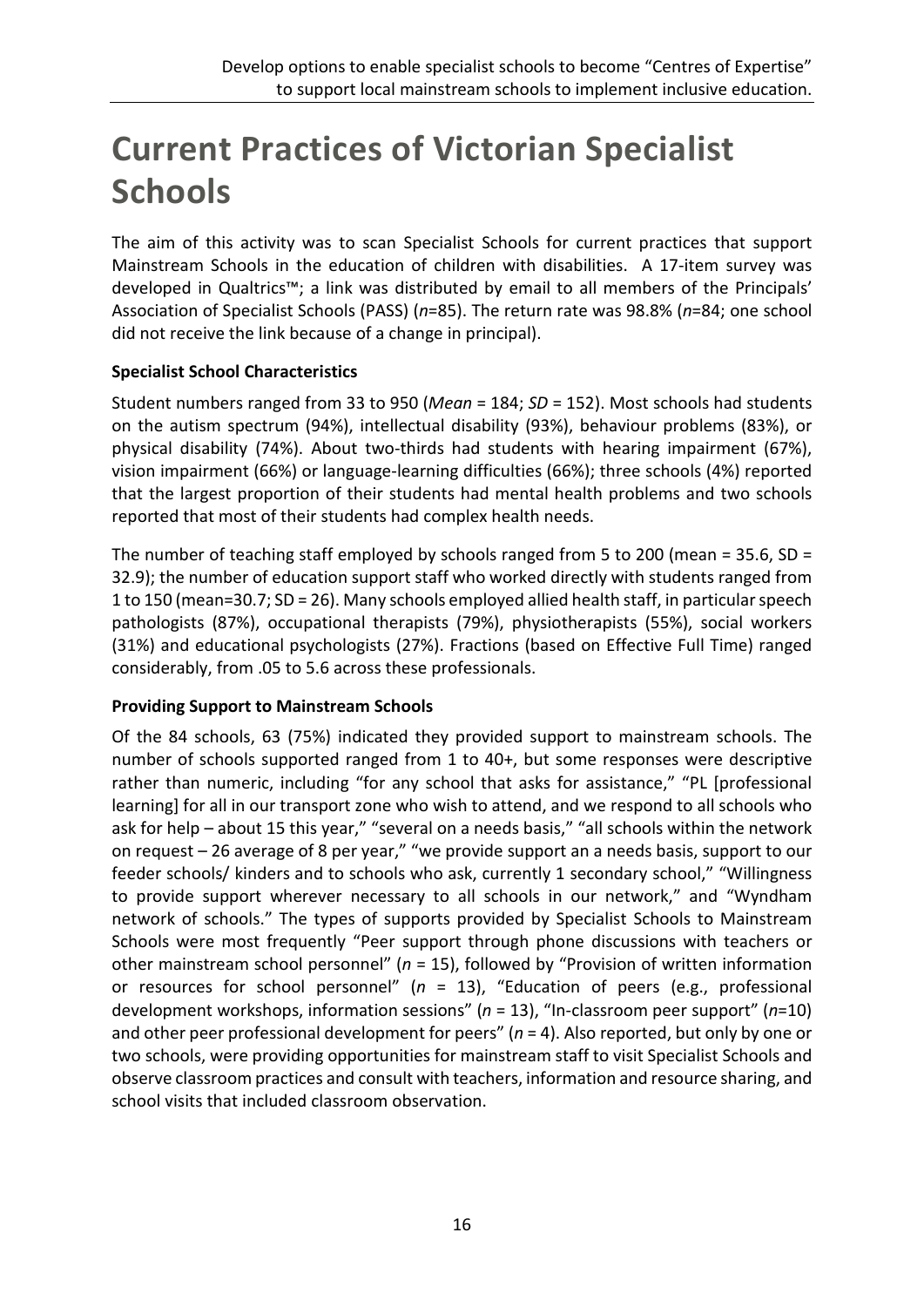Further information about the types of support Specialist Schools provided Mainstream Schools were provided by 11 respondents in an open comments section at the end of the survey. These were grouped into themes.

*Specialist School support to Mainstream Schools is neither feasible nor "right."* This theme was evident in one respondent's comments. This respondent indicated that using staff from Specialist Schools in this way detracted from their work with their own students, and supporting students in Mainstream Schools is the responsibility of DET.

*Support to Mainstream Schools is provided or could be extended with further resources*. One respondent stated "We are happy to support other schools to a larger degree but only if resourced to do so." Others indicated that the provision of such support was seen as important, but was costly, such as requiring back-fill of teachers when they visited Mainstream Schools, or could be extended if additional resources were available. One respondent noted the particular difficulty faced as a result of the school's rural location, resulting in additional travel costs, as well as their own difficulty in accessing allied health professionals. One respondent noted the feedback from 97% of mainstream school staff who had attended their professional development (PD) sessions to be that more PD regarding supporting students with special needs was needed. Within this theme were comments related to the need to give priority to dual enrolled students (i.e., to schools sharing students) in light of the limited resources.

*Elements of successful support to Mainstream Schools*. These were described in detail by two respondents. They noted sharing expertise across the schools, liaison between principals, positive partnerships and relationships, and "hands on development of more inclusive and respectful relationships between students of all abilities."

*Willingness to assist*. Some responses under the theme of needing additional resources indicated a general willingness to support Mainstream Schools to meet the needs of students with disabilities. One respondent simply indicated that the supports provided were "very successful." Another noted "we are always happy to help our network colleagues."

Information about the frequency with which supports were provided was reported by only 17 schools, who indicated fortnightly (*n* = 5), monthly (*n*=3), weekly (*n*=2) or daily (*n*=2), with others reporting once every few months or on an as needs basis. Also reported for these schools was the funding source for providing these supports. Most (*n*=10) indicated it was through PSD funding (one indicated for that allocated to mainstream students and one for their own students), one responded "we do it out of the goodness of our hearts."

When asked what Mainstream Schools contributed to the program, most of 15 respondents to this item indicated contributions that appeared in-kind (staff time, collegiate support and expertise, phone collaboration). Two respondents indicated a financial contribution, one in terms of a \$500 intake placement fee, and two respondents indicated that the Mainstream School made no contribution, while another stated it was their "appreciation."

Only three respondents indicated that the school had previously provided support to Mainstream Schools, which they later ceased. Reasons were: "We currently work with children of pre- school age, we work in child care centres and kindergartens, and with a range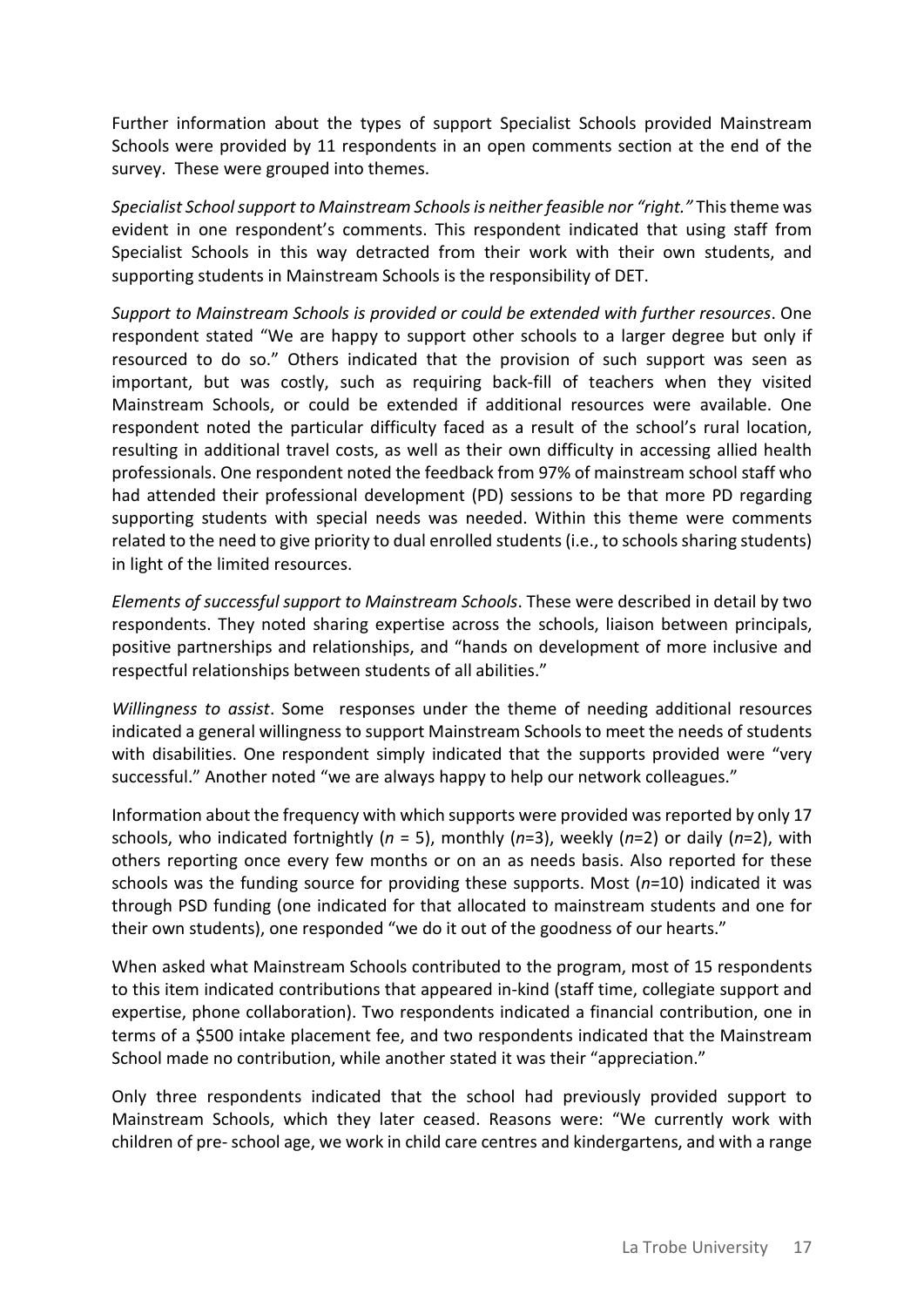of specialist support programs across the state," and "Unable to resource it and lack of interest by staff."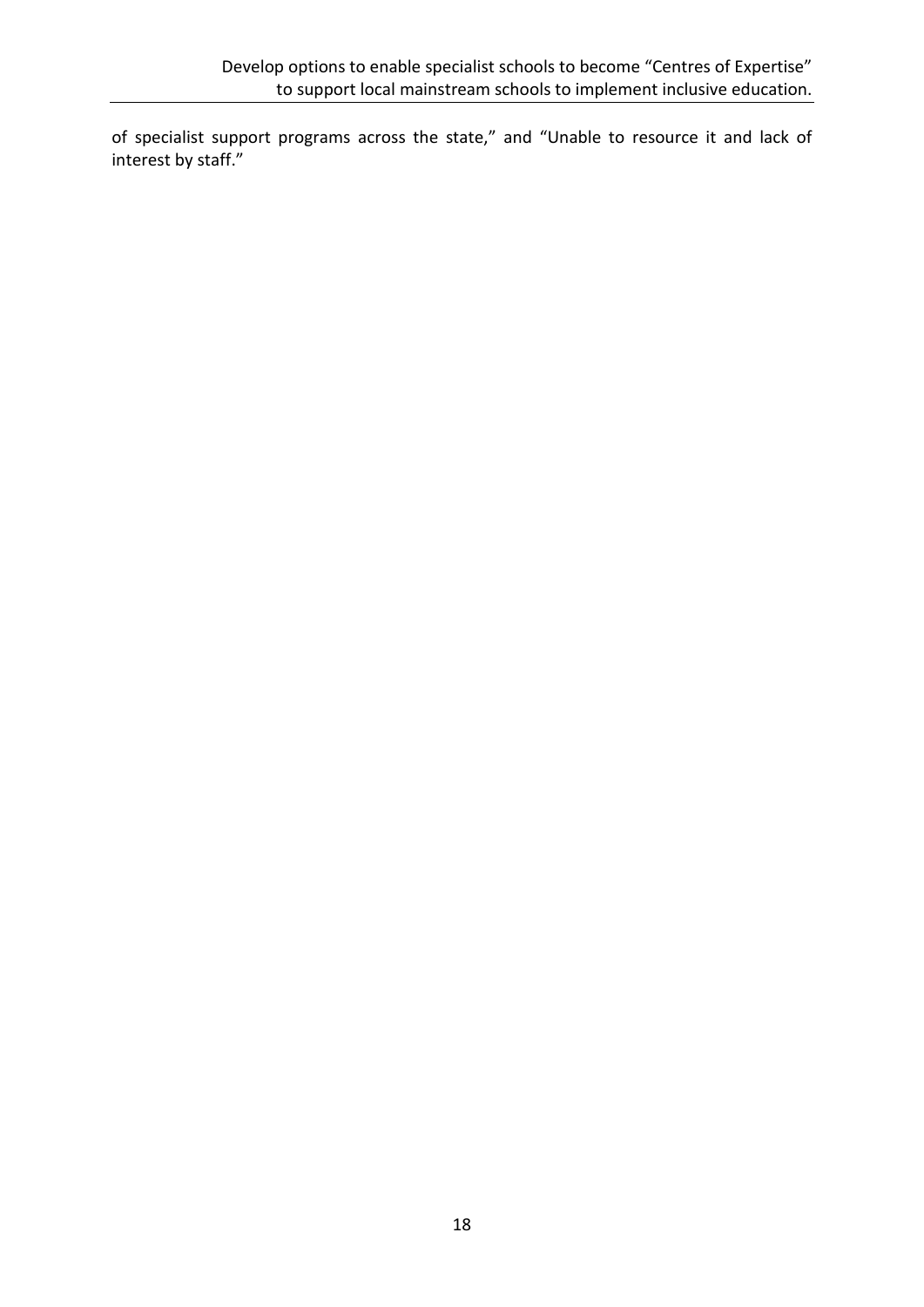# **Stakeholder Perspectives**

The aim of this activity was to explore experiences of supporting students with disabilities in their own and other schools, current needs, and possibilities. Email invitations and participant information were sent to all PASS members, who were also asked to nominate neighbouring schools to receive this information. In addition, a list of primary and secondary Mainstream School email contacts was collated through pseudo-random selection (to capture metropolitan, regional and rural schools) from the DET Website **<http://www.education.vic.gov.au/findaservice/>**. In total, 85 Specialist and 102 Mainstream Schools were contacted for permission to recruit parents and staff from any of the following stakeholder groups: principals and assistant principals, teachers, ES staff, allied health professionals, and parents. In total 32 stakeholders participated in interviews of 20 – 40 min duration; six were in person and 26 by telephone. Eighteen interview participants were from Specialist Schools and 10 were from Mainstream Schools (9 primary, 1 secondary), with two parents having children with disabilities in both types of school. Most interview participants were female (*n*=26), with years of teaching experience ranging from 5 to over 30. Their roles included parents (*n*=3), principals (*n*=3), assistant principals (*n*=4), lead or specialist Teachers (*n*=11), consultants or outreach teachers (*n*=6), ES staff (*n*=3), occupational therapist (*n*=1), and psychologist (*n*=1).

Interview questions addressed current needs and how to address them through Specialist School assistance. Interviews were transcribed into Word™. Analysis was guided using a framework developed by the researchers following repeat reading and preliminary analysis of three transcripts by two researchers, then discussion by four researchers. The developed framework comprised four over-arching themes, each with a number of sub-themes. This framework was then applied to all transcripts using a process of coding within NVivo 11 (QSR International). These four researchers coded each of 7-8 transcripts and one researcher conducted a check of all coding to ensure codes had been applied consistently.

The first of the four over-arching themes was "Scan of the current situation," which captured current issues and concerns, as well as indications of promising practices occurring across Specialist and Mainstream Schools. The sub-themes and their descriptions are presented in Table 1.

| Sub-Theme                                        | <b>Description</b>                                                                                                                                                                                                                                                                                                                                                                                                                                                                                                                                                                                                                                                                                                                                                                     |
|--------------------------------------------------|----------------------------------------------------------------------------------------------------------------------------------------------------------------------------------------------------------------------------------------------------------------------------------------------------------------------------------------------------------------------------------------------------------------------------------------------------------------------------------------------------------------------------------------------------------------------------------------------------------------------------------------------------------------------------------------------------------------------------------------------------------------------------------------|
| <b>Different funding</b><br>relationship         | There were different types of funding arrangements in place to support students<br>with disability. Getting funding for an individual child was getting very difficult. For<br>students who did receive funding, it was often used to fund individual ES staff, but<br>it was suggested that it may be better for a continuum of supports. Parents could<br>be unclear about how their child's individual funding was being used, and there was<br>some tension with schools in terms of paying for individual supports, with parents<br>paying for specialist input, such as for an external allied health professional to work<br>with teachers. There were examples of funding for special programs, including<br>Autism Connect, and an Outreach Service from a Specialist School. |
| <b>Diversity of students</b><br>and funding gaps | Students discussed had varied needs, but there was much discussion about those<br>who demonstrated challenging behaviours, who, in particular, challenged teachers.                                                                                                                                                                                                                                                                                                                                                                                                                                                                                                                                                                                                                    |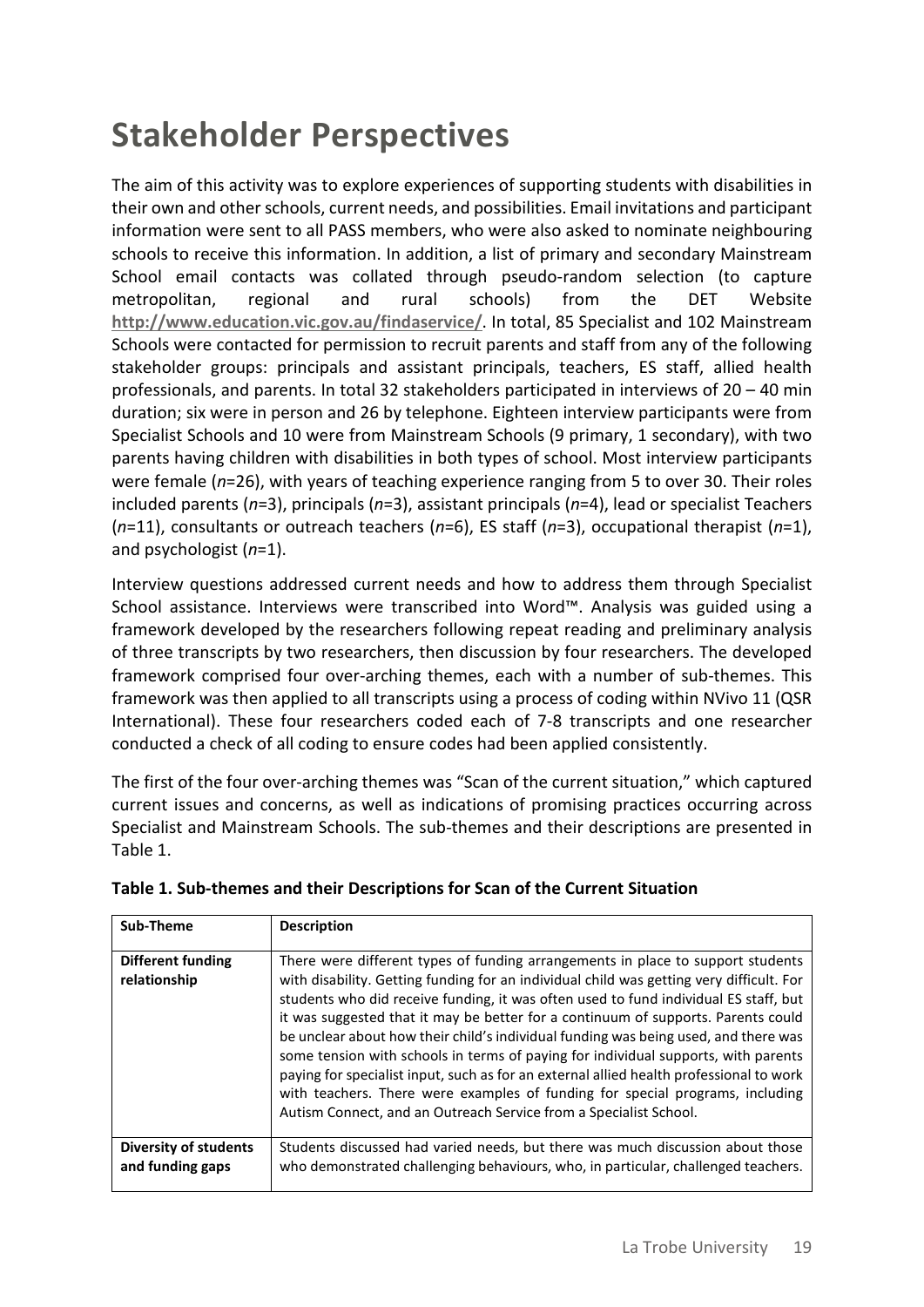## Develop options to enable specialist schools to become "Centres of Expertise" to support local mainstream schools to implement inclusive education.

| Sub-Theme                                                                                                   | <b>Description</b>                                                                                                                                                                                                                                                                                                                                                                                                                                                                                                                                                                                                                                                                                                                                                                                                                                                                                                                                                                                                                                                                                                                              |
|-------------------------------------------------------------------------------------------------------------|-------------------------------------------------------------------------------------------------------------------------------------------------------------------------------------------------------------------------------------------------------------------------------------------------------------------------------------------------------------------------------------------------------------------------------------------------------------------------------------------------------------------------------------------------------------------------------------------------------------------------------------------------------------------------------------------------------------------------------------------------------------------------------------------------------------------------------------------------------------------------------------------------------------------------------------------------------------------------------------------------------------------------------------------------------------------------------------------------------------------------------------------------|
|                                                                                                             | Funding support, such as through Autism Connect, was directed to children with<br>autism and challenging behaviours, a group that was growing in number across<br>schools. However, much concern was expressed about students who fell through<br>the funding gap because they were not "bad enough behaviourally," or had<br>challenging behaviours, but their other disabilities were not severe enough for<br>meeting criteria for Specialist Schools and they missed out on funding to support<br>them in Mainstream Schools. Interviewees did talk about a diverse student group,<br>with needs relating to autism, intellectual disability, language delays and dyslexia,<br>emotional needs and anxiety, and cerebral palsy. While acknowledging practical<br>reasons for funding "cut offs", they noticed apparent inequities across students in<br>their schools. There was concern that students who needed support but missed out<br>because of the funding gap left school early, with poor long term outcomes, or<br>missed time at a school that could not cater for their needs.                                                 |
| Involvement of<br>parents and parent<br>choice                                                              | The need to involve parents in their child's education through participation in<br>planning meetings and supporting their choices regarding enrolling their child in a<br>Specialist or Mainstream School was discussed by school staff, with an apparent<br>tendency to leave the initiation of contact and degree of involvement to each<br>parent. School staff expressed empathy for parents and consideration of their<br>support needs, with one Specialist School principal noting they were essential to<br>ensure wrap around services. Reports from parents indicated a desire for open and<br>flexible communication with teachers, and experiences of feeling left out. They<br>stepped into the classroom to provide additional supports when it was needed by<br>their child, to educate school staff about their child, or to advocate for their child's<br>participation in activities or access to supports. Parents' experiences varied<br>considerably across schools, with one noting much greater acceptance of her child,<br>and that her needs were much better understood in a Specialist School than in<br>Mainstream. |
| Lack of skills or<br>confidence                                                                             | The diversity of student needs, especially in large classes in Mainstream Schools,<br>contributed to school staff feeling they lacked both skills and confidence in meeting<br>the needs of students with various disabilities, especially autism and challenging<br>behaviours, but also including other disabilities, such as cerebral palsy and dyslexia.<br>They sometimes struggled to know how to enhance learning for these students<br>when they also had to meet the needs of students without disability working at<br>different levels of the curriculum. This problem could lead to negative attitudes<br>towards students with disability in Mainstream classrooms, and a reliance on ES<br>staff or parents to provide additional supports. It was also reported that providing<br>teachers with help in response to their requests could turn situations around.                                                                                                                                                                                                                                                                 |
| <b>Need for Shared</b><br><b>Understanding across</b><br><b>Specialist and</b><br><b>Mainstream Schools</b> | There were some interviewees who had experience of both Specialist and<br>Mainstream Schools, thereby having an understanding of both contexts. There was<br>some discussion about understanding differences across the two contexts that<br>could impact on how readily Mainstream Schools could implement strategies used<br>in Specialist Schools. These included differences in class sizes, access to resources,<br>and pressures (e.g., Mainstream Schools needing to meet benchmarks). There was<br>also some discussion about misconceptions, such as Mainstream School staff not<br>realising that Specialist Schools did teach academic skills or follow the Victorian<br>Curriculum, and Specialist School staff acknowledging that sharing of strategies<br>could go both ways or that both often had to deal with the same types of problems.                                                                                                                                                                                                                                                                                      |
| <b>Pockets of Effective</b><br><b>Exchanges and Other</b><br><b>Positive Practices</b>                      | There were some models of how Specialist Schools could provide expert support to<br>Mainstream Schools described by interviewees. These included Autism Connect,<br>whereby behaviour support consultants worked with staff from Mainstream<br>Schools, use of outreach teachers who provided specialist supports in relation to                                                                                                                                                                                                                                                                                                                                                                                                                                                                                                                                                                                                                                                                                                                                                                                                                |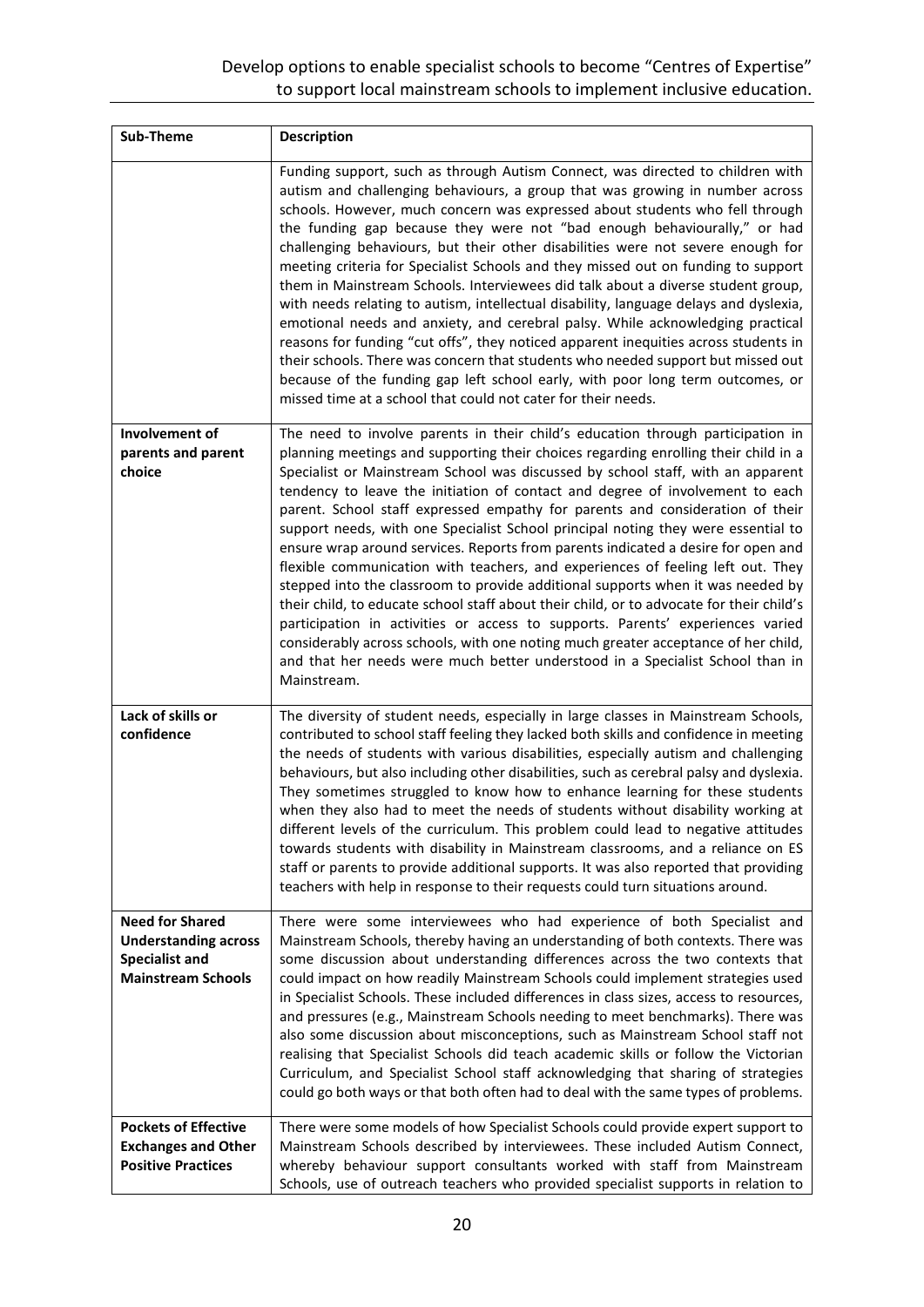| Sub-Theme                                   | <b>Description</b>                                                                                                                                                                                                                                                                                                                                                                                                                                                                                                                                                                                                                                                                                      |
|---------------------------------------------|---------------------------------------------------------------------------------------------------------------------------------------------------------------------------------------------------------------------------------------------------------------------------------------------------------------------------------------------------------------------------------------------------------------------------------------------------------------------------------------------------------------------------------------------------------------------------------------------------------------------------------------------------------------------------------------------------------|
|                                             | specific needs (e.g., positive behaviour, children in out of home care), and specialist<br>units in Mainstream Schools. Specific strategies that were used in these models and<br>elsewhere included providing professional development, supports to teachers and,<br>in some cases, intensive support to a school; development of long term partnerships<br>with schools; Specialist Schools providing supports to networks of Mainstream<br>Schools; partnership agreements between schools; exchange visits (Mainstream to<br>Specialist and vice versa) in which staff could observe classroom practices; and<br>development of buddy systems across Mainstream and Specialist Schools.             |
| <b>Relationships</b><br>between Individuals | Prolonged engagement of specialist teachers in Mainstream Schools, and taking<br>time were seen as key to developing trust and enhancing joint work to address<br>student needs, both within classrooms and across schools. These individual<br>relationships could build lines of communication, familiarity and ease of having an<br>external person in the classroom and acceptance of their coaching. They were<br>considered to provide the basis for effective consultations between specialists and<br>mainstream teachers. Parents relied on good relationships with individuals in<br>schools, especially teachers who showed empathy, and were willing to understand<br>a family's situation. |

The second overarching theme, "What is happening," included the roles played by allied health, specialist teachers, and ES staff and opportunities for interactions between Specialist and Mainstream Schools. The sub-themes and their descriptions are presented in Table 2.

| Sub-theme                                      | <b>Description</b>                                                                                                                                                                                                                                                                                                                                                                                                                                                                                                                                                                                                                                                                                                                                                                                                                                                             |
|------------------------------------------------|--------------------------------------------------------------------------------------------------------------------------------------------------------------------------------------------------------------------------------------------------------------------------------------------------------------------------------------------------------------------------------------------------------------------------------------------------------------------------------------------------------------------------------------------------------------------------------------------------------------------------------------------------------------------------------------------------------------------------------------------------------------------------------------------------------------------------------------------------------------------------------|
| <b>Role of Allied Health</b>                   | There were reported differences in access to these professionals, regardless of<br>whether they were or were not school-based, how they were funded (by parents,<br>schools or DET), and how they worked (i.e., with individual children withdrawn from<br>class or with teachers in the classroom). It was perceived that they were more<br>available in Specialist Schools, but in this context, it was felt that they were more<br>effective if they worked with teachers rather than individual children. They were<br>seen as a valuable, but limited resource in both types of school.                                                                                                                                                                                                                                                                                   |
| <b>Specialist Teaching</b><br>and Consultation | The practice of a specialist working with a teacher was seen as the most effective<br>way to build capacity to meet a student's needs. This work could include coaching,<br>team teaching, providing teachers with ideas and resources, assisting with<br>differentiating curriculum or collecting and then reviewing data for the purpose of<br>developing Individual Learning Plans (ILP). A consultative rather than expert<br>approach was seen as preferable, which was the basis for models in practice<br>described above.                                                                                                                                                                                                                                                                                                                                              |
| <b>Education Support</b><br><b>Staff</b>       | Having access to ES staff was often equated with a student having individual funding,<br>particularly in Mainstream Schools. They worked in varied ways, including<br>withdrawing a student for intervention, then assisting the student to carry the<br>learning into the classroom, engaging a student in activities that differed to those<br>for the other students or adapting the tasks being completed by peers. There were<br>some differences in opinion about how to best make use of ES staff, including being<br>focused totally on an individual student, moving from class to class, or providing<br>support to the whole class. Concern was expressed that their presence could result<br>in teachers relinquishing responsibility for a student with disability in his/her class,<br>and for students to develop an over-reliance on them. ES staff valued the |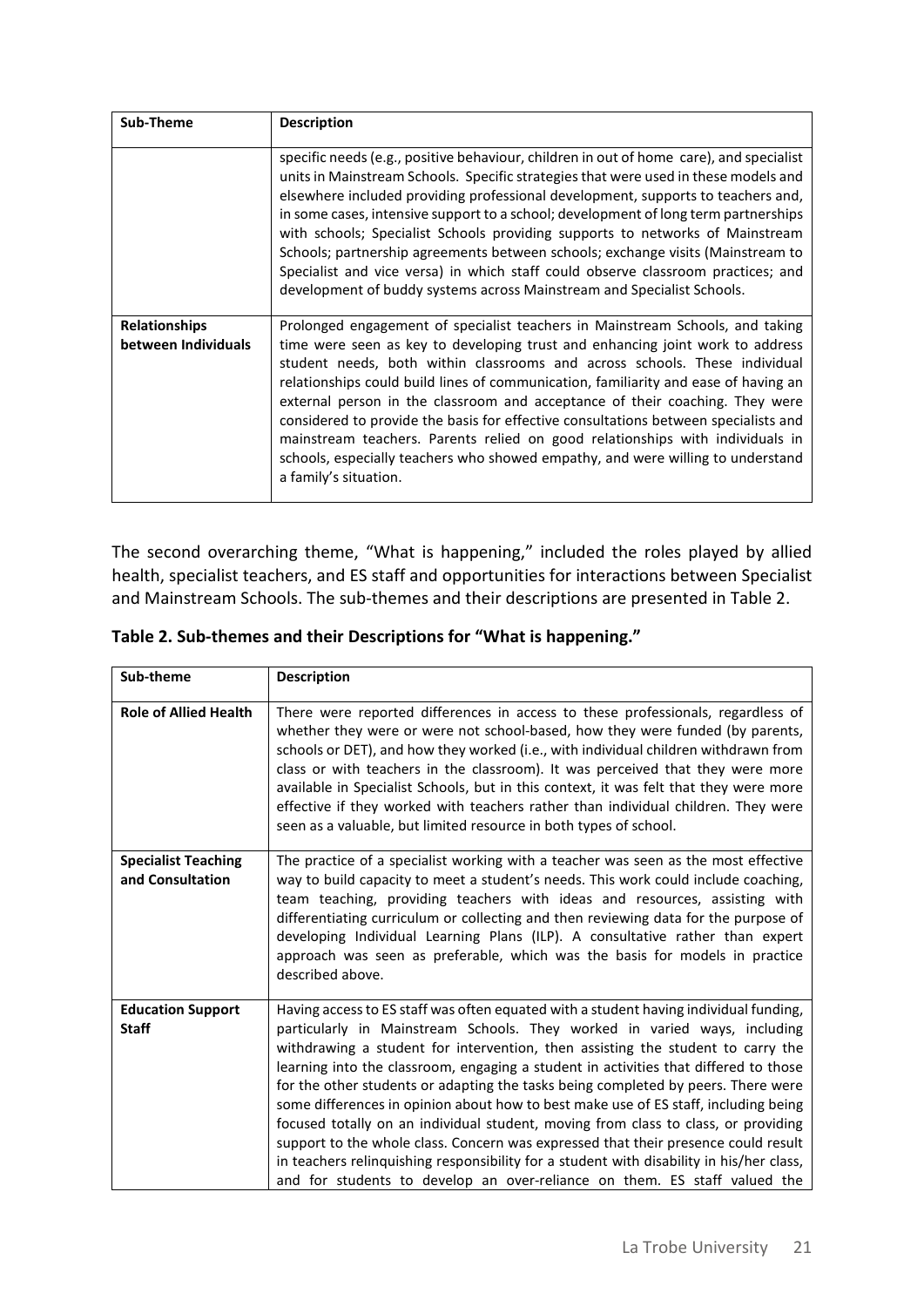| Sub-theme                                                      | <b>Description</b>                                                                                                                                                                                                                                                                                                                                                                                                                                                                                                                                                                                                                                                                                                                                                                                                        |
|----------------------------------------------------------------|---------------------------------------------------------------------------------------------------------------------------------------------------------------------------------------------------------------------------------------------------------------------------------------------------------------------------------------------------------------------------------------------------------------------------------------------------------------------------------------------------------------------------------------------------------------------------------------------------------------------------------------------------------------------------------------------------------------------------------------------------------------------------------------------------------------------------|
|                                                                | opportunity to visit Specialist Schools to observe class activities, but noted that<br>professional development was often available to teachers, but not them.                                                                                                                                                                                                                                                                                                                                                                                                                                                                                                                                                                                                                                                            |
| <b>Observations</b>                                            | Being able to visit another school was highly valued and resulted in positive feedback<br>to host schools. They provided a means of seeing strategies in action to address<br>specific student needs, to learn about student needs (e.g., when specialist teachers<br>visited a mainstream classroom), and to dispel misconceptions (e.g., seeing that<br>students in Specialist Schools were taught academic skills). In some situations,<br>classroom observations were used as part of a transition process (i.e., seeing a child<br>in a Mainstream School before s/he moved to a Specialist School). In one situation<br>in which a Learning Unit was located in a school, mainstream class teachers could<br>readily drop in to observe strategies being used with students with disability or<br>particular needs. |
| Professional<br>Development (PD)                               | PD was valued as a means to learn about specific disabilities, issues (especially<br>challenging behaviour) or strategies, develop expertise, and provide reassurance<br>about practices being implemented. It was delivered in various ways: e.g., at staff<br>meetings, during visits to schools, to all staff in a school, and through networks or<br>communities of practice. Some interviewees noted having to do PD in their own<br>time.                                                                                                                                                                                                                                                                                                                                                                           |
| <b>Accessible</b><br><b>Information and</b><br><b>Supports</b> | Specialist Schools were seen as having a wealth of relevant strategies, information<br>and resources. Mainstream Schools valued opportunities to access their expertise,<br>especially through visits to Specialist Schools or having their staff come to their<br>school, which could facilitate tailoring supports to their situation and student needs.<br>This sharing of expertise was felt to build confidence to use strategies that had been<br>observed or recommended. Providing this information and support could happen in<br>a variety of ways, including through direct support to a teacher about an individual,<br>number of students or a whole school, and through structured PD. Resources<br>needed to be made accessible to new staff.                                                              |
| <b>Resource Kit and</b><br><b>Strategies</b>                   | This sub-theme related to accessible information and supports. Interviewees noted<br>the types of resources and strategies they used, such as visual timetables, sensory<br>equipment. Some resources related to planning or approaches, such as for<br>developing Individual Support Plans (ISP) and Behaviour Support Plans (BSP), and<br>could be made accessible through on-line repositories.                                                                                                                                                                                                                                                                                                                                                                                                                        |

The third over-arching theme, "What could be implemented," included more access to supports, and extending these across all students with disability, tailored approaches and leadership to ensure whole of school commitment. The sub-themes and their descriptions are presented in Table 3.

| Sub-theme       | <b>Description</b>                                                                   |
|-----------------|--------------------------------------------------------------------------------------|
|                 |                                                                                      |
| Accessible      | There was much discussion about the need for information and support that was        |
| information and | readily accessible when it was needed, to ensure student's needs were met in a       |
| supports        | timely fashion. There was some desire to be able to access the resources and skills  |
|                 | evident in Specialist Schools, such as through regular exchanges, access to          |
|                 | individuals (peers) for information, to be able to discuss individual student needs, |
|                 | to debrief, and to know what strategies used in Specialist Schools could be adapted  |

| Table 3. Sub-themes and their Descriptions for "What could be implemented." |  |
|-----------------------------------------------------------------------------|--|
|-----------------------------------------------------------------------------|--|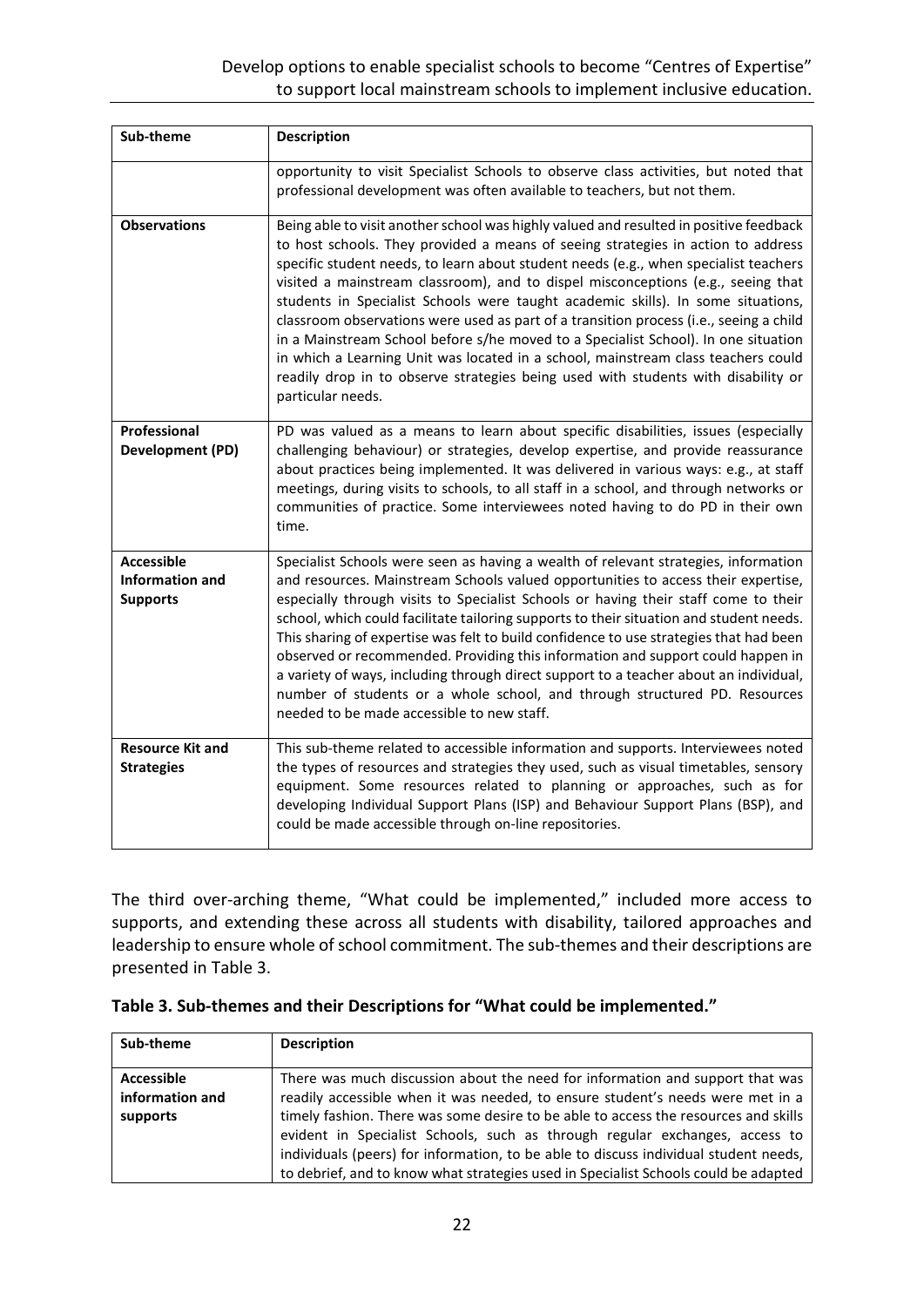| Sub-theme                           | <b>Description</b>                                                                                                                                                                                                                                                                                                                                                                                                                                                                                                                                                                                                                                                                                                                                                                                                                                                                     |
|-------------------------------------|----------------------------------------------------------------------------------------------------------------------------------------------------------------------------------------------------------------------------------------------------------------------------------------------------------------------------------------------------------------------------------------------------------------------------------------------------------------------------------------------------------------------------------------------------------------------------------------------------------------------------------------------------------------------------------------------------------------------------------------------------------------------------------------------------------------------------------------------------------------------------------------|
|                                     | for mainstream settings. Family need for information and supports was discussed,<br>including information on how to access funding, advocacy strategies, and supports<br>for siblings. Ways to do this included development of individual relationships<br>(having a "go to person" to problem solve with), physical co-location of Specialist<br>and Mainstream Schools, and disseminating existing resources.                                                                                                                                                                                                                                                                                                                                                                                                                                                                        |
| <b>Extending across</b><br>students | The potential to extend strategies and resources, and skills developed in response<br>to one student's needs to other students who have similar or varied needs was<br>discussed. In particular, the need to cater to students who may not have a<br>diagnosed disability or individual funding was raised, including adapting strategies<br>and resources for them or through whole of school approaches.                                                                                                                                                                                                                                                                                                                                                                                                                                                                             |
| More of the same                    | There was discussion about extending or providing more resources and strategies<br>that had been found useful or effective both within Specialist and Mainstream<br>Schools. These included more access to expertise, more collaboration and time for<br>planning and discussion, more specialists to fill available roles, back fill for Specialist<br>School staff to free them up for visits and providing PD to other schools, extending<br>resource allocations, and more time for PD.                                                                                                                                                                                                                                                                                                                                                                                            |
| Not one size fits all               | It was acknowledged that there were differences both across and within students<br>over time or contexts. Students had individual needs, or may not respond similarly<br>to strategies. Observations helped convey a student's individuality or how the<br>effectiveness of strategies may vary over time or across contexts. Some students<br>may need totally different ways to manage their needs, such as programs delivered<br>off-site or a change of school may be indicated. Data driven approaches, such as<br>through assessments, could assist in understanding an individual student's needs.                                                                                                                                                                                                                                                                              |
| <b>Tailored approaches</b>          | Related to the previous sub-theme was the need to tailor approaches. Observing a<br>student in his/her school context where problems may be evident, helped to<br>develop understanding about the supports needed and how to tailor them. Tailored<br>approaches could increase the need for individual supports, such as provided by<br>dedicated ES staff, and could relate to differentiating the curriculum, using trial and<br>error, and pacing activities. In addition, whole school approaches need to be<br>tailored on the basis of what a school may want and what may suit it. The question<br>was raised as to whether tailored or personalised supports were more possible in<br>small classrooms, as found in Specialist Schools. Reviews of student data, including<br>plans and progress, could provide insights into individual needs and how to tailor<br>supports. |
| Whole school<br>approach            | Approaches that are adopted by the whole school was thought to promote<br>consistency for students, help extend strategies developed for one student to<br>others, make more efficient use of scarce resources (including access to allied<br>health), align student goals to what a school wants to achieve, promote sharing of<br>ideas and problem solving, assist with transitions for students (to new teachers,<br>across classrooms), help to target PD to both school goals and staff needs in relation<br>to specific students, and promote a positive, inclusive and supportive culture.                                                                                                                                                                                                                                                                                     |
| Leadership                          | Leadership in schools was required to develop and implement whole school<br>approaches. It was also considered necessary for development of leadership skills<br>to enable specialists to consult with and mentor peers on other schools.<br>Involvement of Leadership teams assisted in ensuring the most effective use of<br>external consultants.                                                                                                                                                                                                                                                                                                                                                                                                                                                                                                                                   |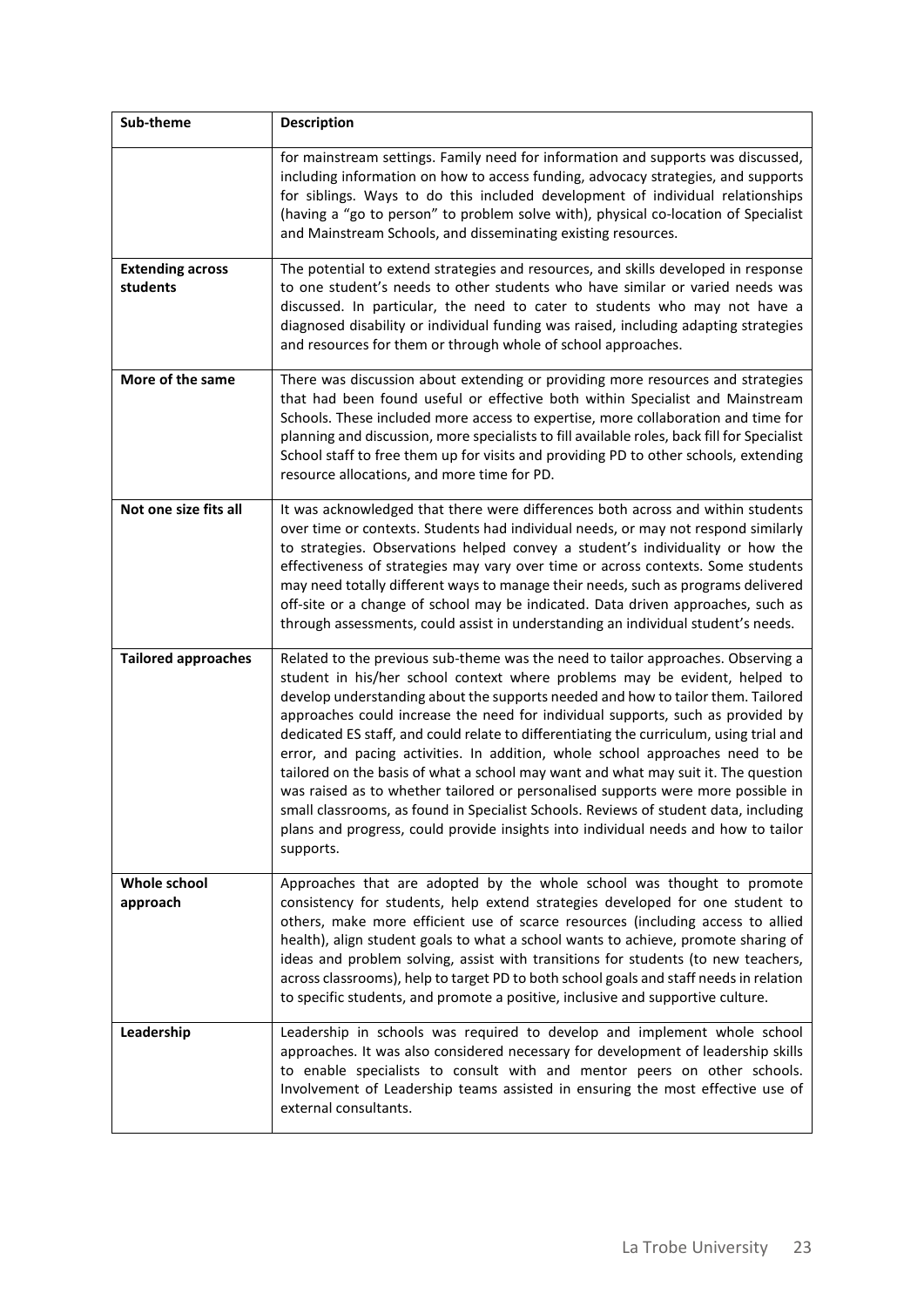The fourth over-arching theme, "What's needed," focused on capacity building, leadership, resourcing and agreements across schools and individuals. The sub-themes and their descriptions are presented in Table 4.

| Sub-theme                                                      | <b>Description</b>                                                                                                                                                                                                                                                                                                                                                                                                                                                                                                                                                                                                                                                                                                                                                      |
|----------------------------------------------------------------|-------------------------------------------------------------------------------------------------------------------------------------------------------------------------------------------------------------------------------------------------------------------------------------------------------------------------------------------------------------------------------------------------------------------------------------------------------------------------------------------------------------------------------------------------------------------------------------------------------------------------------------------------------------------------------------------------------------------------------------------------------------------------|
| <b>Capacity Building</b>                                       | The most effective way to make use of Specialist School expertise and resources was<br>thought to be through developing the skills of Mainstream School staff. It was noted<br>that mainstream teachers have the training to be able to take information, strategies<br>and resource ideas from Specialist Schools and adjust them to the needs of their own<br>students. Training and access to mentors, PD, building a library of resources,<br>supporting new graduates in this learning, providing hands on experience and<br>coaching, providing opportunities for observations, and providing access to good<br>reports and assessment data could build capacity and lessen reliance on external<br>supports, which in turn could lead to a great deal of change. |
| Leadership                                                     | Specialists who provide consultation to other schools need to develop their own<br>leadership skills, ensuring they are good communicators and have the content<br>knowledge required. Schools need commitment from leaders within their own<br>schools as well as in the community to create a positive culture, and structures to<br>enable school-wide strategies, which in turn increase the chance of supports being<br>extended to all students who stand to benefit. Leadership is also needed at the<br>Departmental/ Government level, and was evidenced in the Review of the PSD.                                                                                                                                                                             |
| <b>Resourcing</b>                                              | Most resource needs centred around the need for (much) more funding and,<br>relatedly, time. These would enable staff workload allocations to both provide and<br>receive supports (e.g., to visit other schools, attend or deliver PD). Strategies to share<br>resources, including specialist teachers and allied health professionals were also seen<br>as ways to increase their efficient and effective use.                                                                                                                                                                                                                                                                                                                                                       |
| <b>Shared agreement</b><br>across schools and<br><b>levels</b> | In order to realise the possibilities, agreement was needed across Schools, staff, and<br>families in terms of how to make use of funding, share resources and skills, being<br>open to mentoring and coaching relationships, and how to develop effective<br>partnerships.                                                                                                                                                                                                                                                                                                                                                                                                                                                                                             |

**Table 4. Sub-themes and Descriptions for "What's needed."**

In summary the stakeholder interviews provided a needs assessment, whereby difficulties faced by schools and parents appeared related to funding gaps, difficulties meeting varied student needs, lack of teacher expertise and/or confidence, and a reliance on ES staff, who themselves were seeking opportunities to develop the skills required to support students with disabilities. However, many practices that resulted in sharing of expertise and resources were evident, and this sharing appeared to be a two-way process. It was evident that Specialist Schools could and were playing a key role in building the capacity of Mainstream School staff. Systematising, extending and resourcing current practices, and strengthening relationships between schools and with parents, coupled with strong leadership, were indicated to be key to supporting inclusive education.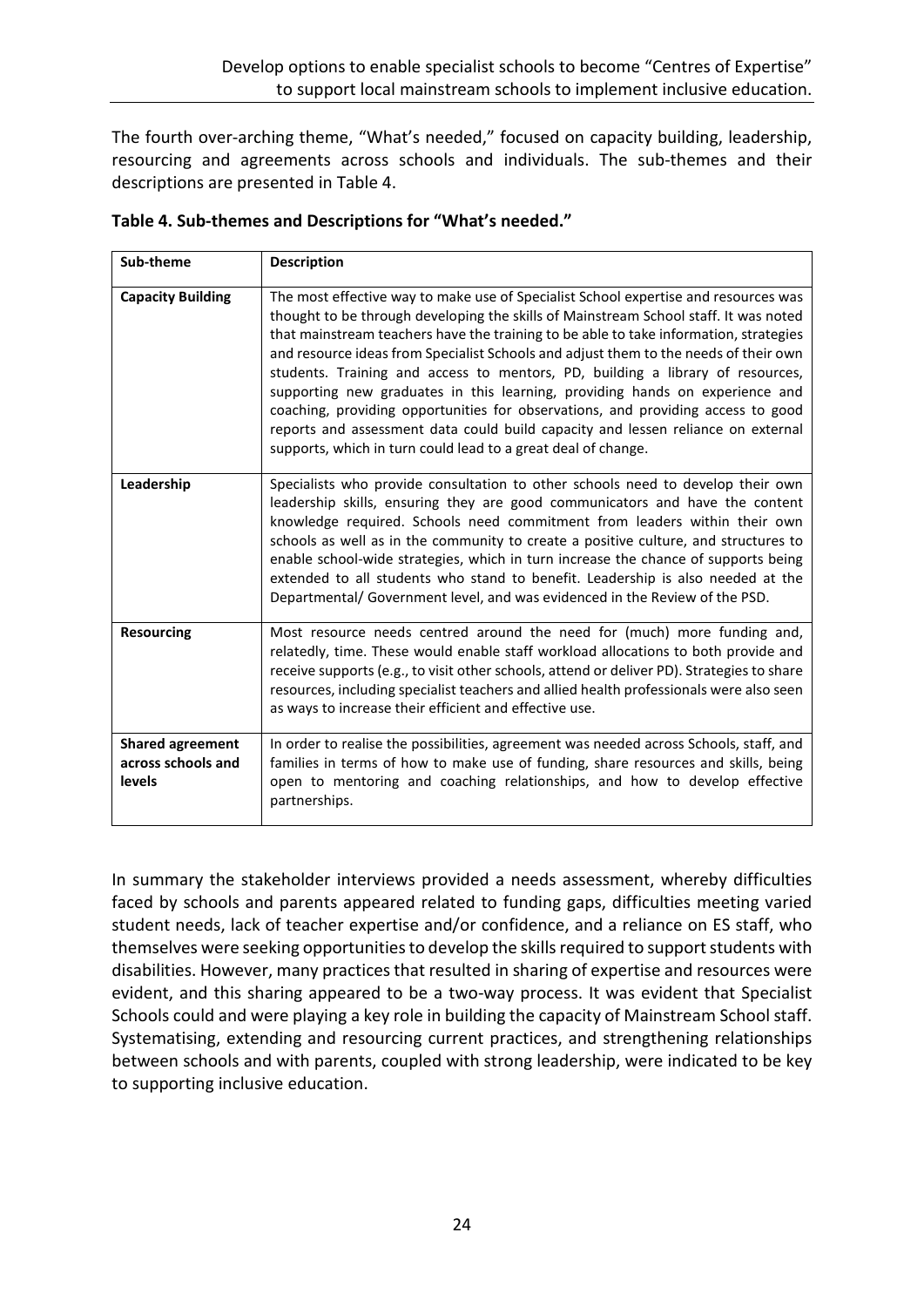# **Co-design of Options**

In this activity, stakeholders came together in a 1-day forum to co-design strategies and approaches for how Specialist Schools could provide expertise to support inclusive education practices in Mainstream Schools. The goal was for groups of stakeholders to design options informed by the evidence reviews and interview analyses.

All principals of schools who had participated in any of the previous activities, other PASS members and Mainstream School principals who had indicated an interest in the co-design forum, as well as individuals who had been interviewed were sent an email invitation and participant information about the forum, held in Melbourne on 23 March, 2017. There were 33 attendees, comprising 10 principals and 4 assistant principals (9 from Specialist and 5 from Mainstream Schools), 9 teachers (all from Specialist Schools), 5 specialist support consultants/ teachers (4 from Specialist and 1 from Mainstream), 2 allied health professionals (Specialist Schools) and 3 parents (two with children in Mainstream, and one with a child in a Mainstream and another in a Specialist School).

One week prior to attending the forum, a pre-reading pack was sent by email to each stakeholder who had returned a consent form. This comprised the Legislation and Policy Timeline (see Appendix A), and summaries of the evidence review and interview analyses as presented above. Hard copies of these documents were distributed at the forum. Attendees were assigned to one of five tables where they completed group work activities. Brief Powerpoint™ presentations set the stage for a series of discussions that culminated in each group developing one or more options. Each group was facilitated by a research team member, who also assisted in notetaking to capture their ideas, which they presented to the whole group as a final activity.

The researchers then transcribed all notes from the forum into a Word document, including all information from each group. As the options developed by each group were multicomponent, each component was extracted and worded as a specific option according to a category. The five option categories that emerged from this process were:

- A. Options for configuring the relationship between mainstream and specialist schools.
- B. Options for co-ordinating demands and matching needs to expertise.
- C. Options for ensuring necessary skills and leadership abilities.
- D. Options for building mainstream capacity.
- E. Options for achieving the transparency of and recognition for achieving inclusive practices that address the needs of all students with disability.

These options and the sub-options for each provided the basis for the final project activity, a survey of acceptability and feasibility.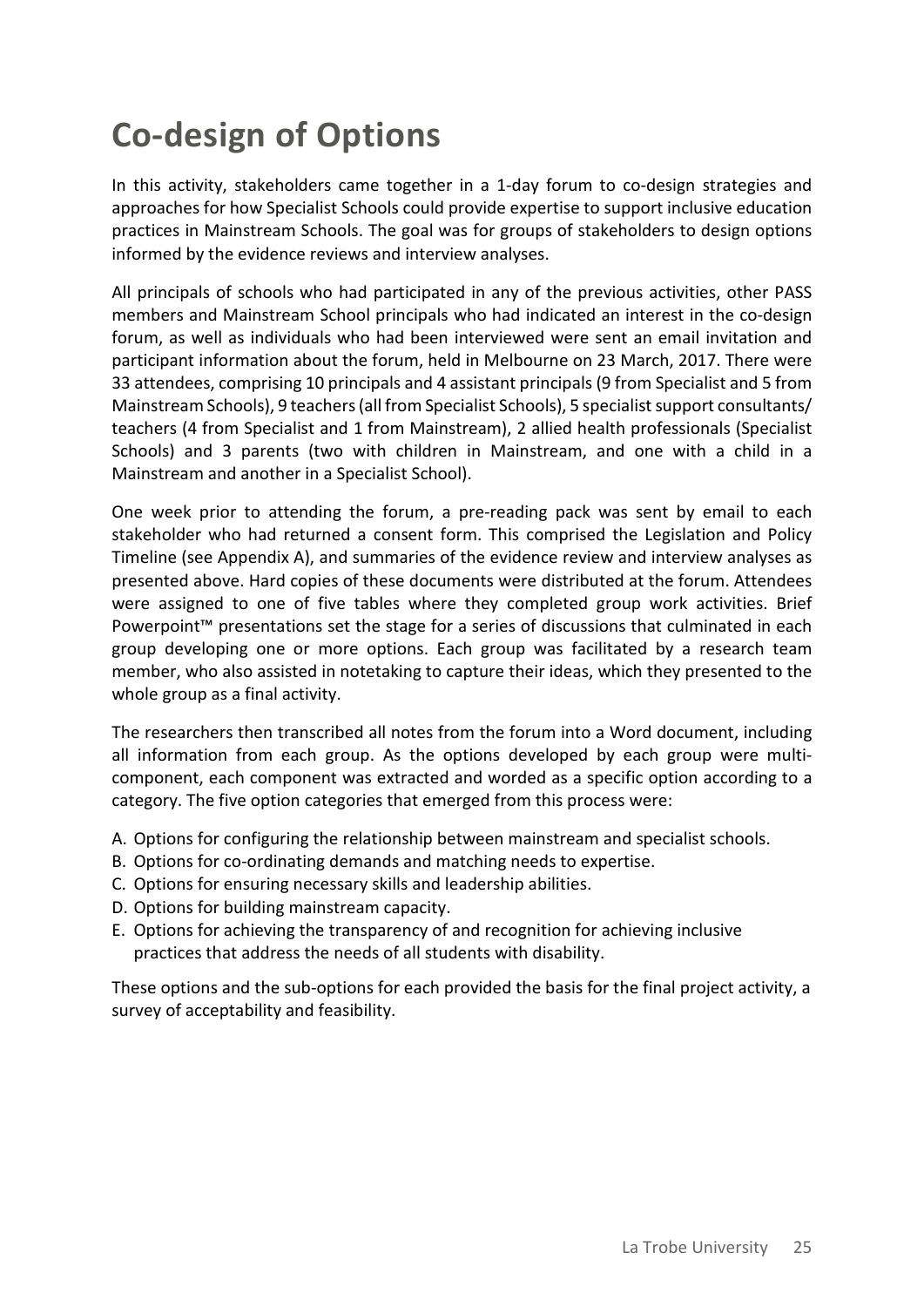# **Acceptability and Feasibility Survey**

The aim of the final activity was to determine the extent to which each of the co-designed options were considered to be acceptable and feasible by a wider sample of stakeholders from both Specialist and Mainstream Schools. The options developed from the forum were presented in an online survey (Qualtrics). Background information was provided in a participant information document and at the beginning of the survey: this included the overall project aims and activities, and how the options were developed. A section for participant demographic information was included (these responses were optional). Then followed instructions that respondents rate each option, presented within in each option category (as described above) for acceptability, feasibility and the intensity of resource needs on a 5-point Likert scale anchored by "Highly" (rating of 5) and "Not at All" (rating of 1). Order effects were controlled by randomizing the order in which the option categories appeared each time the survey was accessed.

The survey was distributed through a link sent by email to each school principal and all stakeholders who had participated in any of the previous project activities. Recipients were asked to also forward the email invitation to any of the following stakeholders from their school community: teaching and teaching support personnel, allied health professionals, and parents. In an effort to obtain input from a sample of Mainstream Schools and families beyond those who had participated to this point, recipients of the email invitation were asked to distribute it to other schools. These email invitations were distributed just prior to the end of the first school term, with a reminder sent at the beginning of the next term. In addition, every fifth mainstream government primary and secondary school on a list available from the DET website (*n*=307) was also sent an invitation and link to the survey at the beginning of the second school term, with a deadline of one week. In light of the need to complete the project, no reminders were sent to these schools.

A total of 142 surveys were completed on-line. Respondents included 5 parents (4 mothers, 1 father); 4 had one child each with a disability and one had three. Four parents reported sending their children to Mainstream Schools and one to a Specialist School; 4 were located in metropolitan Melbourne. School personnel responding to the survey included 49 principals and 2 assistant principals (*n*=51), teachers (*n*=44), allied health professionals (4 speech pathologists, 1 social worker), and staff in specialist roles (*n*=26, such as behaviour support coach, teacher of the deaf, liaison officer, ASD/ inclusion coach). They had worked in education for 1 to 47 years (mean = 27 years) and in their current role from less than a year to 45 years (mean = 11 years). Most worked in Specialist Schools (71%) and were in metropolitan Melbourne (71%), with 18% in regional and 10% in rural Victoria. Most respondents were in combined primary/ secondary schools (60%), with 29% in primary only and 9% in secondary only schools.

Mean ratings were calculated within Qualtrics for acceptability, feasibility and intensity of resourcing for each option within the five option categories. Respondents who completed ratings for each option ranged from 129 to 142.

The mean acceptability ratings for the 22 options (distributed across the 5 categories) ranged from 3.26-4.40, with a mean of 3.88. The mean feasibility ratings ranged from 3.17-4.16, with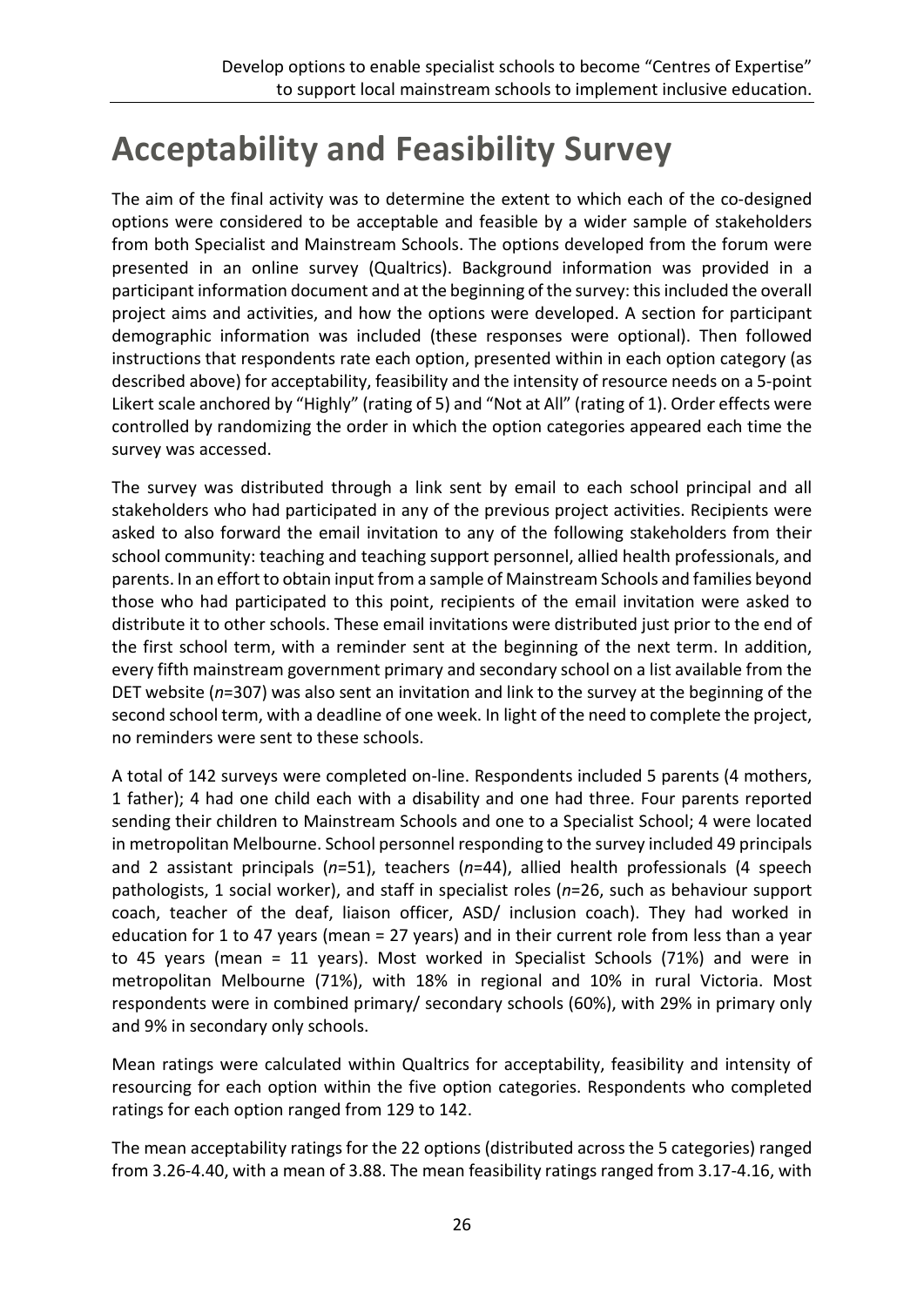a mean of 3.64.The mean resource intensity ratings ranged from 3.62-4.4, with a mean of 4.16. These results indicate that, overall, the options were rated as moderately to highly acceptable and feasible, but with moderate to high resource intensity (i.e., resources needed to implement the option). Data were further explored to determine which options within each category were rated as the most acceptable and feasible. The mean scores and the percentage of respondents who rated each option highly (5 on the Likert scale) were graphed for each option category. These five graphs are presented in Appendix B. With a few exceptions, the highest mean scores were accompanied by the highest percentages of respondents rating the option highly; for the exceptions, there was little difference between percentages for options with the two highest mean ratings (e.g., compare options D6 and D7 for Options for building mainstream capacity in Appendix B). Visual inspection of these graphs indicate a clear highly rated option for each of option categories A, B, C and E, and four highly rated options for category D. These highly rated options for each category are as follows, with numbering reflecting that presented in the survey:

### **A. Options for configuring the relationship between mainstream and specialist schools.**

2. Collaborative networks are formed based on location, comprising one or more Specialist Schools that share and exchange expertise and resources with a number of Mainstream Schools.

### **B. Options for co-ordinating demands and matching needs to expertise.**

3. Each participating Specialist School has a dedicated co-ordinator position, the role of which is to liaise with Mainstream Schools; each participating Mainstream School has a dedicated "connector" position, the role of which is to link the school with the Specialist School.

## **C. Options for ensuring necessary skills and leadership abilities.**

1. Specialist School Teachers providing expert support to Mainstream Schools have completed professional development in particular areas of expertise, and have experience and been supported (e.g., mentoring) to develop the leadership and other skills needed to provide the following supports: face-to-face coaching, support for experiential learning, the provision of in-class intensive supports to assist teachers of students with complex issues; and communicating with senior school staff.

## **D. Options for building mainstream capacity.**

7. Education Support Staff are given full access to capacity building opportunities, including professional development, observing practice in Specialist Schools and in-classroom consultations with Specialist School staff.

6. All teachers in Mainstream Schools meet minimum professional development requirements that relate to the needs of any student with disability in the school.

8. Professional development is developed and delivered in flexible and varied modes that incorporate both on-line and face-face components.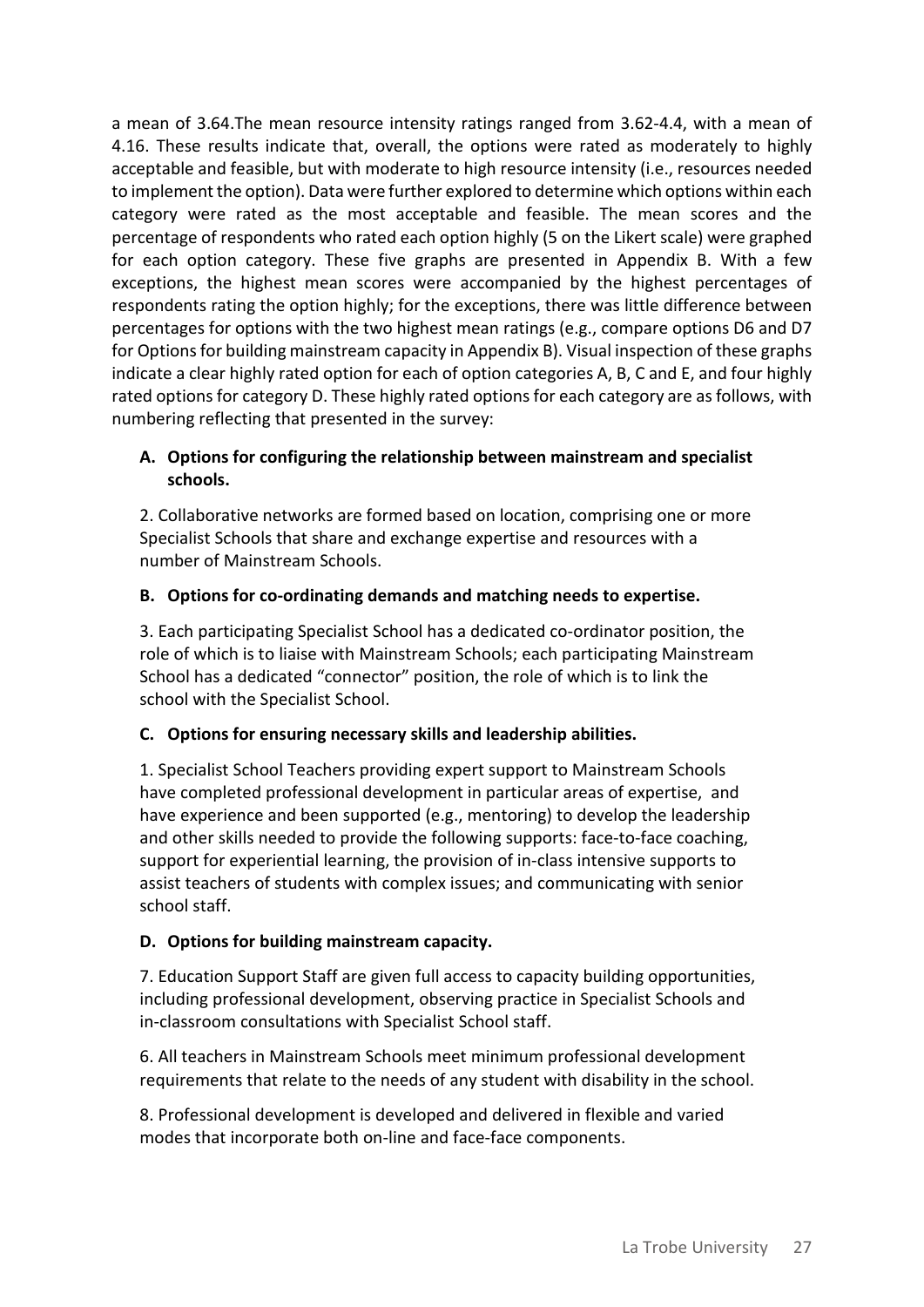3. All Mainstream School teachers within a network or partnership meet a condition of employment of having completed a placement within a specialist setting as a pre-service teacher.

### **E. Options for achieving the transparency of and recognition for achieving inclusive practices that address the needs of all students with disability.**

3. Specialist Schools work collaboratively with Mainstream Schools to develop flexible learning outcomes for students.

The resource intensity ratings did not prove to be a sensitive preference indicator, with mean ratings ranging from 3.62-4.40, and overall mean of 4.06. Futher, most respondents indicated that all options would require resources in the form of budget (81%-92%, mean = 86%) or time (85%-97%, mean = 91%) allocations, or access to technology and other equipment (36%- 71%, mean = 44%), or other resources (15%-49%, mean = 26%).

Comments provided by a few respondents indicated support for many of the options, but also concern that (a) too much responsibility would be placed on Specialist Schools, which could be stretched both in terms of covering large geographic areas and the nature of supports that may be required; (b) success required strong commitment by Mainstream Schools; (c) any professional development must include teachers as well as ES staff; and (d) budget and time allocations must be provided so as to properly resource any options and ensure their sustainability. In particular, some respondents commented on the need to ensure that any additional duties of either specialist or mainstream staff be adequately resourced so that they were not in addition to current work expectations.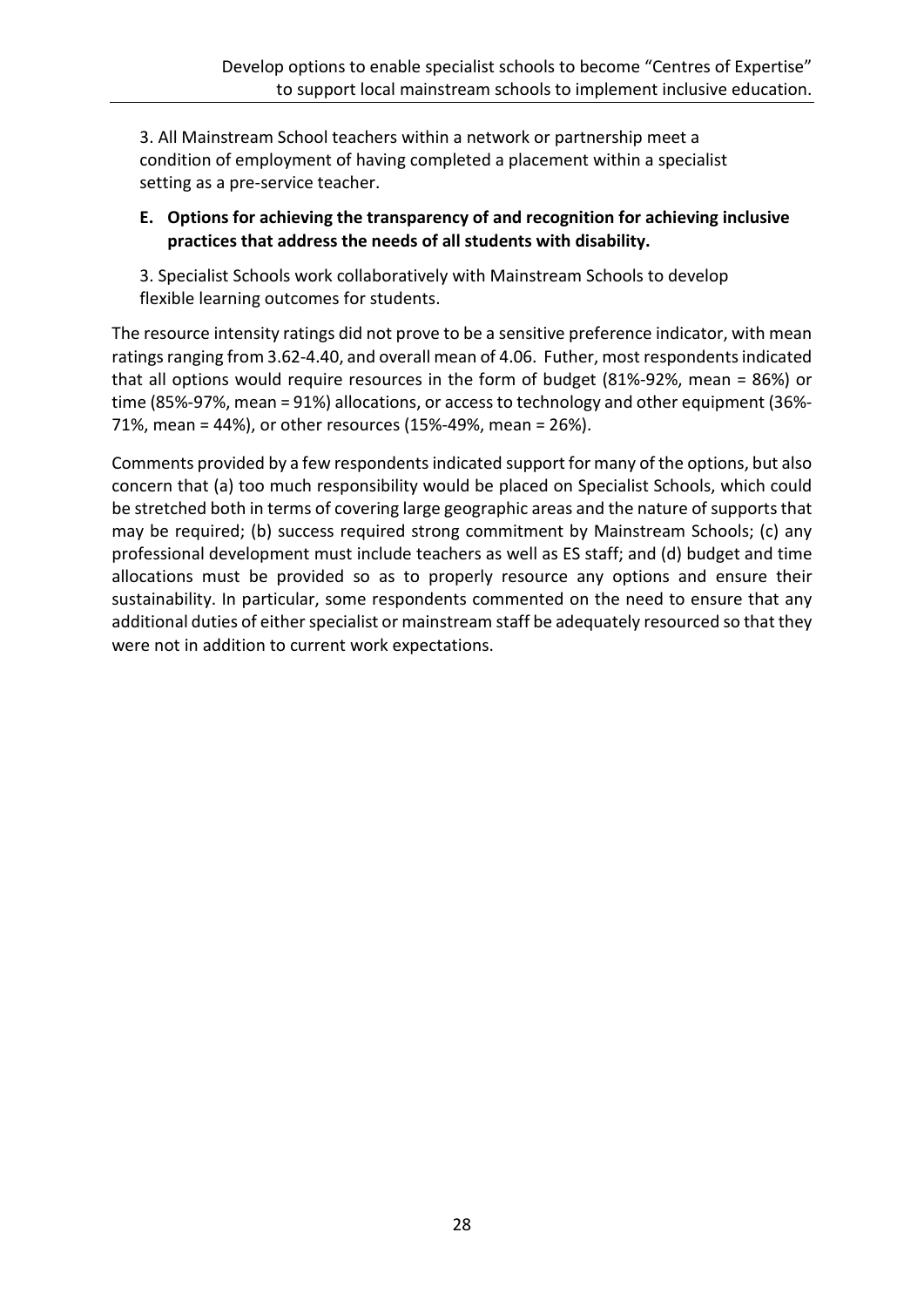# **Key Findings: Support for Identified Options**

For each option, support in terms of inquiries and policy documents (from the grey literature), published research evidence (from the evidence reviews), and the interview data from the current project are indicated in matrix form in Appendix C, and discussed below. This information is presented with the following limitations in mind: (a) the evidence review was time limited (2010-2016)– hence there may be examples of options in the grey literature or for which there is evidence that were not reviewed as part of this project; and (b) the stakeholder interviews were based on a convenience sample, with Mainstream School staff, parents, ES staff and allied health professionals poorly represented in comparison with other groups – hence, the results cannot be considered to be representative of Specialist or Mainstream Schools. Also presented in this matrix are the mean ratings for acceptability, feasibility and intensity of resource needs from the final project activity. Again, these data are presented with caution regarding representativeness of participants, and, as a result, generalization of findings. Given that a snowballing approach was used in distributing the online survey, in addition to trying to capture a random selection of Government schools, it was not possible to determine a response rate, nor the representativeness of the sample. The fewer respondents from Mainstream Schools is indicative of a bias towards Specialist Schools. These limitations are mitigated by the multiple methods used to develop the options presented as a key outcome of this project.

### **A. Options for configuring the relationship between Mainstream and Specialist Schools.**

2. Collaborative networks are formed based on location, comprising one or more Specialist Schools that share and exchange expertise and resources with a number of Mainstream Schools.

This option for configuring Mainstream and Specialist School relationships reflects those reported for the MSSD initiative (22, 26) and in international reports (20, 21). Little research support for this option was evident, reflecting an overall lack of empirical investigation into multi-component models for supporting inclusive education, generally, and the role of Specialist Schools in this process, in particular. Support for this option was evident in the interview data in that it provides the basis for consultations and exchanges, and opportunities for prolonged engagement to develop positive relationships.

### **B. Options for co-ordinating demands and matching needs to expertise.**

3. Each participating Specialist School has a dedicated co-ordinator position, the role of which is to liaise with Mainstream Schools; each participating Mainstream School has a dedicated "connector" position, the role of which is to link the school with the Specialist School.

Examples of models in which educators with special education expertise have liased with and supported Mainstream Schools were evident in the MSSD reports (31), and in one project, a special educator was designated as a co-ordinator (23). Evident from the evaluation of this model was the need for dedicated roles in the Mainstream School (23), included in this option. Complementary roles across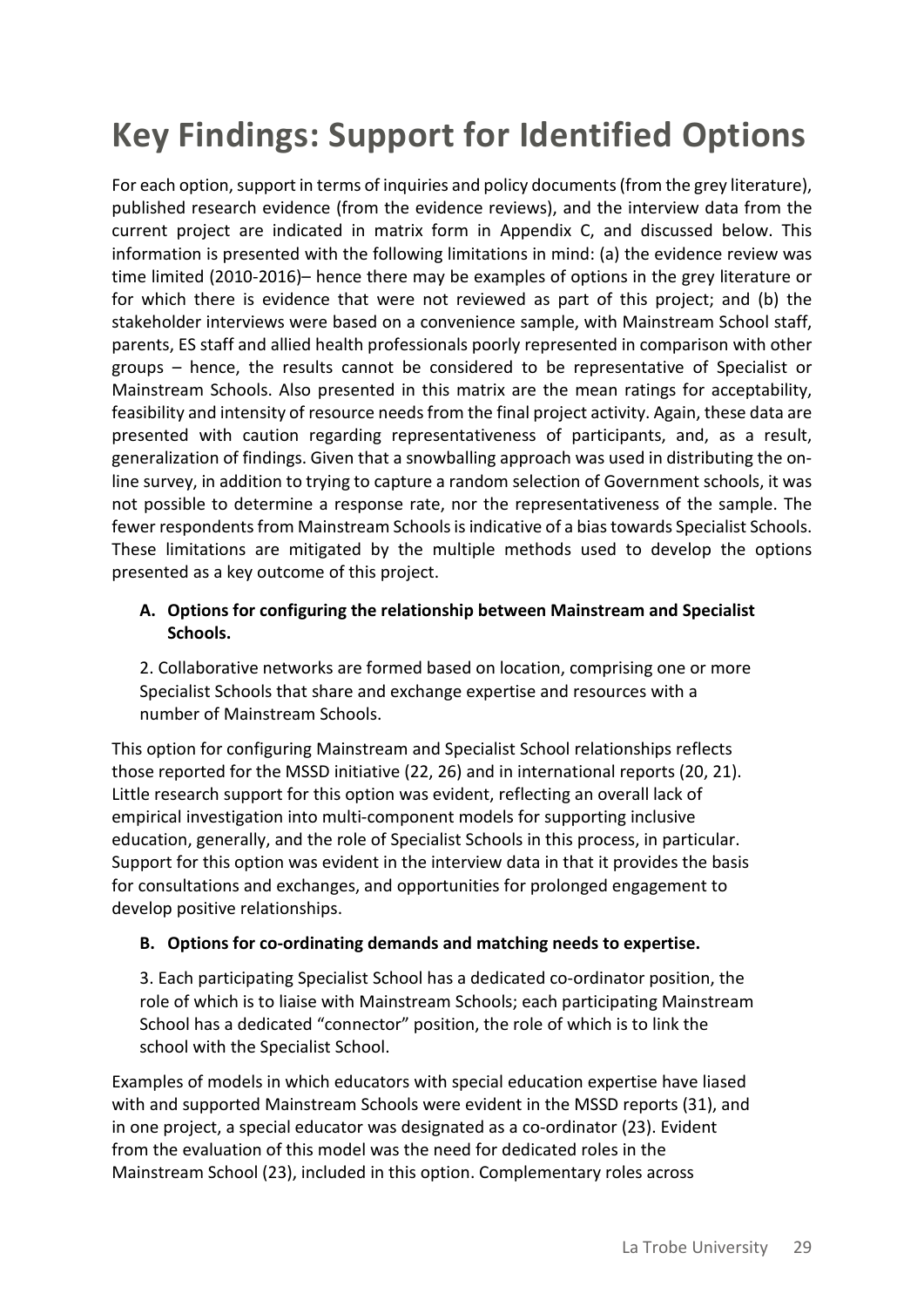Specialist and Mainstream Schools would also assist with building capacity (82), a theme that emerged from the interview data. Finally, this option could provide a single point of contact for parents, thereby addressing their need for a clear communication channel with someone who can provide support and facilitate their input to their child's education (90) (see also the sub-theme of parent involvement from the interviews).

### **C. Options for ensuring necessary skills and leadership abilities.**

1. Specialist School Teachers providing expert support to Mainstream Schools have completed professional development in particular areas of expertise, and have experience and been supported (e.g., mentoring) to develop leadership and other skills needed to provide the following supports: face-to-face coaching, support for experiential learning, the provision of in-class intensive supports to assist teachers of students with complex issues; and communicating with senior school staff.

MSSD reports (31, 95, 96) and the research evidence point to the need to ensure that specialist staff providing supports have content expertise (86). In the interview data, the need for leadership and mentoring skills was also noted. Comments provided by respondents to the acceptability and feasibility survey indicated concern that specialists have the skills required to support mainstream teachers to cater to the needs of their students with disabilities. Interview themes also addressed the need to ensure that expertise is provided in relation to a range of student characteristics and needs.

## **D. Options for building mainstream capacity.**

7. Education Support Staff are given full access to capacity building opportunities, including professional development, observing practice in Specialist Schools and in-classroom consultations with Specialist School staff.

6. All teachers in Mainstream Schools meet minimum professional development requirements that relate to the needs of any student with disability in the school.

8. Professional development is developed and delivered in flexible and varied modes that incorporate both on-line and face-face components.

3. All Mainstream School teachers within a network or partnership meet a condition of employment of having completed a placement within a specialist setting as a pre-service teacher.

These options are discussed together, as they provide complementary supports, which have been addressed to varying extents in the grey and academic literature. There is evidence that ES staff who receive appropriate professional development can support students with disabilities to achieve academically (59). However, the option of providing capacity building opportunities for ES staff must be considered in conjunction with evidence that over-reliance on them results in poor outcomes (59, 63), and denies students with disability access to the skilled teaching supports they require (58, 59), and, according to human rights conventions (e.g., UNCRPD, 2006), should receive. The other options within this category find support in evidence of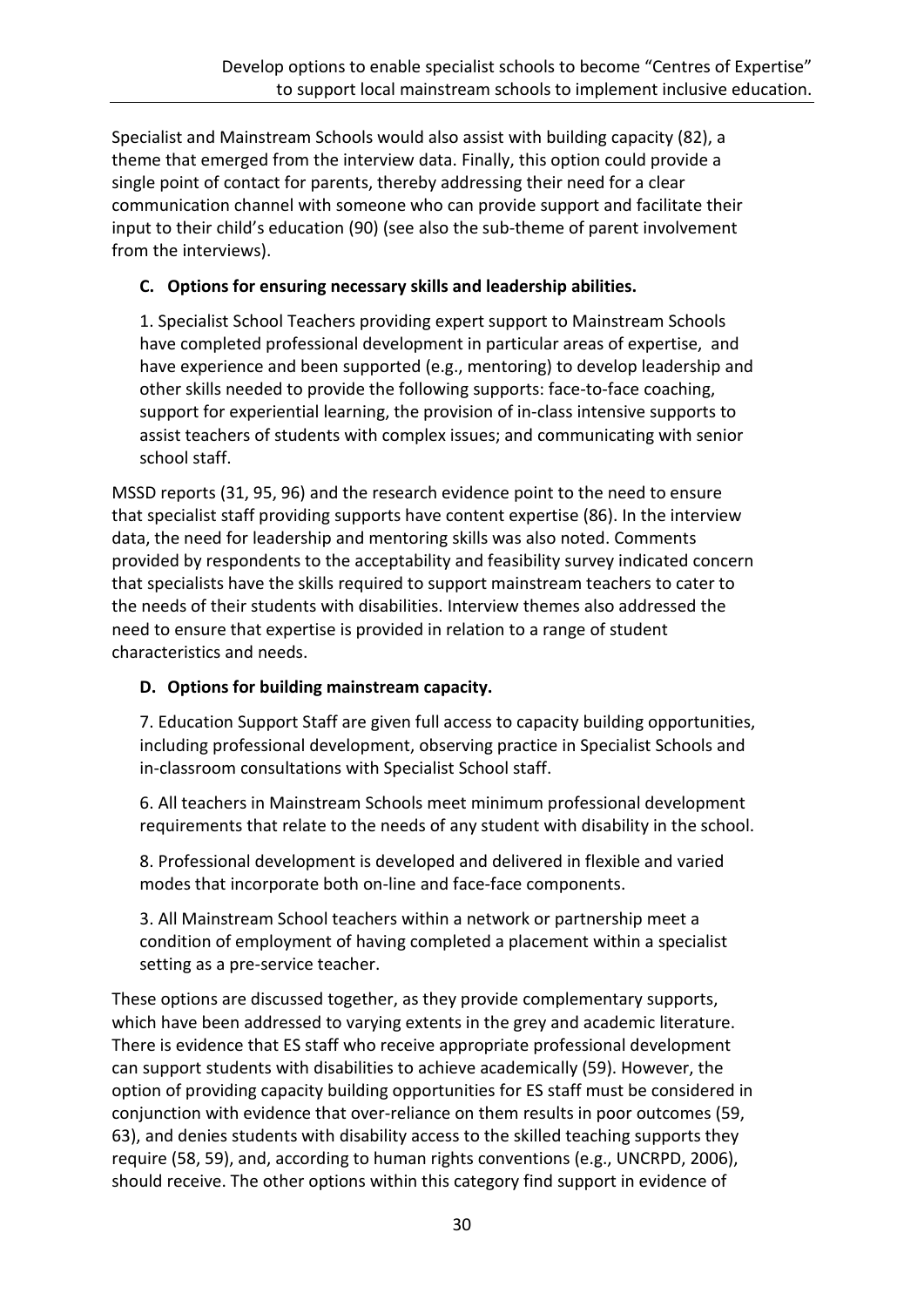more effective use of specialist consultants when there is a focus on building the capacity, skills and confidence of mainstream teachers (43). Certainly, this requirement was evident across themes from the interview data and comments made by respondents to the acceptability and feasibility survey.

### **E. Options for achieving the transparency of and recognition for achieving inclusive practices that address the needs of all students with disability.**

3. Specialist Schools work collaboratively with Mainstream Schools to develop flexible learning outcomes for students.

This option relates to the need for specialist and mainstream teachers, as well as other professionals (in particular allied health) to use student data in identifying appropriate academic and other goals for students with disability (82, 97). The need for flexibility was key in many of the initiatives from the MSSD (82, 98), and is underpinned by a strong theme from both the evidence reviews and interview data: that is, adequate time for collaborative work that has a focus on addressing individual student needs (10, 49).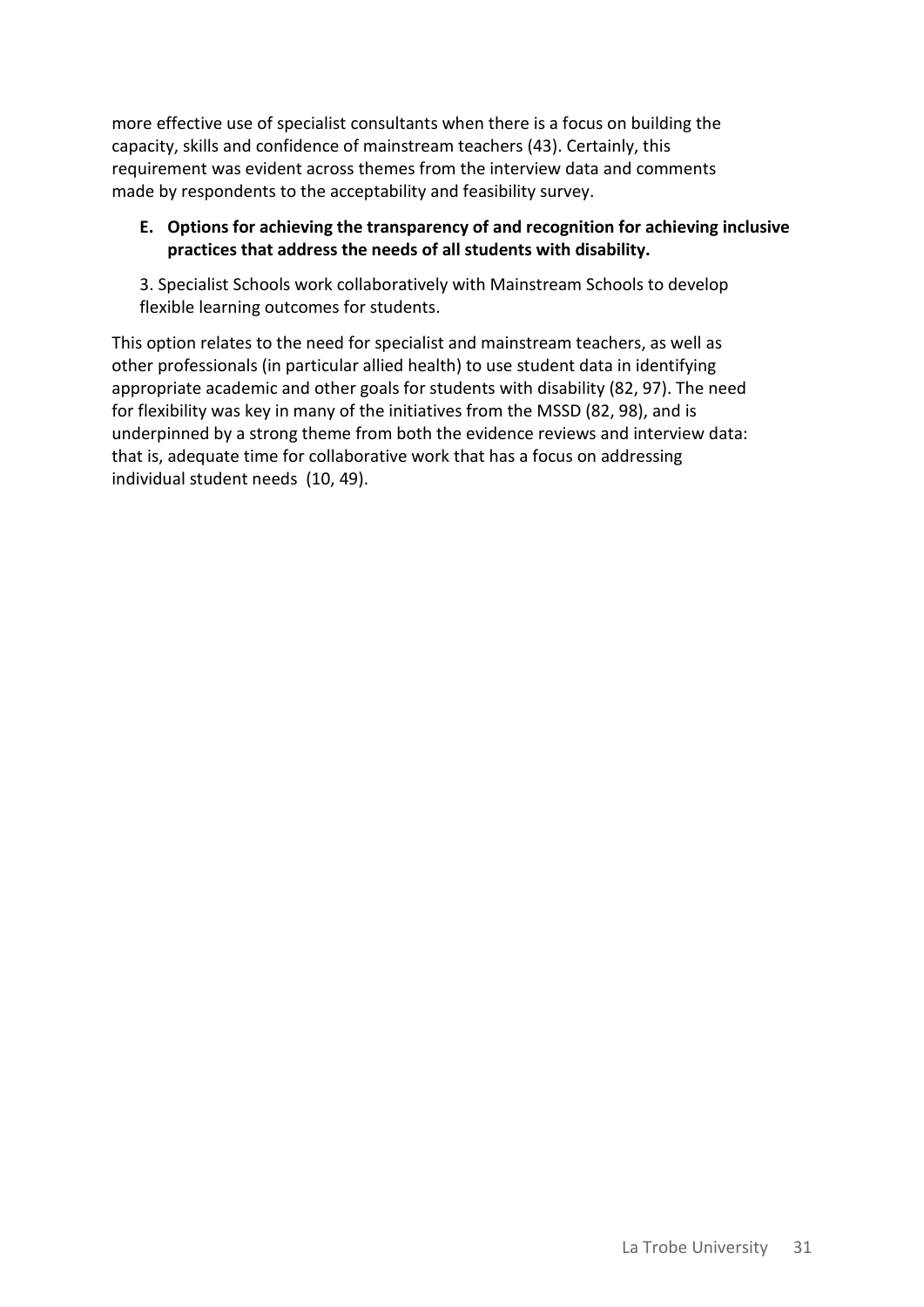# **Existing Collaborative Relationships and Alignment with Identified Options**

The review of the grey literature, survey of PASS members and interviews provided evidence that a number of Specialist Schools across Victoria have strong collaborative relationships with Mainstream Schools and are engaging in activities that reflect one or more of the identified options that emerged from this project. These are described as follows:

- Katandra is providing support, coaching, professional development and resource supports to Mainstream Schools across three metropolitan Local Government Areas, with a focus on supporting the inclusion of children with intellectual disability (aligns with Options A & D);
- Baltara School has been delivering an outreach program to support metropolitan Mainstream Schools since 2015. This support has included expert in-class teaching by an outreach teacher and case conferencing to address severe challenging behaviours in students with varied needs (i.e., assisting schools to implement the School Wide Positive Supports – SWPBS- framework). In 2017, Baltara School built a collaborative relationship with Bendigo Special Developmental School to extend delivery of the outreach model to Bendigo Primary Schools (Options A, D);
- East Gippsland Specialist School has collaborated with Orbost Secondary College in a pilot project involving the sharing of a Leading Teacher who acted as a "connector" between the schools and engaged in Mainstream School capacity building (99) (Options B, D);
- schools participating in Autism Connect have been involved in Mainstream School capacity building to support students with autism, including in implementing positive behaviour supports, developing and implementing visual supports, communication strategies, curriculum differentiation and development and review of individual education plans (32); this model, in particular, demonstrates the importance of content-specific expertise and leadership skills to enable effective mentoring and other supports to mainstream colleagues (Options A, C, D, E);
- the Wodonga Federation of Government Schools is a strategic collaboration across seven Mainstream and one Specialist School – demonstrating a collaborative arrangement of schools that share a commitment to equal educational opportunities for all students (see **<http://www.wodonga.vic.edu.au/our-federation/about-us/>**) (Option A).

It should be noted that these models may align with options additional to those identified, but details required to determine this were not available to the researchers. Futher, each of these models addresses specific types of special needs (e.g., reducing challenging behaviour to increase learning opportunities and social engagement, modifying curriculum and providing resources for students with intellectual disability). As a result, no one existing model addresses the full diversity of need reflected in the various types of disabilities experienced by students in Government schools (inclusive of those with and without individual funding).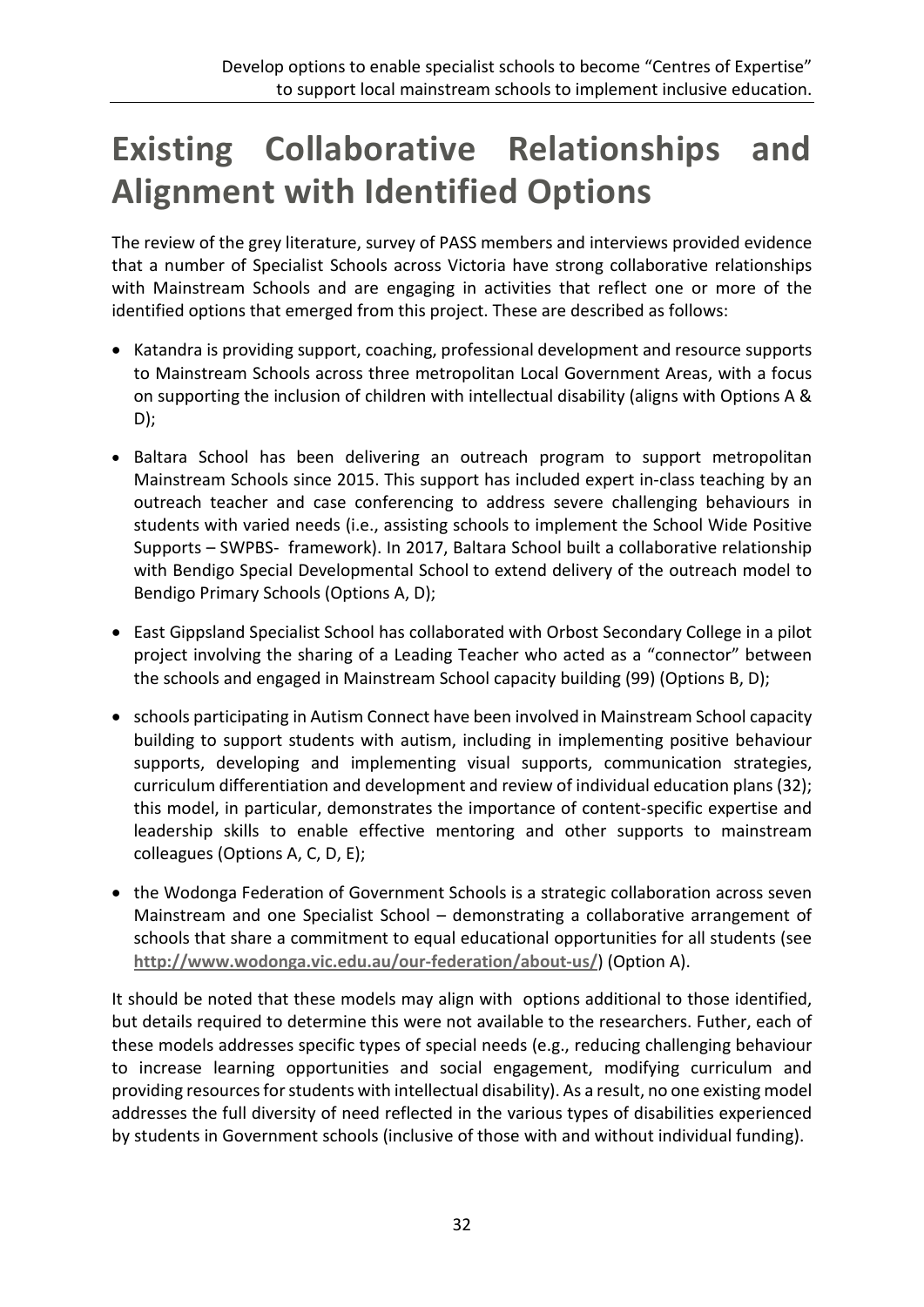The survey of PASS members demonstrated that most were engaged in activites that serve to build the capacity of Mainstream Schools to implement inclusive practices, mostly through delivery of professional development, but some also provided in-class supports. The interview data revealed other supports included opportunities for school personnel to visit Specialist Schools and observe classroom practices.

# **Summary and Final Considerations**

The activities of this project resulted in eight options for Victorian Specialist Schools to become "Centres of Expertise" to support Mainstream Schools to implement inclusive education. Through five key activities, a total of 22 options distributed across five option categories were co-designed by 33 stakeholders from Specialist and Mainstream School communities. The co-design process was informed by models and practices evident in the international literature and recent research evidence, and themes that emerged from analysis of 32 stakeholder interviews. Finally, stakeholders rated the acceptability and feasibility, and resource needs of the co-designed options to identify the options.

These identified options address how to configure the relationship between Mainstream and Specialist Schools, co-ordinate demands for and matching needs to Specialist School expertise, ensure necessary skills and leadership abilities of specialist personnel, build Mainstream School capacity, and ensure transparency of and recognition for achieving inclusive practices that address the needs of all students with disability. The options reflect previous models and practices that have been implemented in Australia and internationally, as well as current Victorian models and practices, and have varying support from research evidence. The options were perceived by stakeholders to be resource-intensive, in particular in terms of budget allocation required and staffing to ensure the implementation of any option did not result in additional work for individual staff members that could overburden them or detract from their core or daily work. It should be noted that these were perceptions only in that the project did not include any attempt to cost options.

Although the options emerged from strong stakeholder involvement across the activities, certain groups were not well-represented, especially parents, ES staff and allied health professionals; and there was much greater participation of Specialist than Mainstream School personnel. Further, complete consensus for each option was not sought, nor obtained. As a result, an effective communication strategy and consultation with groups that were poorly represented in this project are warranted to reduce the risks that may arise in the implementation of these options, such as resistance to changes in roles. The effectiveness of such consultation may be enhanced if this report, either in its entirety or in part, is made available in the public domain or to specific stakeholder groups.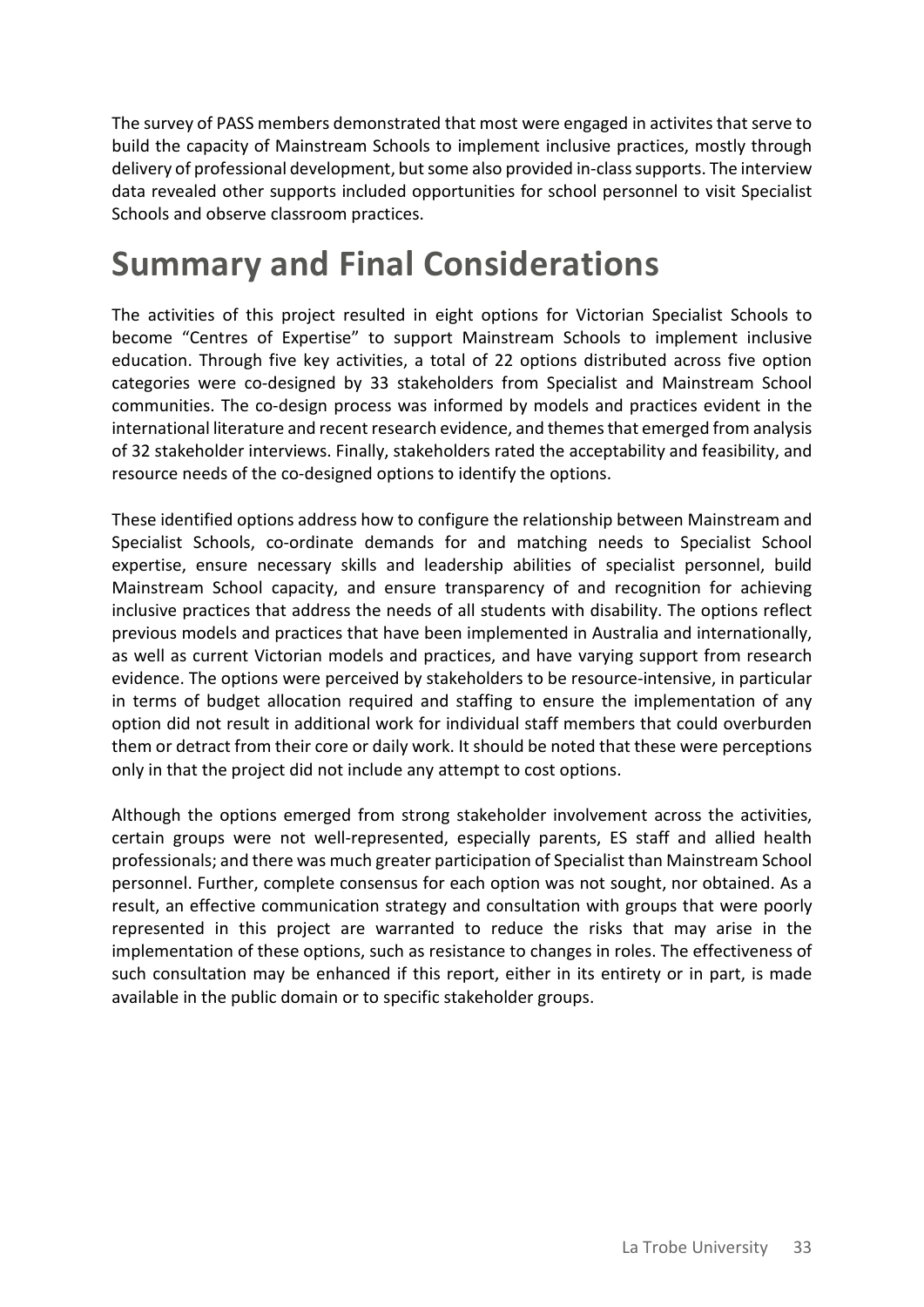# **References**

1. Department of Education and Training. Review of the program for students with disabilities. Program for students with disabilities. Melbourne, Victoria 2016. Available from: **<http://www.education.vic.gov.au/Documents/about/department/PSD-Review-Report.pdf>**.

2. Department of Education and Training. Inclusive education for all students with disabilities and additional needs: The Government's response to the Review of the program for students with disabilities. Program for students with disabilities 2016. Available from: **<http://www.education.vic.gov.au/Documents/about/department/PSD-Review-Response.pdf>**.

3. Tyndall J. How low can you go? Towards a hierarchy of grey literature. . Dreaming08: Australian Library and Information Association Biennial Conference; Alice Springs2008.

4. DEEWR. Disability Standards for Education 2005. In: DEEWR, editor. 2012. Available from: **<https://docs.education.gov.au/node/16354>**.

5. Ministerial Council on Education E, Training & Youth Affairs,. Melbourne declaration for educational goals for young Australians. 2008. Australians and the method of the control of the control of the control of the control of the control of the control of the control of the control of the control of the control of the control of the cont **[http://www.curriculum.edu.au/verve/\\_resources/National\\_Declaration\\_on\\_the\\_Educational\\_Goals\\_for\\_Young\\_Austral](http://www.curriculum.edu.au/verve/_resources/National_Declaration_on_the_Educational_Goals_for_Young_Australians.pdf) [ians.pdf](http://www.curriculum.edu.au/verve/_resources/National_Declaration_on_the_Educational_Goals_for_Young_Australians.pdf)**.

6. Auditor-General V. Programs for students with special learning needs. Melbourne: The Victorian Auditor-General Office, 2012. Available from: **[http://www.audit.vic.gov.au/publications/20120829-Special-Learning-Need/20120829-](http://www.audit.vic.gov.au/publications/20120829-Special-Learning-Need/20120829-Special-Learning-Need.pdf) [Special-Learning-Need.pdf](http://www.audit.vic.gov.au/publications/20120829-Special-Learning-Need/20120829-Special-Learning-Need.pdf)**.

7. Victorian Equal Opportunity and Human Rights Commission. Held back: The experiences of students with disabilities in Victorian schools. Carlton, Victoria 2012. Available from: **[http://www.humanrightscommission.vic.gov.au/media/k2/attachments/1404-VEOHRC\\_HeldBack\\_-](http://www.humanrightscommission.vic.gov.au/media/k2/attachments/1404-VEOHRC_HeldBack_-_StudentwithDisabilityReportW3.pdf)**

**[\\_StudentwithDisabilityReportW3.pdf](http://www.humanrightscommission.vic.gov.au/media/k2/attachments/1404-VEOHRC_HeldBack_-_StudentwithDisabilityReportW3.pdf)**.

8. Children with Disability Australia. Hear our voices: Submission to the Senate Inquiry into current levels of access and attainment for students with disability in the school system, and the impact on students and families associated with inadequate levels of support. 2015. Available from: **<http://apo.org.au/node/57343>**.

9. Senate Standing Committee on Education and Employment. Access to real learning: the impact of policy, funding and culture on students with disability. Canberra: Australian Commonwealth; 2016. Available from: **[http://www.aph.gov.au/Parliamentary\\_Business/Committees/Senate/Education\\_and\\_Employment/students\\_with\\_dis](http://www.aph.gov.au/Parliamentary_Business/Committees/Senate/Education_and_Employment/students_with_disability/Report) [ability/Report](http://www.aph.gov.au/Parliamentary_Business/Committees/Senate/Education_and_Employment/students_with_disability/Report)**.

10. Strogilos V, Lacey P, Xanthacou Y, Kaila M. Collaboration and integration of services in Greek special schools: Two different models of delivering school services. International Journal of Inclusive Education. 2011;15(8):797-818.

11. Shaddock A, MacDonald N, Hook J, Giorcelli L, Arthur-Kelly M. Disability, diversity and tides that lift all boats: Review of special education in the ACT. 2009. Available from: **[https://www.researchgate.net/publication/265494993\\_Disability\\_Diversity\\_and\\_Tides\\_that\\_Lift\\_All\\_Boats\\_Review\\_of\\_](https://www.researchgate.net/publication/265494993_Disability_Diversity_and_Tides_that_Lift_All_Boats_Review_of_Special_Education_in_the_ACT) [Special\\_Education\\_in\\_the\\_ACT](https://www.researchgate.net/publication/265494993_Disability_Diversity_and_Tides_that_Lift_All_Boats_Review_of_Special_Education_in_the_ACT)**.

12. UNESCO. The Salamanca statement and framework for action on special needs education. Salamanca, Spain: United Nations Educational, Scientific and Cultural Organization (UNESCO), 1994. Available from: **[http://www.unesco.org/education/pdf/SALAMA\\_E.PDF](http://www.unesco.org/education/pdf/SALAMA_E.PDF)**

13. Winter E, O'Raw P. Literature review of the principles and practices relating to inclusive education for children with special educational needs. Institute of Child Education and Psychology Europe; 2010. Available from: **[http://ncse.ie/wp](http://ncse.ie/wp-content/uploads/2014/10/NCSE_Inclusion.pdf)[content/uploads/2014/10/NCSE\\_Inclusion.pdf](http://ncse.ie/wp-content/uploads/2014/10/NCSE_Inclusion.pdf)**.

14. Sailor W. Advances in schoolwide inclusive school reform. Remedial and Special Education. 2015;36(2):94-9.

15. Mitchell D. Education that fits: Review of international trends in the education of students with special educational needs. Second Edition ed. Christchurch New Zealand: University of Canterbury; 2015. Available from: **[http://www.education.vic.gov.au/Documents/about/department/psdlitreview\\_Educationthatfits.pdf](http://www.education.vic.gov.au/Documents/about/department/psdlitreview_Educationthatfits.pdf)**

16. Cologon K. Inclusion in education : towards equality for students with disability : issues paper. Clifton Hill Vic: Children With Disability Australia, 2013 2013. Report No. Available from: **[http://nla.gov.au/nla.arc-140909-20140612-0056](http://nla.gov.au/nla.arc-140909-20140612-0056-www.cda.org.au/_literature_159457/Inclusion_in_Education_-_2013_PDF.pdf)** www.cda.org.au/ literature 159457/Inclusion in Education - 2013 PDF.pdf.

17. Lindsay G. Educational psychology and the effectiveness of inclusive education/mainstreaming. British Journal of Educational Psychology. 2007;77(1):1-24.

18. Forlin C, Chambers D, Loreman T, Deppeler J, Sharma U. Inclusive education for students with disability: A review of the best evidence in relation to theory and practice. Canberra: The Australian Research Alliance for Children and Youth (ARACY); 2013. Available from: **[https://www.aracy.org.au/publications](https://www.aracy.org.au/publications-resources/command/download_file/id/246/filename/Inclusive_education_for_students_with_disability_-_A_review_of_the_best_evidence_in_relation_to_theory_and_practice.pdf)**[resources/command/download\\_file/id/246/filename/Inclusive\\_education\\_for\\_students\\_with\\_disability\\_-](https://www.aracy.org.au/publications-resources/command/download_file/id/246/filename/Inclusive_education_for_students_with_disability_-_A_review_of_the_best_evidence_in_relation_to_theory_and_practice.pdf) **[\\_A\\_review\\_of\\_the\\_best\\_evidence\\_in\\_relation\\_to\\_theory\\_and\\_practice.pdf](https://www.aracy.org.au/publications-resources/command/download_file/id/246/filename/Inclusive_education_for_students_with_disability_-_A_review_of_the_best_evidence_in_relation_to_theory_and_practice.pdf)**.

19. Shaddock A, Packer S, Roy A. Schools for all children and young people : report of the expert panel on students with complex needs and challenging behaviour. Canberra: Dept of Education and Training, 2015 November 2015. Report No.: 9780994249821 (PDF). Available from: **[http://www.det.act.gov.au/\\_\\_data/assets/pdf\\_file/0009/795186/62074-Expert-](http://www.det.act.gov.au/__data/assets/pdf_file/0009/795186/62074-Expert-Panel-Report-Web.pdf)[Panel-Report-Web.pdf](http://www.det.act.gov.au/__data/assets/pdf_file/0009/795186/62074-Expert-Panel-Report-Web.pdf)**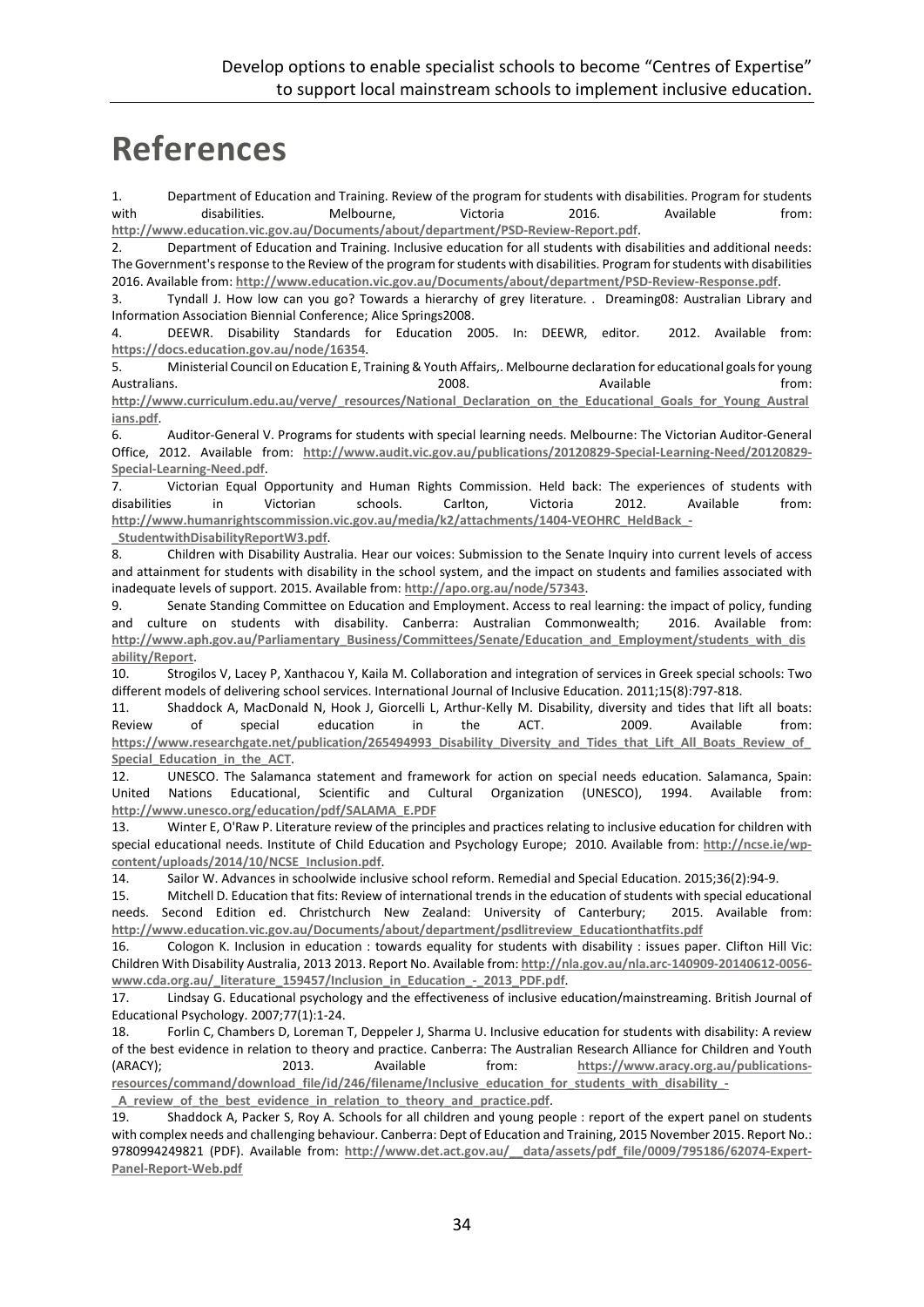**[http://nla.gov.au/nla.arc-155699-20151127-0947-www.det.act.gov.au/\\_\\_data/assets/pdf\\_file/0009/795186/62074-](http://nla.gov.au/nla.arc-155699-20151127-0947-www.det.act.gov.au/__data/assets/pdf_file/0009/795186/62074-Expert-Panel-Report-Web.pdf) [Expert-Panel-Report-Web.pdf](http://nla.gov.au/nla.arc-155699-20151127-0947-www.det.act.gov.au/__data/assets/pdf_file/0009/795186/62074-Expert-Panel-Report-Web.pdf)**.

20. Lindsay G, Muijs D, Harris A, Chapman C, Arweck E, Goodall J. School federations pilot study 2003-2007. University of Warwick, Department for Children SaF; 2007 School Federations Pilot Study (2003-2007) Contract No.: DCSF-RR015. Available from: the contract of the contract of the contract of the contract of the contract of the contract of the contract of the contract of the contract of the contract of the contract of the contract of the contract o

**[https://www2.warwick.ac.uk/fac/soc/cedar/projects/completed07/federations/federationsrb30\\_xr253651.pdf](https://www2.warwick.ac.uk/fac/soc/cedar/projects/completed07/federations/federationsrb30_xr253651.pdf)**.

21. Lapham K, Papikyan H. Special schools as a resource for inclusive education: A review of the Open Society Foundations' experience working with special schools in Armenia. Open Society Education support Program: Open Society Foundations; 2012. Available from: **[https://www.opensocietyfoundations.org/sites/default/files/special-schools](https://www.opensocietyfoundations.org/sites/default/files/special-schools-resource-inclusive-education-20121005.pdf)[resource-inclusive-education-20121005.pdf](https://www.opensocietyfoundations.org/sites/default/files/special-schools-resource-inclusive-education-20121005.pdf)**.

22. PhillipsKPA. Evaluation of the More Support for Students with Disabilities Initiative 2012-2014: Final Report. More support for students with disabilities 2012-2014 2015. Available from: **[https://docs.education.gov.au/system/files/doc/other/phillipskpa\\_mssd\\_screen\\_reader-final\\_report\\_20\\_july.pdf](https://docs.education.gov.au/system/files/doc/other/phillipskpa_mssd_screen_reader-final_report_20_july.pdf)**.

23. PhillipsKPA. Developing a regional special education network centre. More support for students with disabilities 2015. The contraction of the contraction of the contraction of the contraction of the contraction of the contraction of the contraction of the contraction of the contraction of the contraction of the contraction of the con

**[https://docs.education.gov.au/system/files/doc/other/developing\\_a\\_regional\\_special\\_ed\\_centre.pdf](https://docs.education.gov.au/system/files/doc/other/developing_a_regional_special_ed_centre.pdf)**.

24. PhillipsKPA. Kimberley region support centre. More support for students with disabilities 2014. Available from: **[https://docs.education.gov.au/system/files/doc/other/kimberley\\_region\\_support\\_centre\\_0.pdf](https://docs.education.gov.au/system/files/doc/other/kimberley_region_support_centre_0.pdf)**.

25. PhillipsKPA. Leadership development in special schools. More support for students with disabilities 2015. Available from: **[https://docs.education.gov.au/system/files/doc/other/leadership\\_development\\_in\\_special\\_schools.pdf](https://docs.education.gov.au/system/files/doc/other/leadership_development_in_special_schools.pdf)**.

26. PhillipsKPA. Special schools as centres of expertise. More support for students with disabilities 2015. Available from: **[https://docs.education.gov.au/system/files/doc/other/special\\_schools\\_as\\_centres\\_of\\_expertise\\_cm.pdf](https://docs.education.gov.au/system/files/doc/other/special_schools_as_centres_of_expertise_cm.pdf)**.

27. New South Wales Department of Education and Communities. Every student, every school: Learning and Support. Education and Communities. Sydney, NSW 2012. Available from: **[https://www.det.nsw.edu.au/media/downloads/every](https://www.det.nsw.edu.au/media/downloads/every-student-every-school/project-details-bkgdnotes.pdf)[student-every-school/project-details-bkgdnotes.pdf](https://www.det.nsw.edu.au/media/downloads/every-student-every-school/project-details-bkgdnotes.pdf)**.

28. New South Wales Department of Education and Communities. Every student, every school: Learning and support. Education and Communities 2012. Available from: **[https://www.det.nsw.edu.au/media/downloads/every-student-every](https://www.det.nsw.edu.au/media/downloads/every-student-every-school/project-details-bkgdnotes.pdf)[school/project-details-bkgdnotes.pdf](https://www.det.nsw.edu.au/media/downloads/every-student-every-school/project-details-bkgdnotes.pdf)**.

29. New South Wales Department of Education and Communities. Every student, every school: Special schools as centres of expertise - Project Guidelines - 2015 extension. Education & Communities 2015. Available from: **[https://www.det.nsw.edu.au/media/downloads/about-us/how-we-operate/national-partnerships-program/every](https://www.det.nsw.edu.au/media/downloads/about-us/how-we-operate/national-partnerships-program/every-student-every-school/2015_special_schools_project_guidelines_access.pdf)[student-every-school/2015\\_special\\_schools\\_project\\_guidelines\\_access.pdf](https://www.det.nsw.edu.au/media/downloads/about-us/how-we-operate/national-partnerships-program/every-student-every-school/2015_special_schools_project_guidelines_access.pdf)**.

30. PhillipsKPA. Distinctive schools supporting learning technology innovations. More support for students with disabilities 2015. Available from: **[https://docs.education.gov.au/system/files/doc/other/distinctive\\_schools\\_supporting\\_learning\\_technology\\_innovation](https://docs.education.gov.au/system/files/doc/other/distinctive_schools_supporting_learning_technology_innovations.pdf)**

**[s.pdf](https://docs.education.gov.au/system/files/doc/other/distinctive_schools_supporting_learning_technology_innovations.pdf)**. 31. PhillipsKPA. Supporting students with autism: Building systemic and school capacity. More support for students with disabilities 2015. Available from: with the disabilities 2015.

**[https://docs.education.gov.au/system/files/doc/other/supporting\\_students\\_with\\_autism\\_-](https://docs.education.gov.au/system/files/doc/other/supporting_students_with_autism_-_building_systemic_and_school_capacity.pdf) [\\_building\\_systemic\\_and\\_school\\_capacity.pdf](https://docs.education.gov.au/system/files/doc/other/supporting_students_with_autism_-_building_systemic_and_school_capacity.pdf)**.

32. Claridge I, Riley G. Autism Connect independent evaluation: Report from North West Victoria Region. Ian Claridge Consulting, 2017.

33. Scanlan M, Tichy K. How do private sector schools serve the public good by fostering inclusive service delivery models? Theory Into Practice. 2014;53(2):149-57.

34. Friend M, Cook L. Interactions: Collaboration skills for school professionals. White Plains, NY: Longman; 1992.

35. Dreyer LM. Exploring the changing role of learning support teachers in the Western Cape, South Africa. Perspectives in Education. 2013;31(2):54-64.

36. Thomson C. Collaborative consultation to promote inclusion: Voices from the classroom. International Journal of Inclusive Education. 2013;17(8):882-94.

37. Eisenman LT, Pell MM, Poudel BB, Pleet-Odle AM. "ItThink I'm reaching my potential": Students' self-determination experiences in an inclusive high school. Career Development and Transition for Exceptional Individuals. 2015;38(2):101-12.

38. Eisenman LT, Pleet AM, Wandry D, McGinley V. Voices of special education teachers in an inclusive high school: Redefining responsibilities. Remedial and Special Education. 2011;32(2):91-104.

39. Patton S, Hutton E, MacCobb S. Curriculum differentiation for handwriting and occupational therapy/teacher partnership: Collaboration or conflict? Irish Educational Studies. 2015;34(2):107-24.

40. Day T, Prunty A. Responding to the Challenges of Inclusion in Irish Schools. European Journal of Special Needs Education. 2015;30(2):237-52.

41. Al-Natour M, Amr M, Al-Zboon E, Alkhamra H. Examining collaboration and constraints on collaboration between special and general education teachers in mainstream schools in Jordan. International Journal of Special Education. 2015;30(1):64-77.

42. Mulholland M, O'Connor U. Collaborative classroom practice for inclusion: perspectives of classroom teachers and learning support/resource teachers. International Journal of Inclusive Education. 2016;20(10):1070-83.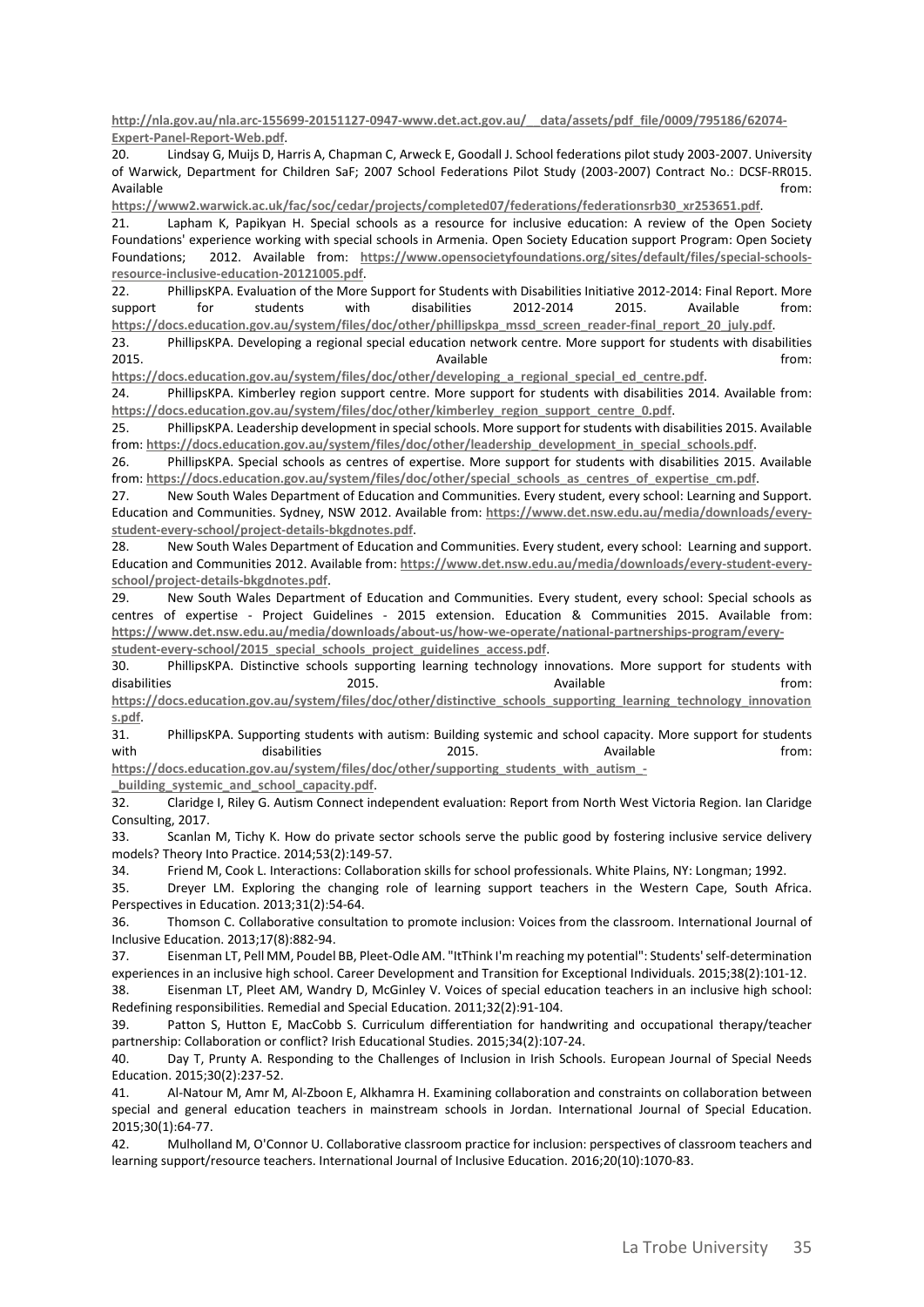43. Strieker T, Logan K, Kuhel K. Effects of job-embedded professional development on inclusion of students with disabilities in content area classrooms: Results of a three-year study. International Journal of Inclusive Education. 2012;16(10):1047-65.

44. McCarthy MR, Wiener R, Soodak LC. Vestiges of segregation in the implementation of inclusion policies in public high schools. Educational Policy. 2012;26(2):309-38.

45. Sweigart CA, Landrum TJ. The impact of number of adults on instruction: Implications for co-teaching. Preventing School Failure. 2015;59(1):22-9.

46. Tremblay P. Comparative outcomes of two instructional models for students with learning disabilities: Inclusion with co-teaching and solo-taught special education. Journal of Research in Special Educational Needs. 2013;13(4):251-8.

47. Scanlon D, Baker D. An accommodations model for the secondary inclusive classroom. Learning Disability Quarterly. 2012;35(4):212-24.

48. Shaffer L, Thomas-Brown K. Enhancing teacher competency through co-teaching and embedded professional development. Journal of Education and Training Studies. 2015;3(3):117-25.

49. Pancsofar N, Petroff JG. Teachers' experiences with co-teaching as a model for inclusive education. International Journal of Inclusive Education. 2016;20(10):1043-53.

50. Ploessl DM, Rock ML. eCoaching: the effects on co-teachers' planning and instruction. Teacher Education and Special Education. 2014;37(3):191-215.

51. van Hover S, Hicks D, Sayeski K. A case study of co-teaching in an inclusive secondary high-stakes world history I classroom. Theory and Research in Social Education. 2012;40(3):260-91.

52. Ashton JR. Keeping up with the Class: A critical discourse analysis of teacher interactions in a co-teaching context. Classroom Discourse. 2016;7(1):1-17.

53. Grenier M. Coteaching in physical education: A strategy for inclusive practice. Adapted Physical Activity Quarterly. 2011;28(2):95-112.

54. Gurgur H, Uzuner Y. Examining the implementation of two co-teaching models: Team teaching and station teaching. International Journal of Inclusive Education. 2011;15(6):589-610.

55. Strogilos V. The cultural understanding of inclusion and its development within a centralised system. International Journal of Inclusive Education. 2012;16(12):1241-58.

56. Pearl C, Dieker LA, Kirkpatrick RM. A five-year retrospective on the Arkansas Department of Education co-teaching project. Professional Development in Education. 2012;38(4):571-87.

57. Devecchi C, Dettori F, Doveston M, Sedgwick P, Jament J. Inclusive Classrooms in Italy and England: The role of support teachers and teaching assistants. European Journal of Special Needs Education. 2012;27(2):171-84.

58. Giangreco MF. Teacher assistant supports in inclusive schools: Research, practices and alternatives. Australasian Journal of Special Education. 2013;37(2):93-106.

59. Punch R. Literature review: The use and efficacy of integration aides with students with disabilities in general education and settings. According to the control of the control of the control of the settings. Available from: **[http://www.education.vic.gov.au/Documents/about/department/psdlitreview\\_IntegrationAides.pdf](http://www.education.vic.gov.au/Documents/about/department/psdlitreview_IntegrationAides.pdf)**

60. O'Rourke J, West J. Education assistant support in inclusive Western Australian classrooms : Trialling a screening

tool in an Australian context. International Journal of Disability, Development and Education. 2015;62(5):531-46.

61. Rutherford G. In, out or somewhere in between? Disabled students' and teacher aides' experiences of school. International Journal of Inclusive Education. 2012;16(8):757-74.

62. Whitburn B. The dissection of paraprofessional support in inclusive education : 'you're in mainstream with a chaperone'. Australasian Journal of Special Education. 2013;37(2):147-61.

63. Robinson S, Truscott J. Belonging and connection of school students with disability. Children with Disability Australia; 2014. Available from: http://www.cda.org.au/ literature 164380/Belonging and Connection - 2014 PDF.

64. Wendelborg C, Tossebro J. Educational arrangements and social participation with peers amongst children with disabilities in regular schools. International Journal of Inclusive Education. 2011;15(5):497-512.

65. Wang L, Wang M, Wen H. Teaching practice of physical education teachers for students with special needs : An application of the theory of planned behaviour. International Journal of Disability, Development and Education. 2015;62(6):590-607.

66. Pedersen SJ, Cooley PD, Rottier CR. Physical educators' efficacy in utilising paraprofessionals in an inclusive setting. Australian Journal of Teacher Education. 2014;39(10):1-15.

67. Walsh T. Adjustments, accommodation and inclusion : children with disabilities in Australian primary schools. International Journal of Law and Education. 2012;17(2):33-48.

68. PhillipsKPA. Building capacity in assistive technology. More support for students with disabilities 2015. Available from: **[https://docs.education.gov.au/system/files/doc/other/building\\_capacity\\_in\\_assistive\\_technology.pdf](https://docs.education.gov.au/system/files/doc/other/building_capacity_in_assistive_technology.pdf)**.

69. PhillipsKPA. Allied health project. More support for students with disabilities 2014. Available from: **[https://docs.education.gov.au/system/files/doc/other/allied\\_health\\_project.pdf](https://docs.education.gov.au/system/files/doc/other/allied_health_project.pdf)**.

70. PhillipsKPA. Building a culture of professionalism. More support for students with disabilities 2015. Available from: **[https://docs.education.gov.au/system/files/doc/other/building\\_a\\_culture\\_of\\_professionalism.pdf](https://docs.education.gov.au/system/files/doc/other/building_a_culture_of_professionalism.pdf)**.

71. Lindsay S, Proulx M, Thomson N, Scott H. Educators' challenges of including children with autism spectrum disorder in mainstream classrooms. International Journal of Disability, Development and Education. 2013;60(4):347-62.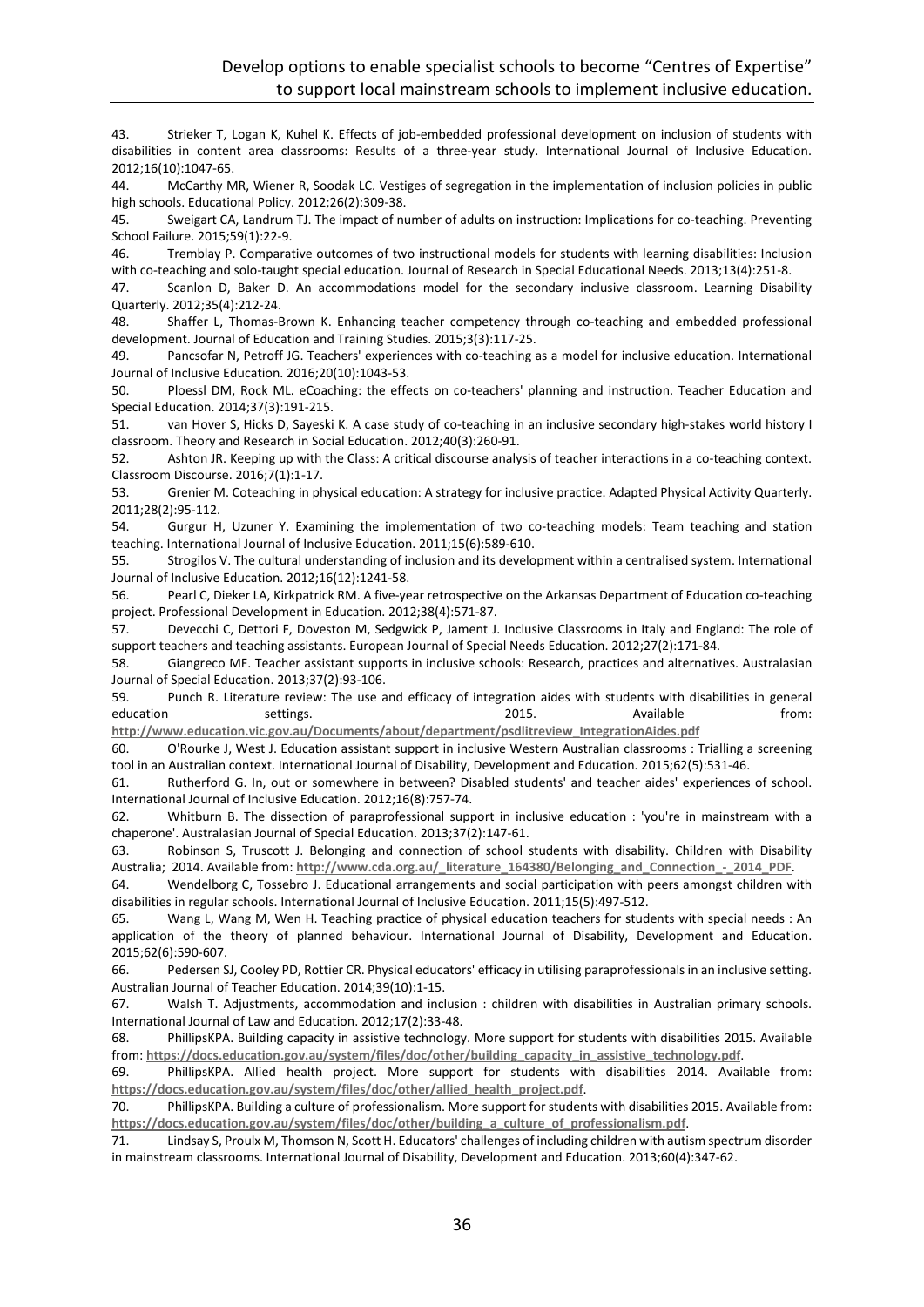72. Butt R. Teacher assistant support and deployment in mainstream schools. International Journal of Inclusive Education. 2016;20(9):995-1007.

73. De Vroey A, Struyf E, Petry K. Secondary schools included: A literature review. International Journal of Inclusive Education. 2016;20(2):109-35.

74. Pather S. Evidence on inclusion and support for learners with disabilities in mainstream schools in South Africa: Off the policy radar? International Journal of Inclusive Education. 2011;15(10):1103-17.

75. Glazzard J. Perceptions of the barriers to effective inclusion in one primary school: Voices of teachers and teaching assistants. Support for Learning. 2011;26(2):56-63.

76. Makhalemele T, Nel M. Challenges experienced by district-based support teams in the execution of their functions in a specific South African province. International Journal of Inclusive Education. 2016;20(2):168-84.

77. Malinen O-P, Savolainen H, Engelbrecht P, Xu J, Nel M, Nel N, et al. Exploring teacher self-efficacy for inclusive practices in three diverse countries. Teaching and Teacher Education: An International Journal of Research and Studies. 2013;33:34-44.

78. Pierson MR, Howell EJ. Two high schools and the road to full inclusion: A comparison study. Improving Schools. 2013;16(3):223-31.

79. Elder BC, Damiani ML, Oswago BO. From attitudes to practice: Utilising inclusive teaching strategies in Kenyan primary schools. International Journal of Inclusive Education. 2016;20(4):413-34.

80. Alborno NE, Gaad E. "Index for Inclusion": A framework for school review in the United Arab Emirates. British Journal of Special Education. 2014;41(3):231-48.

81. PhillipsKPA. Using student data to guide change. More support services for students with disabilities 2014. Available from: **[https://docs.education.gov.au/system/files/doc/other/using\\_student\\_data\\_to\\_guide\\_change.pdf](https://docs.education.gov.au/system/files/doc/other/using_student_data_to_guide_change.pdf)**.

82. PhillipsKPA. Lead and buddy schools. More support for students with disabilities 2015. Available from: **[https://docs.education.gov.au/system/files/doc/other/lead\\_and\\_buddy\\_schools\\_1.pdf](https://docs.education.gov.au/system/files/doc/other/lead_and_buddy_schools_1.pdf)**.

83. Children & Young People with Disability Australia. CYDA education survey 2016: National summary of results. 2016. Available from: **<http://www.cda.org.au/education-survey-2016-national-results>**.

84. Wong ME, Ng ZJ, Poon K. Supporting inclusive education: Negotiating home-school partnership in Singapore. International Journal of Special Education. 2015;30(2):119-30.

85. Lawrence N. What makes for a successful re-integration from a pupil referral unit to mainstream education? An applied research project. Educational Psychology in Practice. 2011;27(3):213-26.

86. Adams D, Harris A, Jones MS. Teacher-parent collaboration for an inclusive classroom: Success for every child. Malaysian Online Journal of Educational Sciences. 2016;4(3):58-71.

87. Ludicke P, Kortman W. Tensions in home-school partnerships : the different perspectives of teachers and parents of students with learning barriers. Australasian Journal of Special Education. 2012;36(2):155-71.

88. Kourkoutas E, Eleftherakis TG, Vitalaki E, Hart A. Family-school-professionals partnerships: An action research program to wnhance the social, emotional, and academic resilience of children at risk. Journal of Education and Learning. 2015;4(3):112-22.

89. Day T, Prunty A. Responding to the challenges ofilnclusion in Irish schools. European Journal of Special Needs Education. 2015;30(2):237-52.

90. Reupert A, Deppeler JM, Sharma U. Enablers for Inclusion : The perspectives of parents of children With Autism Spectrum Disorder. Australasian Journal of Special Education. 2015;39(1):85-96.

91. Shogren KA, Gross JM, Forber-Pratt AJ, Francis GL, Satter AL, Blue-Banning M, et al. The perspectives of students with and without disabilities on inclusive schools. Research and Practice for Persons with Severe Disabilities. 2015;40(4):243- 60.

92. Qi J, Ha AS. Inclusion in physical education : a review of literature. International Journal of Disability, Development and Education. 2012;59(3):243-55.

93. Klavina A, Jerlinder K, Kristén L, Hammar L, Soulie T. Cooperative oriented learning in inclusive physical education. European Journal of Special Needs Education. 2014;29(2):119-34.

94. Brock ME, Biggs EE, Carter EW, Cattey GN, Raley KS. Implementation and generalization of peer support arrangements for students with severe disabilities in inclusive classrooms. Journal of Special Education. 2016;49(4):221-32.

95. PhillipsKPA. Changing the roles of special education teachers. More support for students with disabilities 2015. Available from: the contract of the contract of the contract of the contract of the contract of the contract of the contract of the contract of the contract of the contract of the contract of the contract of the contract o

**[https://docs.education.gov.au/system/files/doc/other/changing\\_roles\\_of\\_special\\_education\\_teachers\\_cm.pdf](https://docs.education.gov.au/system/files/doc/other/changing_roles_of_special_education_teachers_cm.pdf)**.

96. PhillipsKPA. Far North Queensland autism centre of expertise. More support for students with disabilities 2014. Available from: the contract of the contract of the contract of the contract of the contract of the contract of the contract of the contract of the contract of the contract of the contract of the contract of the contract o

**[https://docs.education.gov.au/system/files/doc/other/far\\_north\\_qld\\_autism\\_centre\\_of\\_expertise\\_0.pdf](https://docs.education.gov.au/system/files/doc/other/far_north_qld_autism_centre_of_expertise_0.pdf)**.

97. PhillipsKPA. Litcon special. More support for students with disabilities 2015. Available from: **[https://docs.education.gov.au/system/files/doc/other/litcon\\_special.pdf](https://docs.education.gov.au/system/files/doc/other/litcon_special.pdf)**.

98. PhillipsKPA. A lead high school. More support for students with disabilities 2014. Available from: **[https://docs.education.gov.au/system/files/doc/other/a\\_lead\\_high\\_school.pdf](https://docs.education.gov.au/system/files/doc/other/a_lead_high_school.pdf)**.

99. Learning Intervention Team Melbourne Graduate School of Education. Inclusive education pilot program - East Gippsland Specialist School and Orbost Secondary College: Evaluation Report. 2017.

100. Department of Education and Training. Education state - Fact sheets. In: Training DoEa, editor. 2017. Available from: **<http://www.education.vic.gov.au/Documents/about/educationstate/Education-State-Initiatives-Fact-Sheet.pdf>**.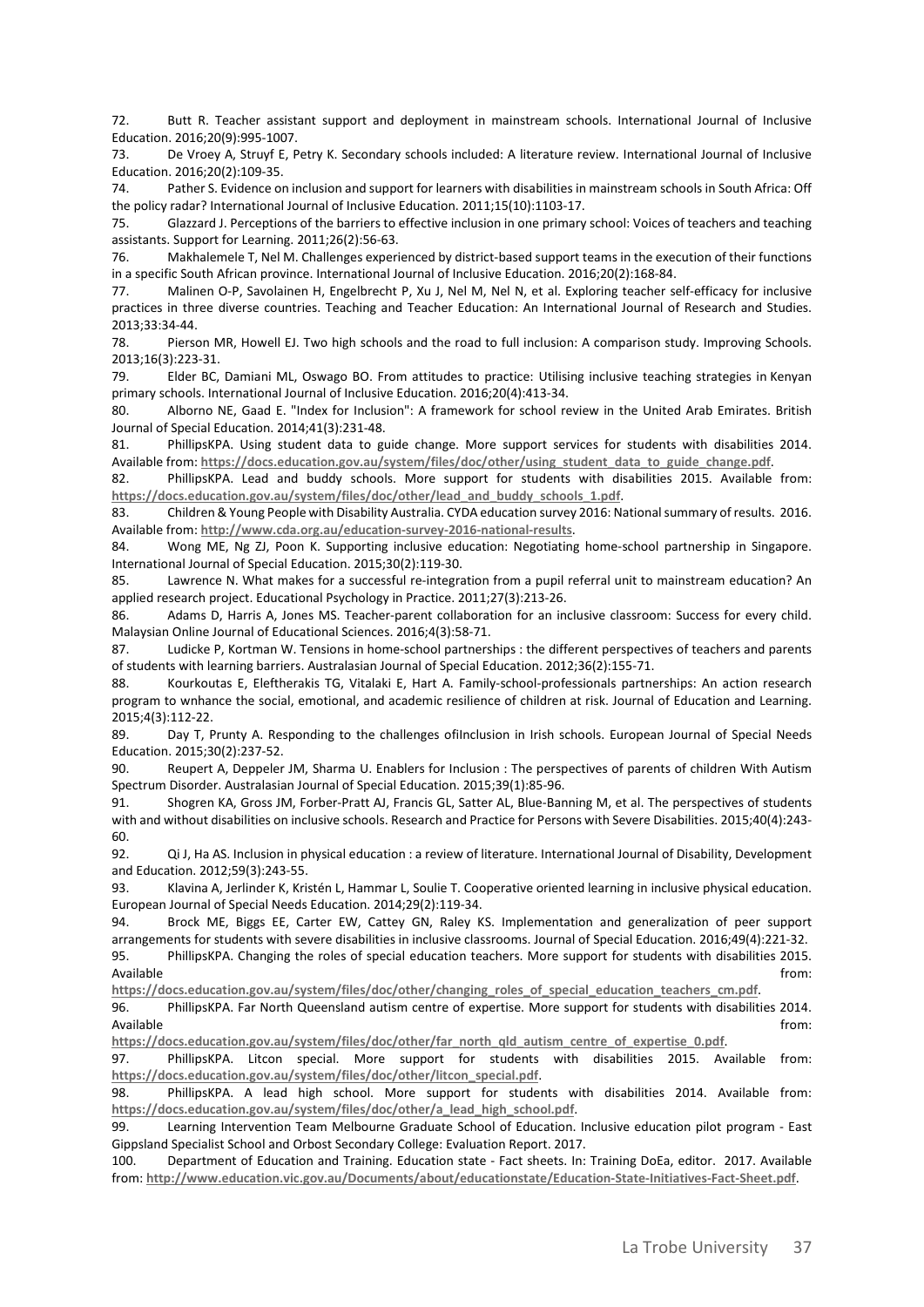# **Appendices**

# **APPENDIX A: POLICY AND LEGISLATION TIMELINE**



1992: DDA 1994: Salamanca Declaration

**Figure 1. Legislation, policies and initiatives from a review of the grey literature 2011-2016**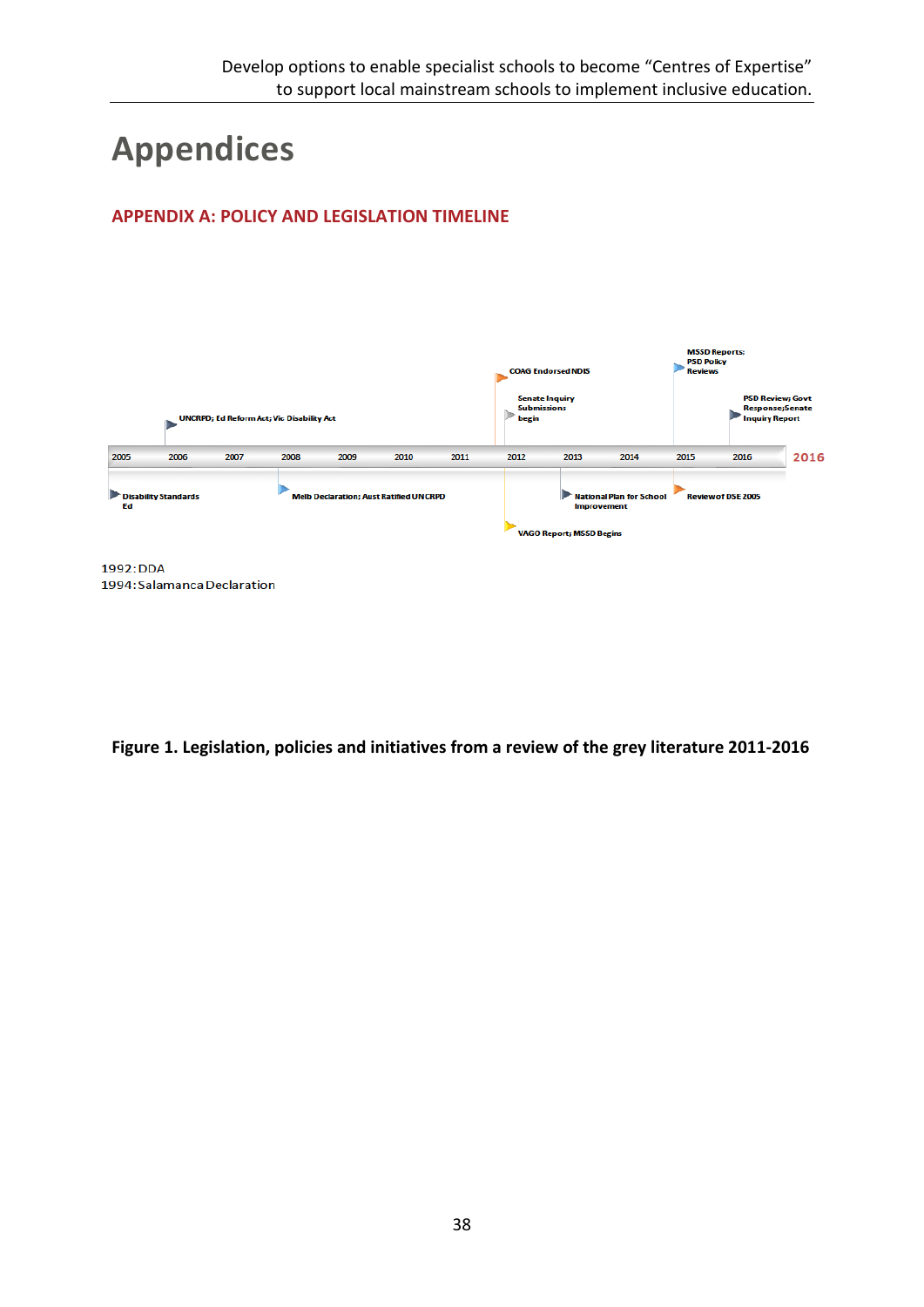

### **APPENDIX B: GRAPHICAL PRESENTATION OF ACCEPTABILITY AND FEASIBILITY RATINGS**

- 1. Collaborative networks are formed comprising one Specialist School that provides expertise to a number of local Mainstream Schools.
- 2. Collaborative networks are formed based on location, comprising one or more Specialist Schools that share and exchange expertise and resources with a number of Mainstream Schools.
- 3. A Specialist School is allocated to one or more Mainstream Schools to provide expertise based on need.
- 4. Collaborative Exchange Networks are developed with Specialist Schools as the hub for the purpose of providing supports to a number of local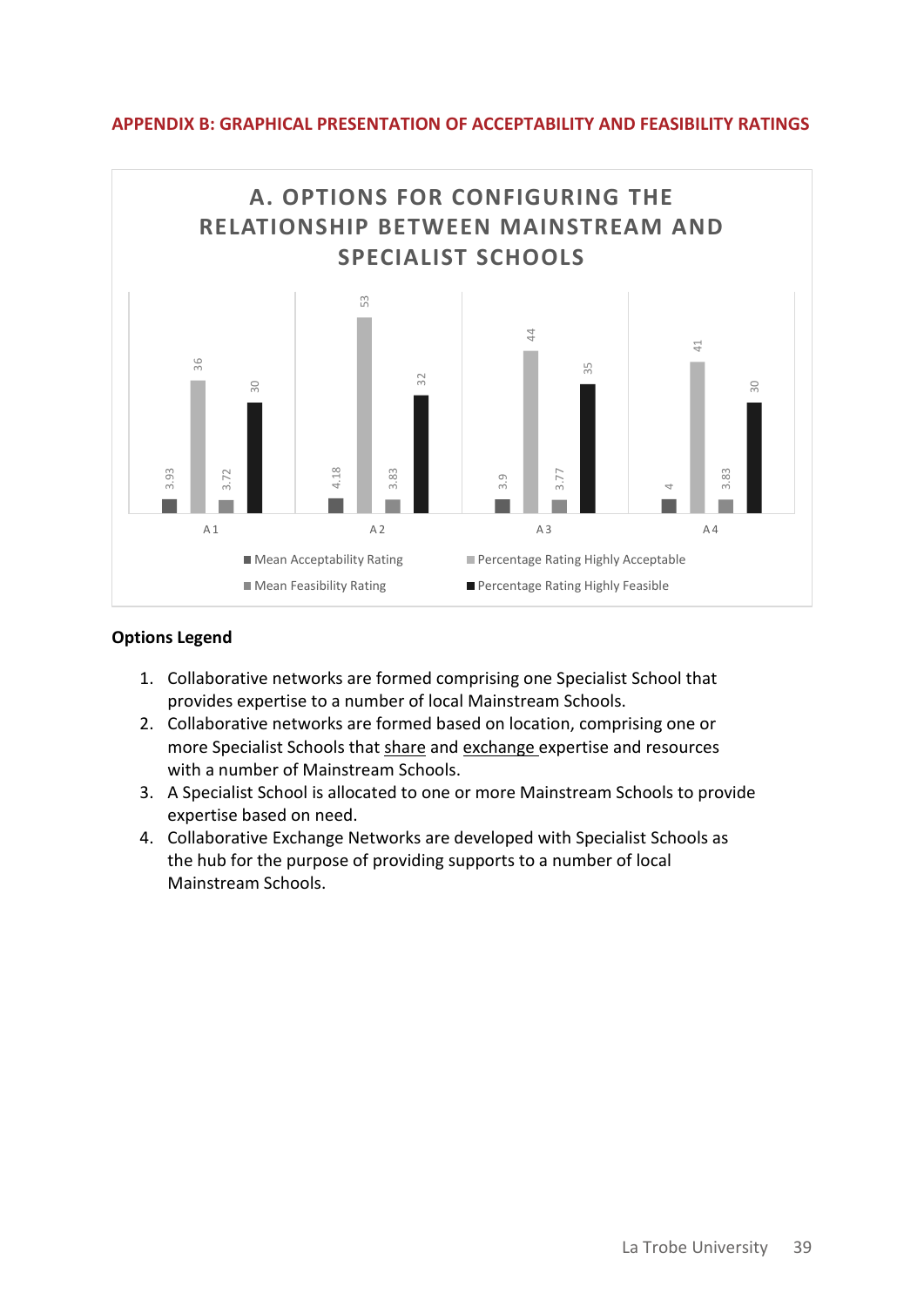

- 1. Co-ordination occurs at the regional level, where requests from Mainstream Schools are triaged and expertise of individuals within Specialist Schools are matched to need.
- 2. Each Mainstream School has a dedicated co-ordinator position, the role of which is to identify the needs and resources required, which they request from a Specialist School.
- 3. Each participating Specialist School has a dedicated co-ordinator position, the role of which is to liaise with Mainstream Schools; each participating Mainstream School has a dedicated "connector" position, the role of which is to link the school with the Specialist School.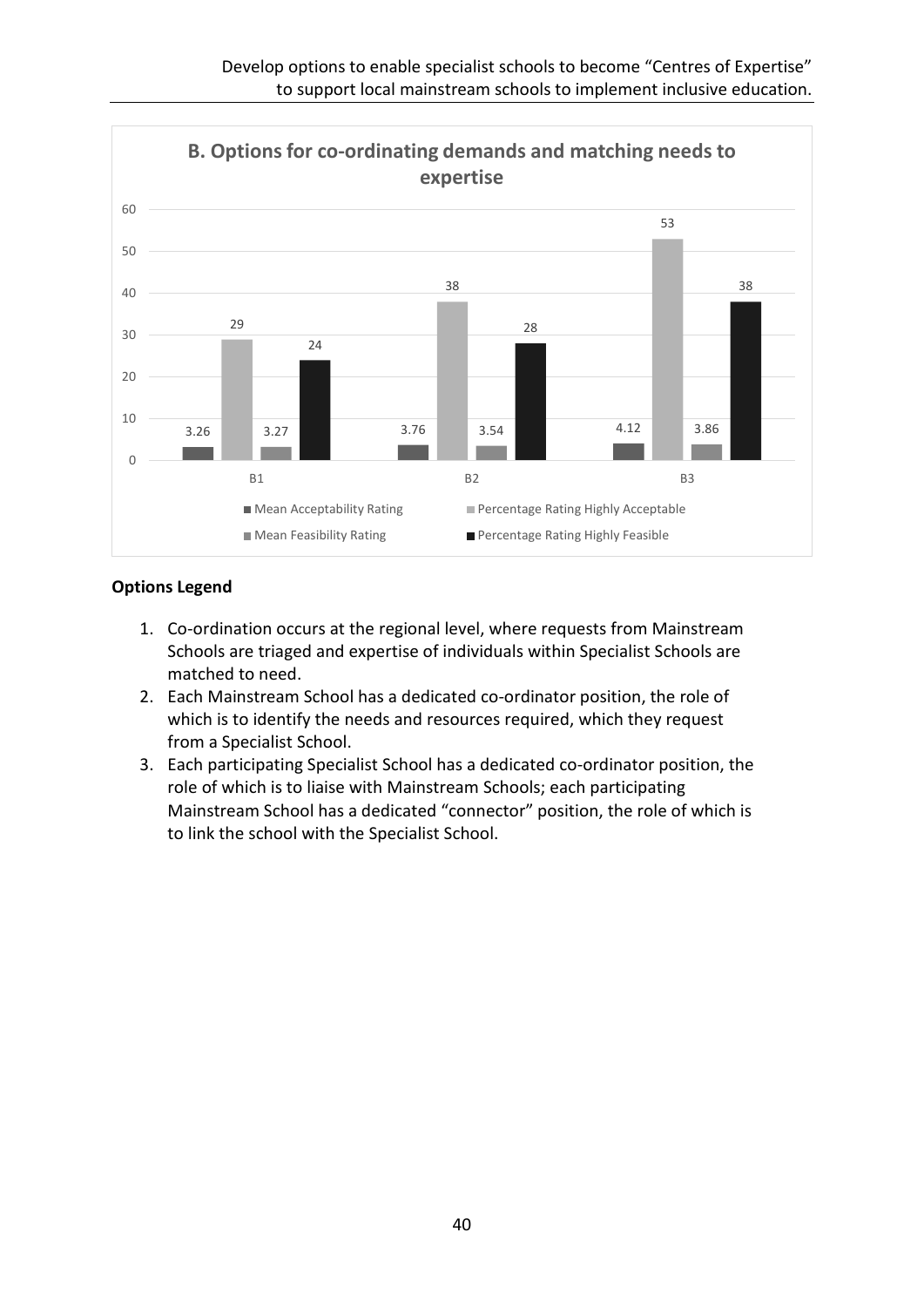

- 1. Specialist School Teachers providing expert support to Mainstream Schools have completed professional development in particular areas of expertise, and have experience and been supported (e.g., mentoring) to develop the leadership and other skills needed to provide the following supports: face-toface coaching, support for experiential learning, the provision of in-class intensive supports to assist teachers of students with complex issues; and communicating with senior school staff.
- 2. Allied Health practitioners employed by the DET provide professional development and direct support to Specialist School teachers to enable them to implement recommendations from student assessments.
- 3. Specialist School Teachers have access to a program of teacher- exchange with a Mainstream School for a negotiated period of time.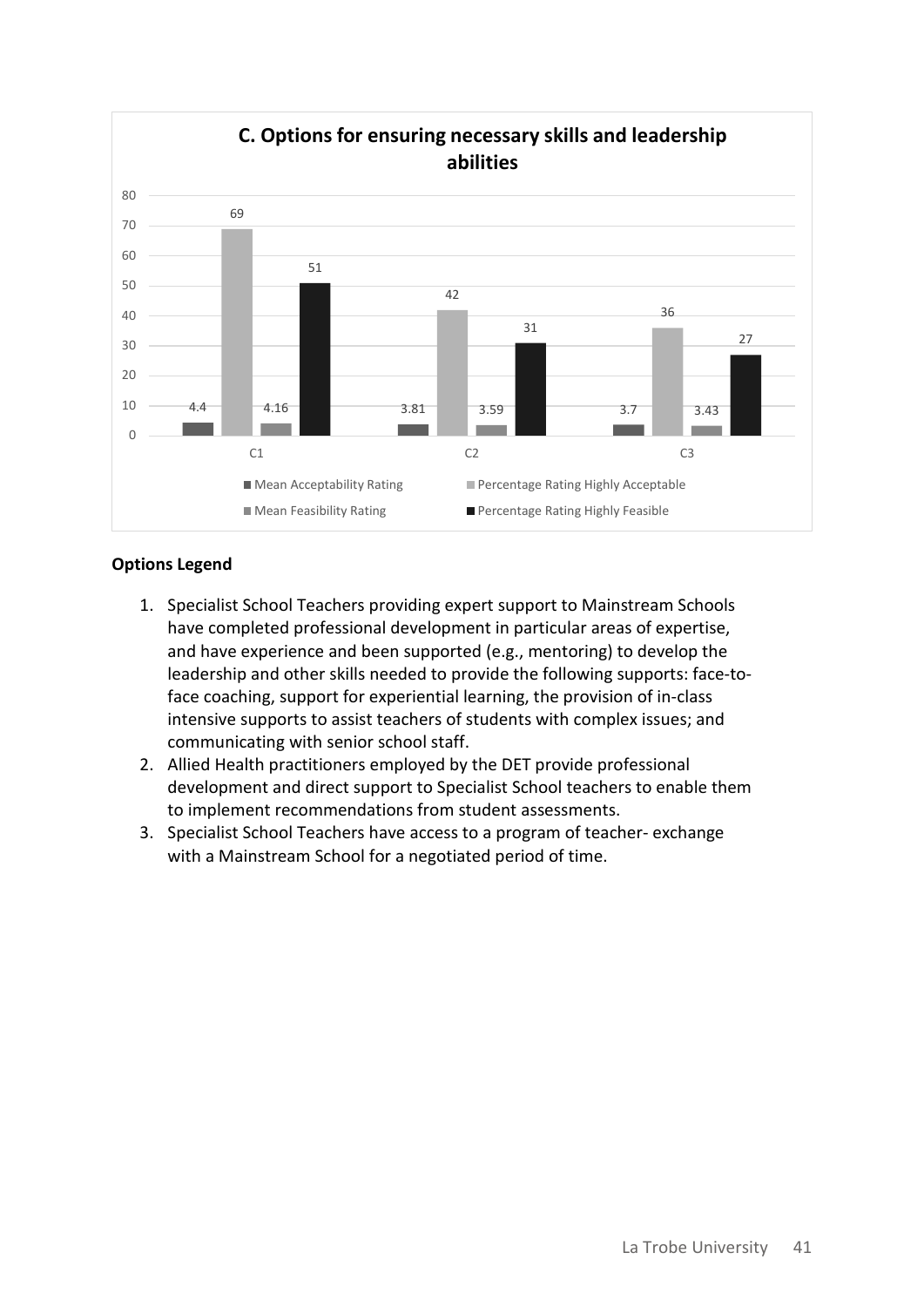Develop options to enable specialist schools to become "Centres of Expertise" to support local mainstream schools to implement inclusive education.



- 1. Specialist Schools provide intensive supports to a limited number of Mainstream Schools for negotiated periods, then move these intensive supports to other schools; over time, the expertise of Mainstream Schools developed through this process is made available to other schools within a network or partnership group.
- 2. Allied Health practitioners employed by the DET provide professional development and direct support to Mainstream School teachers to enable them to implement recommendations from student assessments.
- 3. All Mainstream School teachers within a network or partnership meet a condition of employment of having completed a placement within a specialist setting as a pre-service teacher.
- 4. Mainstream Teachers have access to a program of teacher- exchange with a Specialist School for a negotiated period of time.
- 5. Each Mainstream School employs a Special Education Teacher with time allocation to visit and receive supports from a Specialist School.
- 6. All teachers in Mainstream Schools meet minimum professional development requirements that relate to the needs of any student with disability in the school.
- 7. Education Support Staff are given full access to capacity building opportunities, including professional development, observing practice in Specialist Schools and in-classroom consultations with Specialist School staff.
- 8. Professional development is developed and delivered in flexible and varied modes that incorporate both on-line and face-face components.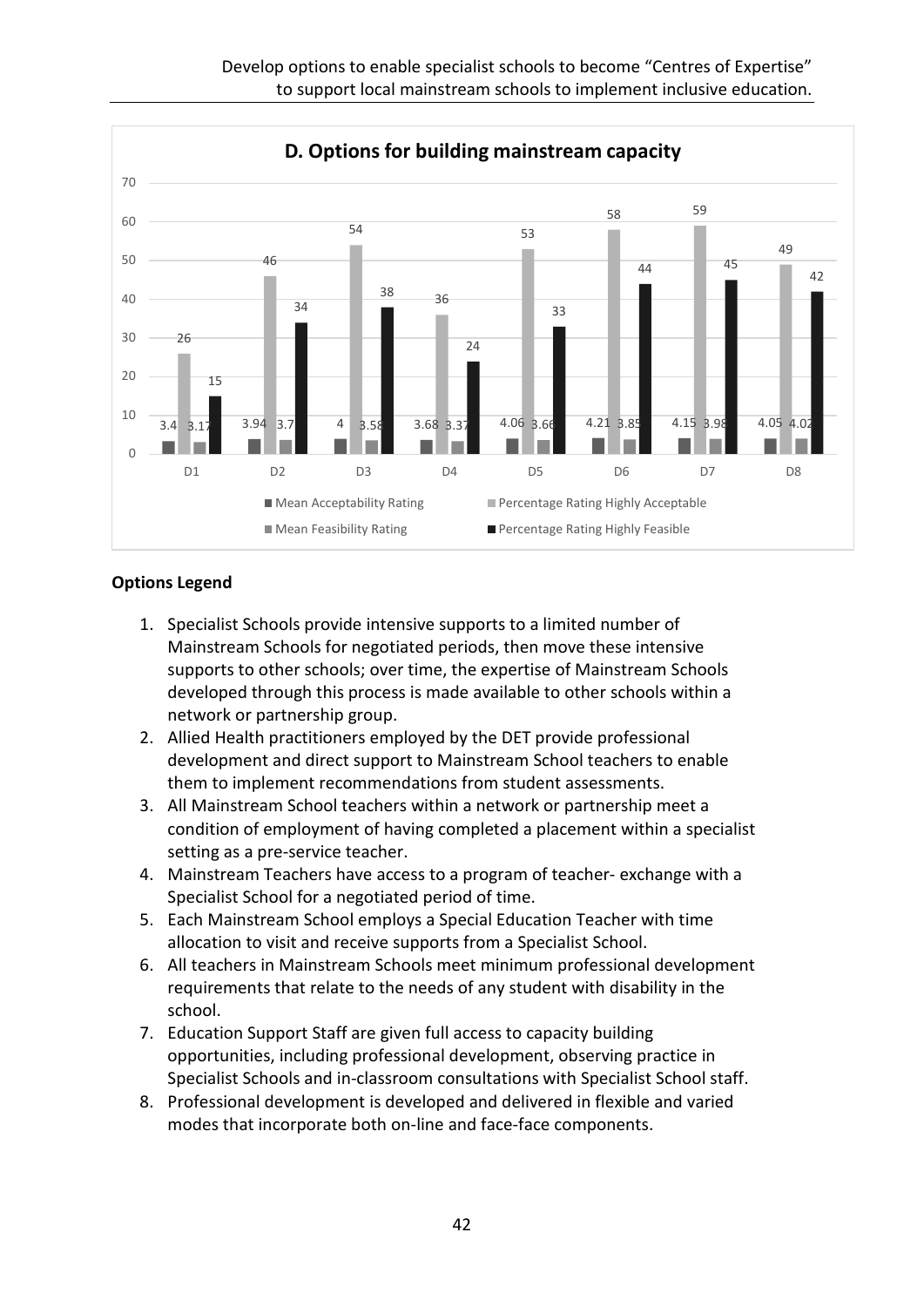

- 1. Specialist Schools support Mainstream Schools to meet mandatory inclusion standards that include those articulated in the Disability Standards for Education 2005, with specific additional requirements developed by the Department of Education and Training through consultation with parents, principals, teachers, and education support staff.
- 2. Specialist Schools support Mainstream Schools to articulate commitment to inclusion practices in their strategic plans, formalised and made explicit through their Framework for Improving Student Outcomes, policies and processes.
- 3. Specialist Schools work collaboratively with Mainstream Schools to develop flexible learning outcomes for students.
- 4. Specialist Schools support Mainstream Schools to measure progress towards meeting inclusion standards through the identification and application of an index of inclusion.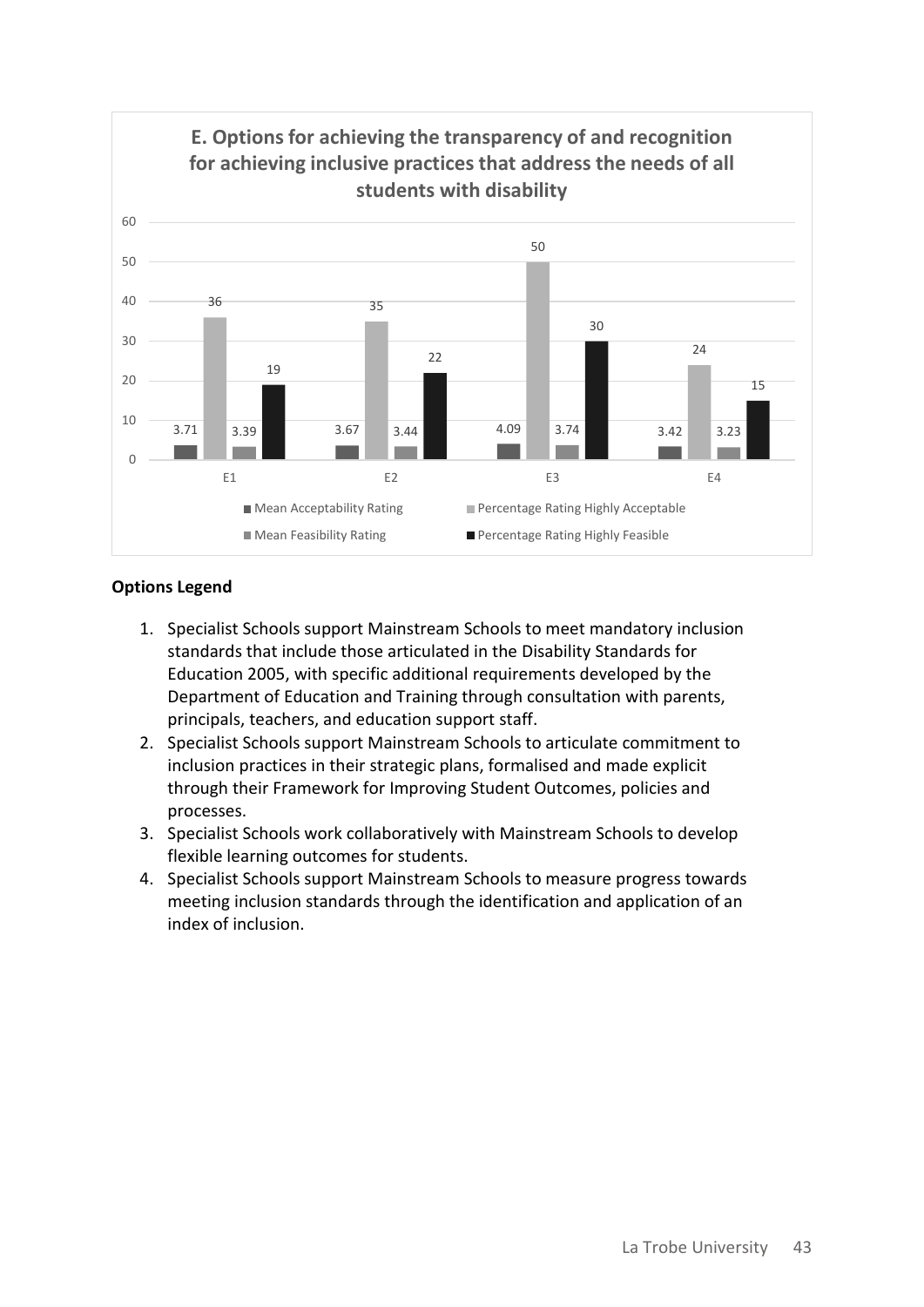### **APPENDIX C: MATRIX OF SUPPORT FOR OPTIONS DEVELOPED THROUGH PROJECT ACTIVITIES**

| <b>Options</b> |                                                                                                                                      | Grey<br>Literature   | <b>Research</b><br>Evidence | <b>Stakeholder</b> | <b>Survey Ratings<sup>a</sup></b> |                    |                              |  |  |  |
|----------------|--------------------------------------------------------------------------------------------------------------------------------------|----------------------|-----------------------------|--------------------|-----------------------------------|--------------------|------------------------------|--|--|--|
|                |                                                                                                                                      |                      |                             | <b>Interviews</b>  | Acceptability                     | <b>Feasibility</b> | <b>Resource</b><br>Intensity |  |  |  |
|                | A. Options for configuring the relationship between mainstream and specialist schools                                                |                      |                             |                    |                                   |                    |                              |  |  |  |
| 1.             | Collaborative networks are formed comprising one Specialist<br>School that provides expertise to a number of local                   | $\ddot{\phantom{1}}$ |                             | $\ddot{}$          | 3.93                              | 3.72               | 4.24                         |  |  |  |
|                | Mainstream Schools.                                                                                                                  |                      |                             |                    | 36%                               | 30%                | 51%                          |  |  |  |
|                | 2. Collaborative networks are formed based on location,                                                                              | $\ddotmark$          |                             | $\ddot{}$          | 4.18                              | 3.83               | 4.23                         |  |  |  |
|                | comprising one or more Specialist Schools that share and<br>exchange expertise and resources with a number of<br>Mainstream Schools. |                      |                             |                    | 53%                               | 32%                | 48%                          |  |  |  |
|                | 3. A Specialist School is allocated to one or more Mainstream                                                                        |                      |                             |                    | 3.90                              | 3.77               | 4.14                         |  |  |  |
|                | Schools to provide expertise based on need.                                                                                          |                      |                             |                    | 44%                               | 35%                | 47%                          |  |  |  |
| 4.             | Collaborative Exchange Networks are developed with                                                                                   | $\ddotmark$          |                             | $+$                | 3.26                              | 3.27               | 4.16                         |  |  |  |
|                | Specialist Schools as the hub for the purpose of providing<br>supports to a number of local Mainstream Schools.                      |                      |                             |                    | 29%                               | 24%                | 47%                          |  |  |  |
|                | B. Options for co-ordinating demands and matching needs to expertise.                                                                |                      |                             |                    |                                   |                    |                              |  |  |  |
| 1.             | Co-ordination occurs at the regional level, where requests                                                                           | $\ddot{}$            |                             | $+$                | 3.26                              | 3.27               | 3.96                         |  |  |  |
|                | from Mainstream Schools are triaged and expertise of<br>individuals within Specialist Schools are matched to need.                   |                      |                             |                    | 29%                               | 24%                | 43%                          |  |  |  |
| 2 <sup>1</sup> | Each Mainstream School has a dedicated co-ordinator<br>position, the role of which is to identify the needs and                      |                      |                             |                    | 3.76                              | 3.54               | 3.97                         |  |  |  |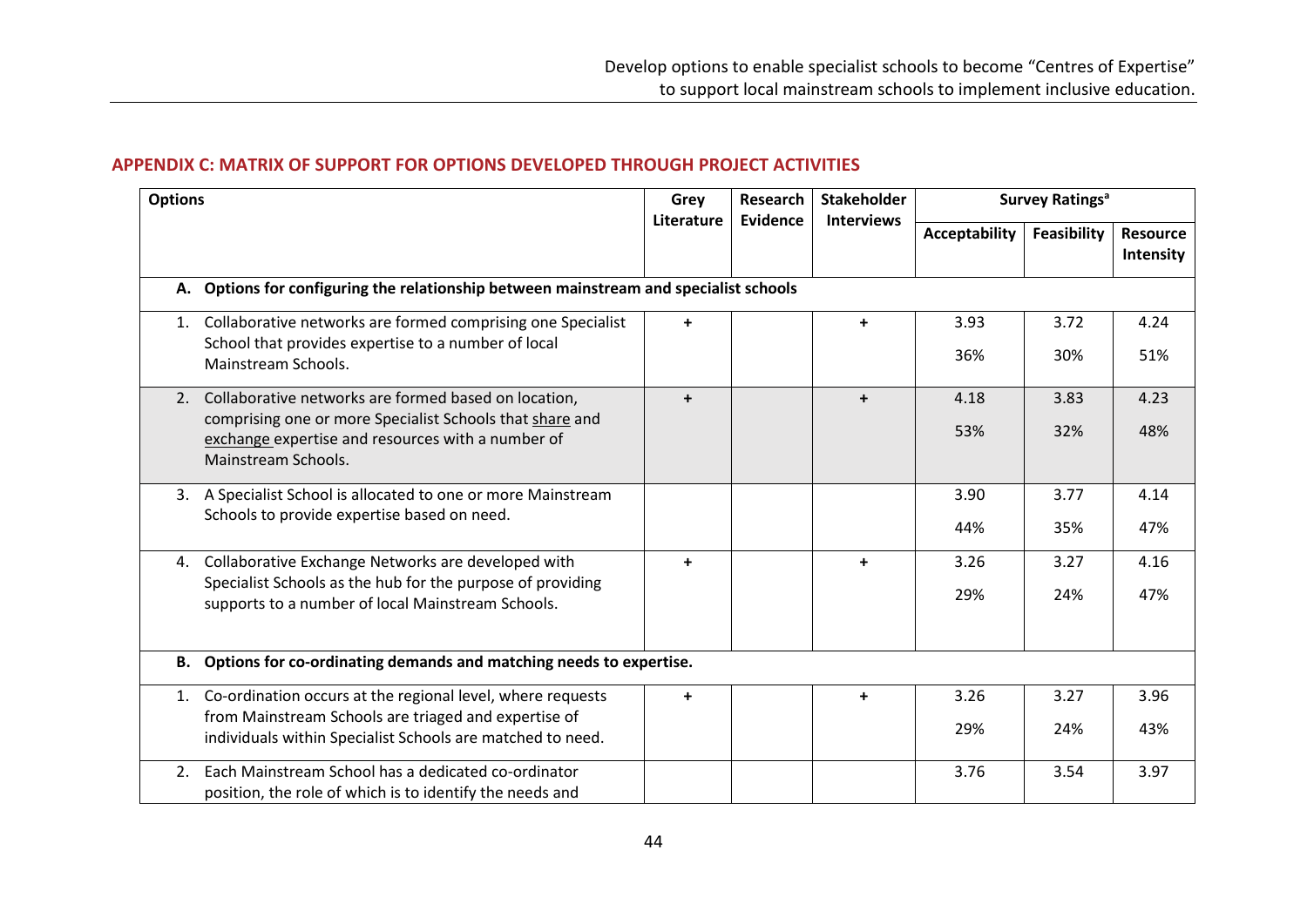| <b>Options</b> |                                                                                                                                                                                                                                                                                                                                                                                                                                                                                                                                  | Grey<br>Literature | <b>Research</b><br><b>Evidence</b> | <b>Stakeholder</b><br><b>Interviews</b> | <b>Survey Ratings<sup>a</sup></b> |             |                              |
|----------------|----------------------------------------------------------------------------------------------------------------------------------------------------------------------------------------------------------------------------------------------------------------------------------------------------------------------------------------------------------------------------------------------------------------------------------------------------------------------------------------------------------------------------------|--------------------|------------------------------------|-----------------------------------------|-----------------------------------|-------------|------------------------------|
|                |                                                                                                                                                                                                                                                                                                                                                                                                                                                                                                                                  |                    |                                    |                                         | <b>Acceptability</b>              | Feasibility | <b>Resource</b><br>Intensity |
|                | resources required, which they request from a Specialist<br>School.                                                                                                                                                                                                                                                                                                                                                                                                                                                              |                    |                                    |                                         | 38%                               | 28%         | 39%                          |
| 3.             | Each participating Specialist School has a dedicated co-<br>ordinator position, the role of which is to liaise with<br>Mainstream Schools; each participating Mainstream School<br>has a dedicated "connector" position, the role of which is to<br>link the school with the Specialist School.                                                                                                                                                                                                                                  | $+$                |                                    | $+$                                     | 4.12<br>53%                       | 3.86<br>38% | 4.18<br>47%                  |
| C.             | Options for ensuring necessary skills and leadership abilities.                                                                                                                                                                                                                                                                                                                                                                                                                                                                  |                    |                                    |                                         |                                   |             |                              |
| 1.             | Specialist School Teachers providing expert support to<br>Mainstream Schools have completed professional<br>development in particular areas of expertise, and have<br>experience and been supported (e.g., mentoring) to develop<br>the leadership and other skills needed to provide the<br>following supports: face-to-face coaching, support for<br>experiential learning, the provision of in-class intensive<br>supports to assist teachers of students with complex issues;<br>and communicating with senior school staff. | $\ddot{}$          |                                    | $\ddot{}$                               | 4.4<br>69%                        | 4.16<br>51% | 4.4<br>60%                   |
|                | 2. Allied Health practitioners employed by the DET provide<br>professional development and direct support to Specialist<br>School teachers to enable them to implement<br>recommendations from student assessments.                                                                                                                                                                                                                                                                                                              | $+$                | $+$                                | $+$                                     | 3.81<br>42%                       | 3.59<br>31% | 4.19<br>54%                  |
| 3.             | Specialist School Teachers have access to a program of<br>teacher- exchange with a Mainstream School for a negotiated<br>period of time.                                                                                                                                                                                                                                                                                                                                                                                         |                    |                                    |                                         | 3.70<br>36%                       | 3.43<br>27% | 3.92<br>42%                  |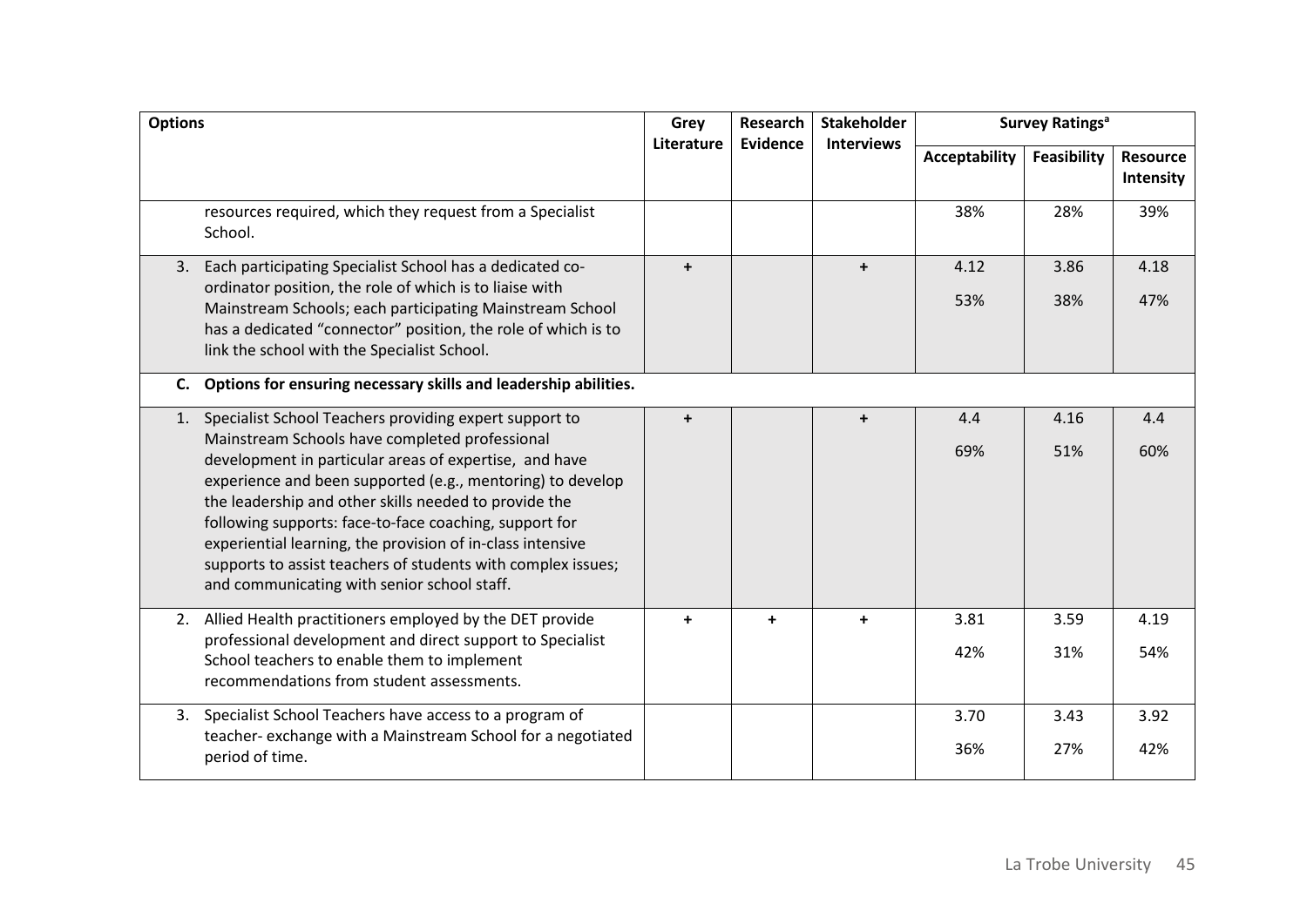| <b>Options</b> |                                                                                                                                                                                                                                                                                                                                             | Grey<br>Literature | Research<br>Evidence | <b>Stakeholder</b><br><b>Interviews</b> | <b>Survey Ratings<sup>a</sup></b> |             |                              |
|----------------|---------------------------------------------------------------------------------------------------------------------------------------------------------------------------------------------------------------------------------------------------------------------------------------------------------------------------------------------|--------------------|----------------------|-----------------------------------------|-----------------------------------|-------------|------------------------------|
|                |                                                                                                                                                                                                                                                                                                                                             |                    |                      |                                         | <b>Acceptability</b>              | Feasibility | <b>Resource</b><br>Intensity |
|                | D. Options for building mainstream capacity                                                                                                                                                                                                                                                                                                 |                    |                      |                                         |                                   |             |                              |
| 1.             | Specialist Schools provide intensive supports to a limited<br>number of Mainstream Schools for negotiated periods, then<br>move these intensive supports to other schools; over time,<br>the expertise of Mainstream Schools developed through this<br>process is made available to other schools within a network<br>or partnership group. |                    |                      | $\ddot{\phantom{1}}$                    | 3.40<br>26%                       | 3.17<br>15% | 4.11<br>47%                  |
| 2.             | Allied Health practitioners employed by the DET provide<br>professional development and direct support to Mainstream<br>School teachers to enable them to implement<br>recommendations from student assessments.                                                                                                                            | $\ddotmark$        |                      | $\ddot{}$                               | 3.94<br>46%                       | 3.70<br>34% | 4.06<br>50%                  |
|                | 3. All Mainstream School teachers within a network or<br>partnership meet a condition of employment of having<br>completed a placement within a specialist setting as a pre-<br>service teacher.                                                                                                                                            |                    |                      |                                         | 4.00<br>54%                       | 3.58<br>38% | 3.62<br>34%                  |
| 4.             | Mainstream Teachers have access to a program of teacher-<br>exchange with a Specialist School for a negotiated period of<br>time.                                                                                                                                                                                                           |                    |                      | $\ddot{}$                               | 3.68<br>36%                       | 3.37<br>24% | 4.02<br>44%                  |
|                | 5. Each Mainstream School employs a Special Education Teacher<br>with time allocation to visit and receive supports from a<br>Specialist School.                                                                                                                                                                                            |                    |                      |                                         | 4.06<br>53%                       | 3.66<br>33% | 4.18<br>53%                  |
|                | 6. All teachers in Mainstream Schools meet minimum<br>professional development requirements that relate to the<br>needs of any student with disability in the school.                                                                                                                                                                       |                    |                      |                                         | 4.21<br>58%                       | 3.85<br>44% | 4.12<br>52%                  |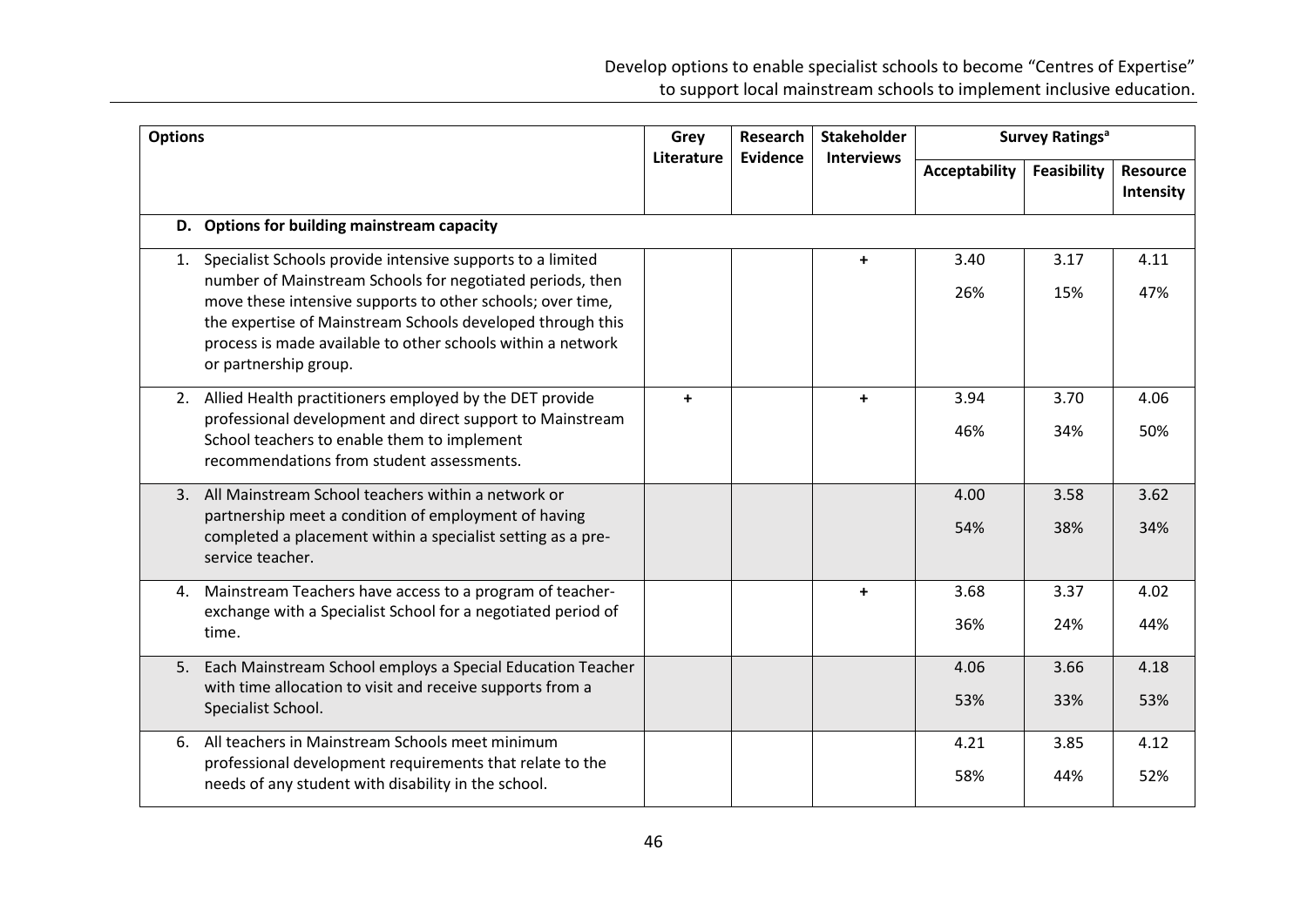| <b>Options</b>                                                                                                                                                                                                                                                                                                                                                            | Grey<br>Literature | <b>Research</b><br>Evidence | <b>Stakeholder</b><br><b>Interviews</b> | <b>Survey Ratings<sup>a</sup></b> |             |                              |  |  |
|---------------------------------------------------------------------------------------------------------------------------------------------------------------------------------------------------------------------------------------------------------------------------------------------------------------------------------------------------------------------------|--------------------|-----------------------------|-----------------------------------------|-----------------------------------|-------------|------------------------------|--|--|
|                                                                                                                                                                                                                                                                                                                                                                           |                    |                             |                                         | Acceptability                     | Feasibility | <b>Resource</b><br>Intensity |  |  |
| Education Support Staff are given full access to capacity<br>7.<br>building opportunities, including professional development,<br>observing practice in Specialist Schools and in-classroom<br>consultations with Specialist School staff.                                                                                                                                | $\ddot{}$          | $\ddot{}$                   | $\ddot{}$                               | 4.15<br>59%                       | 3.98<br>45% | 3.97<br>44%                  |  |  |
| Professional development is developed and delivered in<br>8.<br>flexible and varied modes that incorporate both on-line and<br>face-face components.                                                                                                                                                                                                                      | $\ddot{}$          |                             | $\ddot{}$                               | 4.05<br>49%                       | 4.02<br>42% | 3.85<br>36%                  |  |  |
| E. Options for achieving the transparency of and recognition for achieving inclusive practices that address the needs of all students with<br>disability                                                                                                                                                                                                                  |                    |                             |                                         |                                   |             |                              |  |  |
| Specialist Schools support Mainstream Schools to meet<br>1.<br>mandatory inclusion standards that include those articulated<br>in the Disability Standards for Education 2005, with specific<br>additional requirements developed by the Department of<br>Education and Training through consultation with parents,<br>principals, teachers, and education support staff. | $+$                | $\ddot{}$                   |                                         | 3.71<br>36%                       | 3.39<br>19% | 4.16<br>46%                  |  |  |
| Specialist Schools support Mainstream Schools to articulate<br>2.<br>commitment to inclusion practices in their strategic plans,<br>formalised and made explicit through their Framework for<br>Improving Student Outcomes, policies and processes.                                                                                                                       | $+$                |                             | $\ddot{}$                               | 3.67<br>35%                       | 3.44<br>22% | 3.91<br>39%                  |  |  |
| Specialist Schools work collaboratively with Mainstream<br>3.<br>Schools to develop flexible learning outcomes for students.                                                                                                                                                                                                                                              | $+$                | $+$                         | $+$                                     | 4.09<br>50%                       | 3.74<br>30% | 4.14<br>46%                  |  |  |
| Specialist Schools support Mainstream Schools to measure<br>4.<br>progress towards meeting inclusion standards through the<br>identification and application of an index of inclusion.                                                                                                                                                                                    | $\ddot{+}$         |                             | $\ddot{}$                               | 3.42<br>24%                       | 3.23<br>15% | 3.96<br>42%                  |  |  |